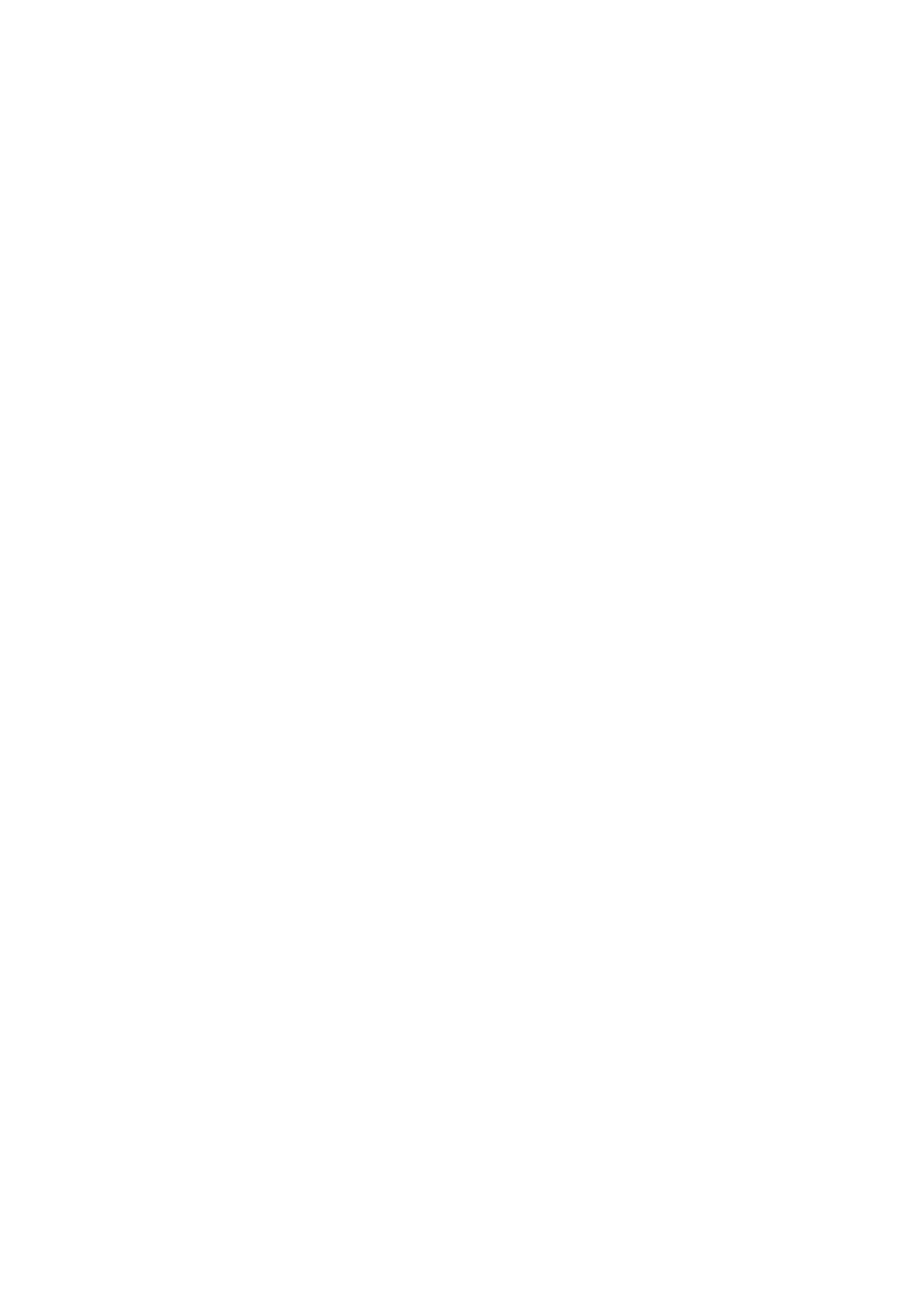#### **In the case of Akdeniz and Others v. Turkey,**

The European Court of Human Rights (Second Section), sitting as a Chamber composed of:

Mr A. BAKA, *President,*

MrsV. STRÁŽNICKÁ,

Mr M. FISCHBACH,

MrsM. TSATSA NIKOLOVSKA,

Mr E. LEVITS,

Mr A. KOVLER, *judges*,

Mr F. GÖLCÜKLÜ, ad hoc *judge*,

and Mr E. FRIBERGH, *Section Registrar*,

Having deliberated in private on 29 June 2000 and 3 May 2001,

Delivers the following judgment, which was adopted on the last-mentioned date:

### PROCEDURE

1. The case originated in an application (no. 23954/94) against Turkey lodged with the European Commission of Human Rights ("the Commission") under former Article 25 of the Convention for the Protection of Human Rights and Fundamental Freedoms ("the Convention") by nine Turkish nationals, Mr Mehmet Emin Akdeniz, Mr Sabri Tutuş, Mr Sabri Avar, Mr Keleş Şimşek, Mr Seyithan Atala, Mr Aydın Demir, Mr Süleyman Yamuk, Mr Ramazan Yerlikaya and Mr Kemal Taş ("the applicants"), on 5 April 1994.

2. The applicants, who had been granted legal aid, were represented by Professor K. Boyle and Professor F. Hampson, lawyers practising in the United Kingdom. The Turkish Government ("the Government") were represented by their Agent, Mr Aslan Günduz.

3. The applicants alleged that their relatives had disappeared after they were detained by soldiers during an operation in October 1993. They invoked Articles 2, 3, 5, 13 and 14 of the Convention.

4. The application was declared admissible by the Commission on 3 April 1995. In its report of 10 September 1999 (former Article 31 of the Convention), the Commission expressed the opinion by 26 votes to 2 that there had been a violation of Article 2 of the Convention and unanimously that there had been a violation of Article 3 in respect of the missing relatives and the applicants themselves, a violation of Articles 5 and 13 of the Convention, no violation of Article 14 of the Convention and that the State had failed to comply with its obligations under former Article 25 of the Convention. The Commission referred the case to the Court on 30 October 1999 in accordance with Articles 32 § 1 and 47 of the Convention. Before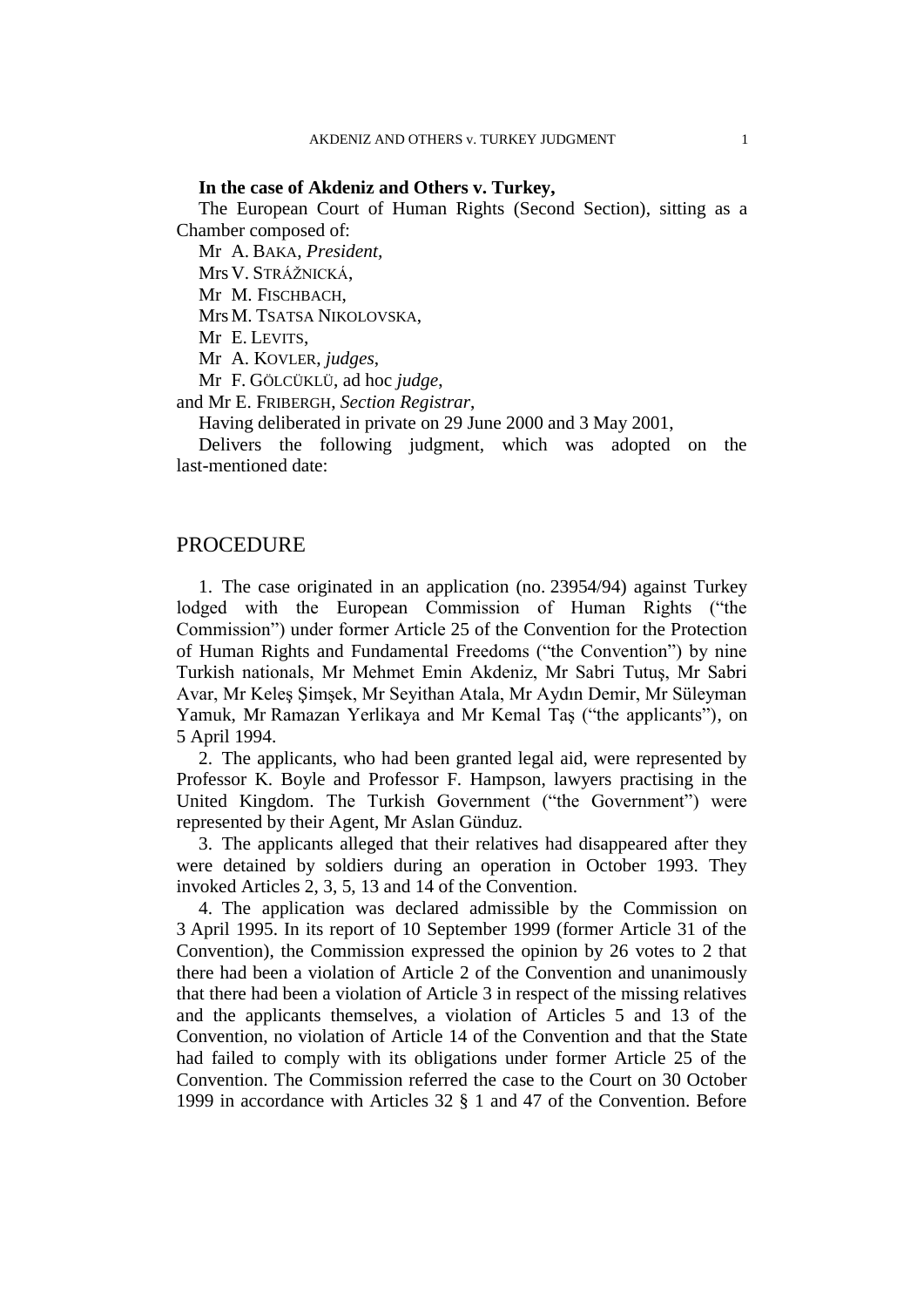the Court, the applicants withdrew their complaint under Article 14 of the Convention.

5. The application was allocated to the Second Section of the Court (Rule 52 § 1 of the Rules of Court). Within that Section, the Chamber that would consider the case (Article 27 § 1 of the Convention) was constituted as provided in Rule 26 § 1 of the Rules of Court. Mr Türmen, the judge elected in respect of Turkey, withdrew from sitting in the case (Rule 28). The Government accordingly appointed Mr F. Gölcüklü to sit as an *ad hoc* judge (Article 27 § 2 of the Convention and Rule 29 § 1).

6. The applicants and the Government each filed observations on the merits (Rule 59 § 1). The Court decided, after consulting the parties, that no hearing on the merits was required (Rule 59 § 2 *in fine*).

### THE FACTS

### I. THE CIRCUMSTANCES OF THE CASE

7. The facts of the case, particularly concerning events during October 1993 when security forces conducted an operation in the Alaca village area in south-east Turkey, were disputed by the parties. The Commission, pursuant to former Article 28 § 1 (a) of the Convention, conducted an investigation with the assistance of the parties.

8. The Commission Delegates (Mrs J. Liddy, Mr M. P. Pellonpää and Mr P. Lorenzen) heard witnesses in Ankara from 30 September to 4 October 1997 and on 4 and 9 May 1998. These included the nine applicants; Zekiye Demir, mother of the disappeared Turan Demir; Abdurrahim Yerlikaya, brother of the disappeared Nusreddin Yerlikaya; Selahattin Tutuş, brother of the disappeared Behçet Tutuş; Mehmet İlbey, a villager who witnessed events; Ulvi Kartal, Panak gendarme station commander; Ali Ergülmez, Kulp district gendarme commander; Kenan Sağlam, Bingöl public prosecutor; Bekir Selçuk, chief public prosecutor at the Diyarbakır State Security Court; Lüfti Baran, Vehbi Başer and Hakkı Zümrüt, villagers called by the Government; General Yavuz Ertürk, commander of the Bolu forces during the operation; Pembe Akdeniz, wife of the disappeared Mehmet Sali Akdeniz and Vesha Avar, the mother and sister-in-law of the disappeared Mehmet Şerif Avar and Hasan Avar.

9. The Commission's findings of fact are set out in its report of 27 October 1999 and summarised below (Section A). The applicants accept the Commission's findings of fact. The Government's submissions concerning the facts are summarised below (Section B).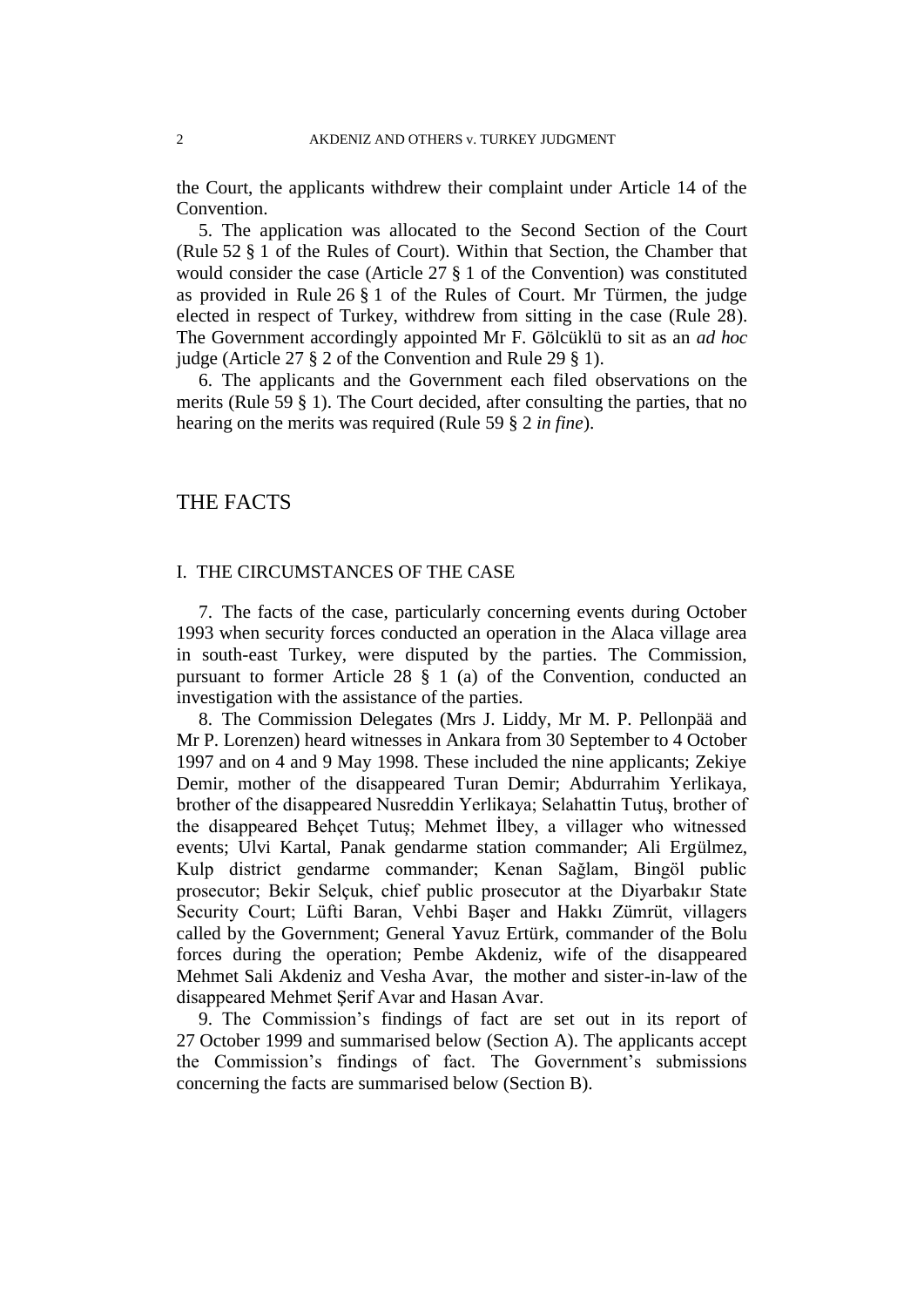#### **A. The Commission's findings of fact**

### *1. General background*

10. The applicants are close relatives of eleven persons who went missing in October 1993.

Mehmet Emin Akdeniz is the brother of Mehmet Salih Akdeniz and the uncle of Celil Aydoğdu.

Sabri Tutuş is the son of Behçet Tutuş.

Sabri Avar is the father of Mehmet Şerif Avar and the brother of Hasan Avar.

Keleş Şimşek is the brother of Bahri Şimşek.

Seyithan Atala is the brother of Mehmet Şah Atala.

Aydın Demir is the brother of Turan Demir.

Süleyman Yamuk is the brother of Abdo Yamuk.

Ramazan Yerlikaya is the brother of Nusreddin Yerlikaya.

Kemal Taş is the father of Ümit Taş.

The eleven men disappeared at the time the security forces were carrying out a massive operation around the Alaca village in the region between Kulp-Muş-Lice.

11. Alaca village may be described as an area of dispersed hamlets and houses spread over mountainous terrain, which for administrative purposes was regarded as being in the Kulp district. Its hamlets included Gurnik (where Zekiye Demir, Aydın Demir and Turan Demir lived), Mezire (where Sabri Avar, his brother Hasan Avar and son Mehmet Şerif Avar, Bahri Şimşek and Mehmet Şah Atala were said to live), Pireş (where Abdo Yamuk lived), Kepir and Şuşan. Nearby but in the Muş district was Kayalısu village, including Licik hamlet (where Ramazan Yerlikaya and Abdurrahim Yerlikaya stated that they lived with their brother Nusreddin; Sabri Tutuş also said he lived there with his father Behçet Tutuş; Selahattin Tutuş lived there).

12. Alaca village was not far from the Şen plateau (Şenyayla), where some people led a nomadic style of life and where there were fruit and walnut trees (Mehmet İlbey stated that he lived there and Mehmet Salih Akdeniz was stated to have pastures there, living a nomadic life with other members of his family). The nearest gendarme station was at Panak, which was on the Kulp-Muş road. Many of the applicants and members of their families were also living in either Muş or Kulp, the two nearest large towns. Some distance to the south of Alaca was Inkaya of which Mehmet Salih Akdeniz was the muhtar.

13. In 1993, terrorist activity was a major concern in this area. There were several PKK bases in the vicinity of Alaca. Ulvi Kartal, the commander of Panak station, stated that his station had been attacked several times. The Kulp district gendarme commander Captain Ali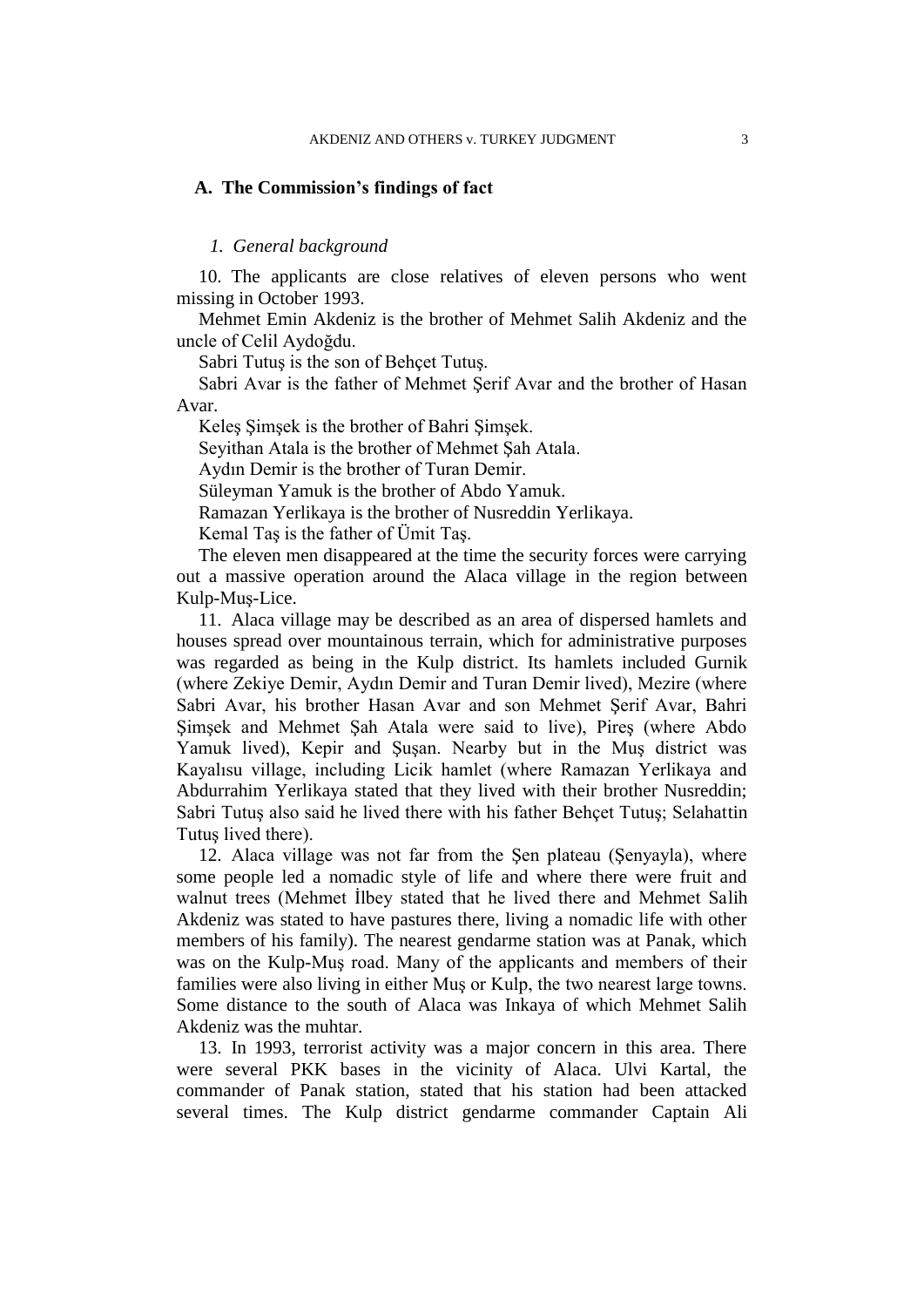Ergülmez stated that there was intensive terrorist activity in the Kulp area. General Yavuz Ertürk of the Bolu brigade described the area as being the backbone of the PKK activities, and explained that his forces were involved in many operations there. An undated final operation report (Commission report, paragraphs 243-245) described the Şenyayla plateau as the largest training area for the PKK. According to this report, it had fortified defences and enjoyed the support of 90% of the hamlets and villages in the region, the villagers from which supplied the PKK with shelter and food. Villagers also used to go into the towns to buy food for the terrorists.

14. By October 1993, many people from in and around Alaca village had left or were about to leave either due to the difficulty of life in the remote mountainous area or due to the security situation. The Commission rejected the evidence of the gendarme witnesses that the area had already been abandoned. The weight of the evidence showed that a significant number of families were still living there, while other villagers from this area continued to move to and from the mountains to the town seasonally. Some, like Mehmet Salih Akdeniz and Pembe Akdeniz, were nomadic herders.

### *2. The operation conducted in October 1993 in the Kulp-Muş-Lice region*

15. From 8 October 1993, the Bolu brigade assisted by gendarmerie forces conducted a massive military operation. On the evidence of the commanding officer, General Yavuz Ertürk, this involved 2,500 soldiers and helicopters. Its purpose was to converge soldiers from bases in the Kulp and Muş districts on the Şenyayla area to apprehend terrorists and locate their bases, stores and weapons dumps. The operation lasted until 24-25 October 1993. The Government and the applicants were at variance however as to the events which occurred concerning the villagers during the operation.

16. The Commission noted that the conflict lay between the Government's assertion, supported by the security force witnesses, that the missing persons had been kidnapped by the PKK dressed as soldiers and that the families in introducing the applications were acting as the pawns of the PKK, motivated by fear or a desire to obtain financial gain; and the assertion of the applicants and their families that their relatives had been detained by soldiers during the operation and last seen being taken away by helicopter. The credibility and reliability of the witnesses was the crucial issue.

17. The Commission, relying on its Delegates, found the applicants and the members of their family and the villager Mehmet İlbey were honest and convincing in the way they gave their evidence. Some were confused about details, in particular about dates, which was not unexpected due to the lapse of time. Some of the women witnesses and Sabri Avar were simple, unsophisticated individuals who were answering sincerely to the best of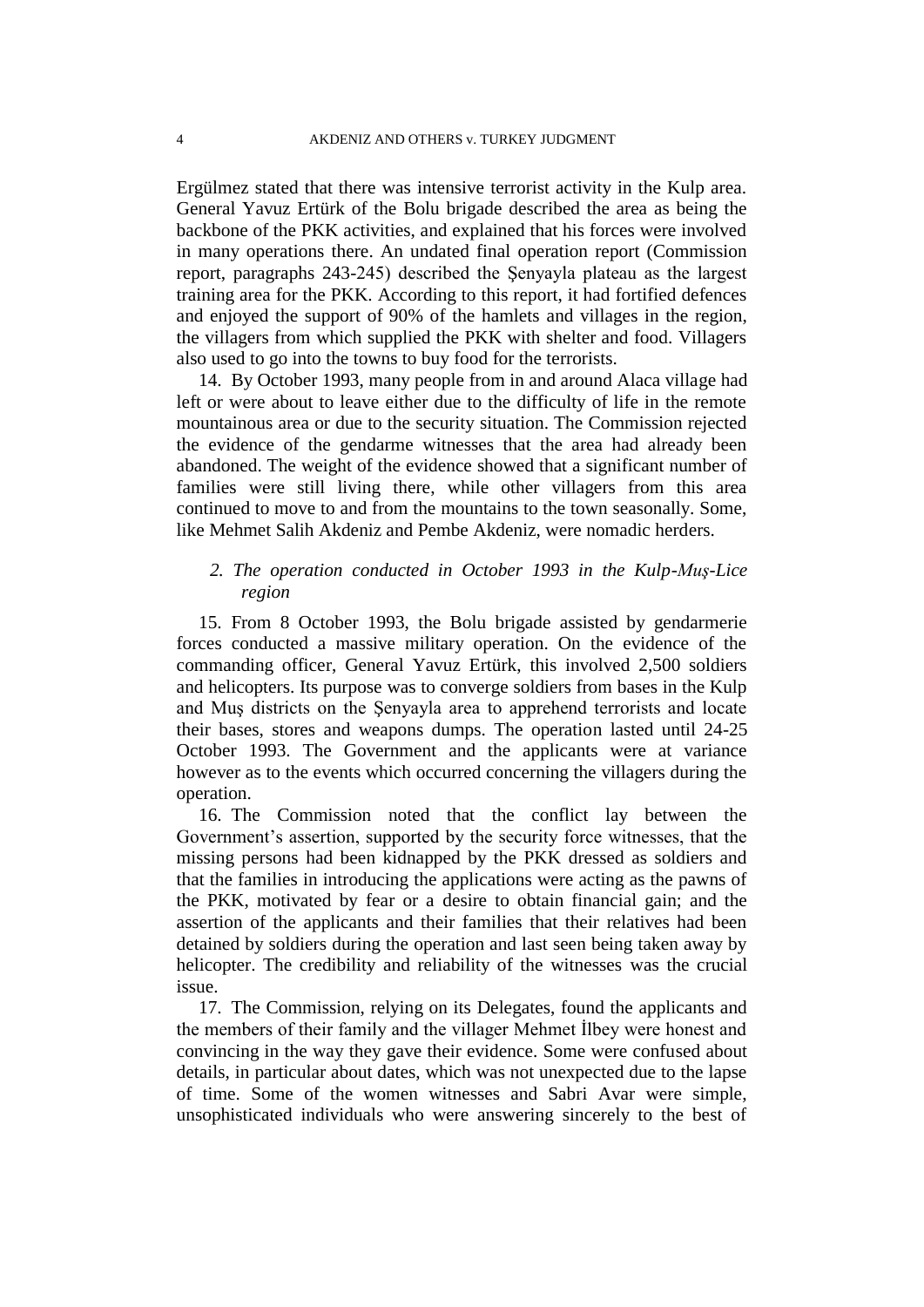their ability. The Commission commented that all the applicants showed deep and abiding distress at the uncertainty which they had suffered after the disappearance of their relatives, several making appeals that they might at last be told the fate of their family members. Their evidence was strongly consistent with supporting documentary material, including petitions made by the families shortly after the events and the reliability of this considerable weight of evidence was confirmed as more witnesses were heard. In significant aspects, it was also substantiated by the villager witnesses brought forward by the Government.

18. Conversely, the Commission Delegates received a negative impression from the gendarme witnesses, Ulvi Kartal and Ali Ergülmez. Their evidence, which included the denials that there was any operation in the area at the time, was shown to be unreliable when the General Yavuz Ertürk informed the Delegates that there was such an operation and indicated that both would have been aware. While General Ertürk impressed as a forceful and competent witness, his evidence was given under circumstances which diminished its weight, as the Government refused to allow the applicant's representatives to be present when he gave evidence to the Delegates. He showed reluctance to address the factual concerns of the Commission, avoiding precise answers. It found doubts arose as to the reliability of his evidence on the treatment of the villagers, the use of helicopters and the claim that no soldiers went into the villages or hamlets in the Alaca area. It examined the alleged points of inconsistency in the applicants' versions of events put forward by the Government. It found that some differences in detail were explicable by the lapse of time and that they were not of such a nature as to undermine the applicants or the witnesses' credibility. Their accounts were essentially consistent, credible and reliable.

19. On that basis, the Commission found as follows.

#### *3. The taking into custody of villagers by the security forces*

20. Soon after the operation started, the soldiers began collecting villagers together, for use as guides to show them the location of settlements and PKK shelters and stores, for questioning about involvement with the PKK and for possible transfer to detention elsewhere.

21. Villagers were first taken into custody on or near the Şen plateau on 9 October, the soldiers arriving at Gurnik, Mezire and Licik on about 10 October. Some villagers were looked for by name. Others were gathered generally for an identity check. The soldiers set up a camp at Kepir, a hill close to the hamlet of Gurnik, where helicopters landed, *inter alia*, to bring in supplies. There were other camps set up, one or two near Kayalisu and Licik and another near the Muş district boundary, where villagers were held for some days.

22. At the commencement of the operation, villagers who were living up on the Şenyayla plateau witnessed planes carrying out bombardment.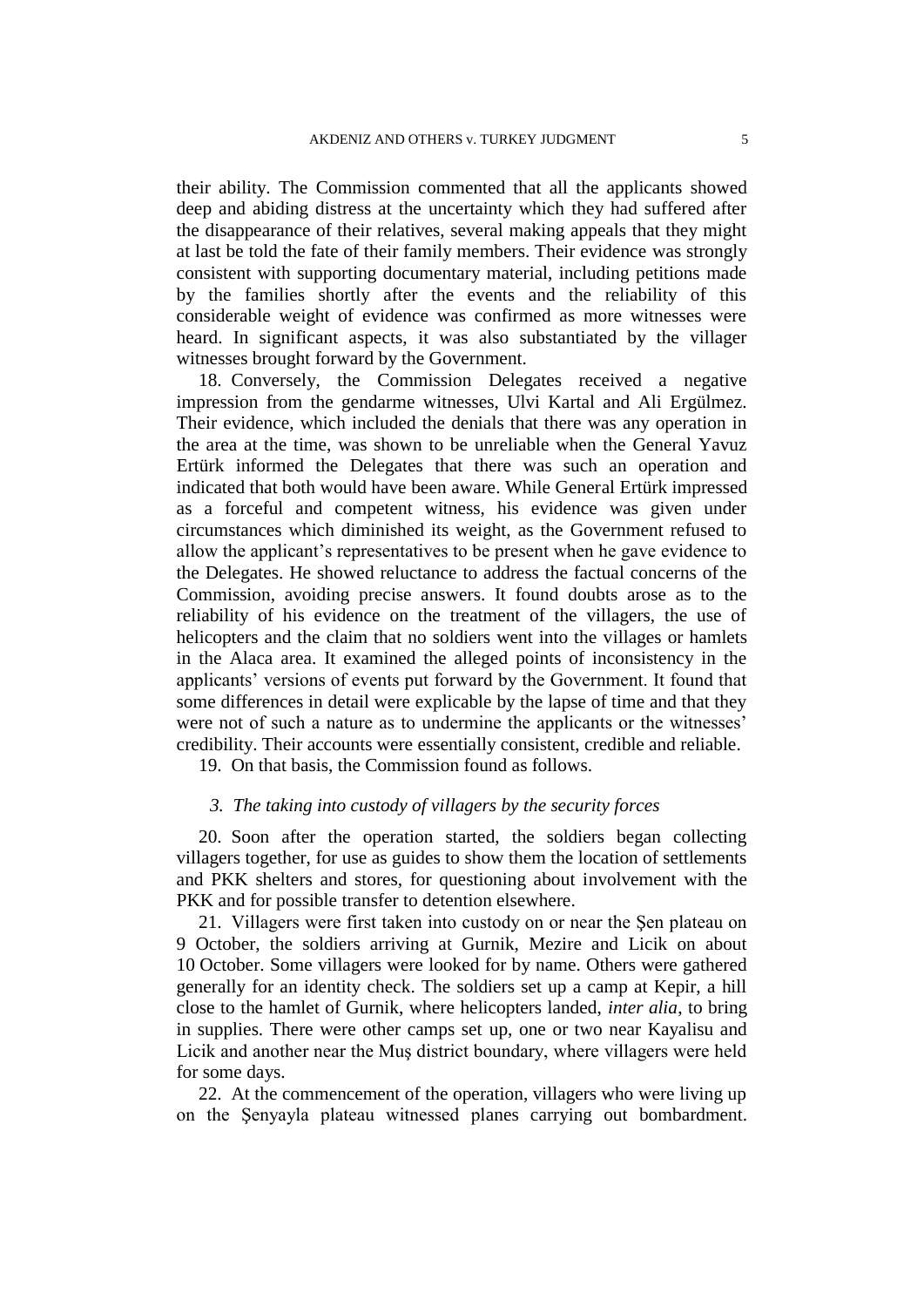Mehmet Salih Akdeniz was taken by soldiers, apparently to act as guide. About a day or two later, Mehmet Salih was being held by soldiers at the camp which had been set up at Kepir.

23. On or about 10 October 1993, Celil Aydoğdu was apprehended by the soldiers. It was unclear exactly where this occurred between Gurnik and the Şen plateau. However, he was seen by a number of persons being held shortly afterwards under guard in Kepir.

24. On or about 10 October 1993, soldiers arrived at the hamlet of Mezire, about an hour from Gurnik. Vesha Avar saw them take her brotherin-law Hasan Avar out of his house. On the same day, Mehmet Şah Atala was also picked up by the soldiers at Mezire, who had been asking for him by name. The soldiers told his family that Mehmet Şah would show them around and make a statement. Abdo Yamuk, Süleyman Atala, Bahri Şimşek and Şirin Avar were also picked up at Mezire.

25. Ali Yerlikaya was apprehended at the beginning of the operation at Licik being taken to Pireş, half an hour away, where he was joined by Mehmet Şah Atala, Bahri Şimşek and Ümit Taş. The next day, on or about 10 October 1993, Ali Yerlikaya accompanied the soldiers who took Nusreddin Yerlikaya, Abdurrahim Yerlikaya and Medeni Yerlikaya from their homes at Licik, Kayalısu and brought them back to Pireş. The same day Hasan Avar and Abdo Yamuk were brought by soldiers to Pireş, where a group of 20 to 30 people were being held. They were kept overnight at a place variously described as being at the cemetery, or near Pireş or Şuşan hamlet. They were questioned and tied up during the night. The next morning, on 11 October, a helicopter landed and a person arrived with his face covered. Some of the villagers thought to have recognised this man when the wind blew his scarf aside. His identity was not established however. A selection process was carried out, with identity cards being handed in and inspected. All the villagers but nine were allowed to go. Mehmet Şah Atala, Abdo Yamuk, Bahri Şimşek, Hasan Avar, the three Yerlikaya brothers, Ali Yerlikaya and a young man, a stranger to the village said to be called Ümit Taş, were placed on a helicopter and flown to Kepir that day.

26. Behçet Tutuş and Selahattin Tutuş were apprehended by the soldiers in Gurnik on their way to their village Licik from Muş, shortly after the operation started. Turan Demir and Mehmet Şerif Avar were with them, having come back from Muş on the same minibus. The date when they were detained was unclear. However, on an assessment of the varying accounts, the Commission found that the group of Turan Demir, Behçet Tutuş, Mehmet Şerif Avar and Selahattin Tutuş were brought to Kepir before the group from the cemetery at Pireş, on or before 11 October.

27. Shortly after the operation began, Ramazan Yerlikaya was detained with others near their village of Kayalısu. These villagers were held on a plateau area near the village for nine days. During that time, checks were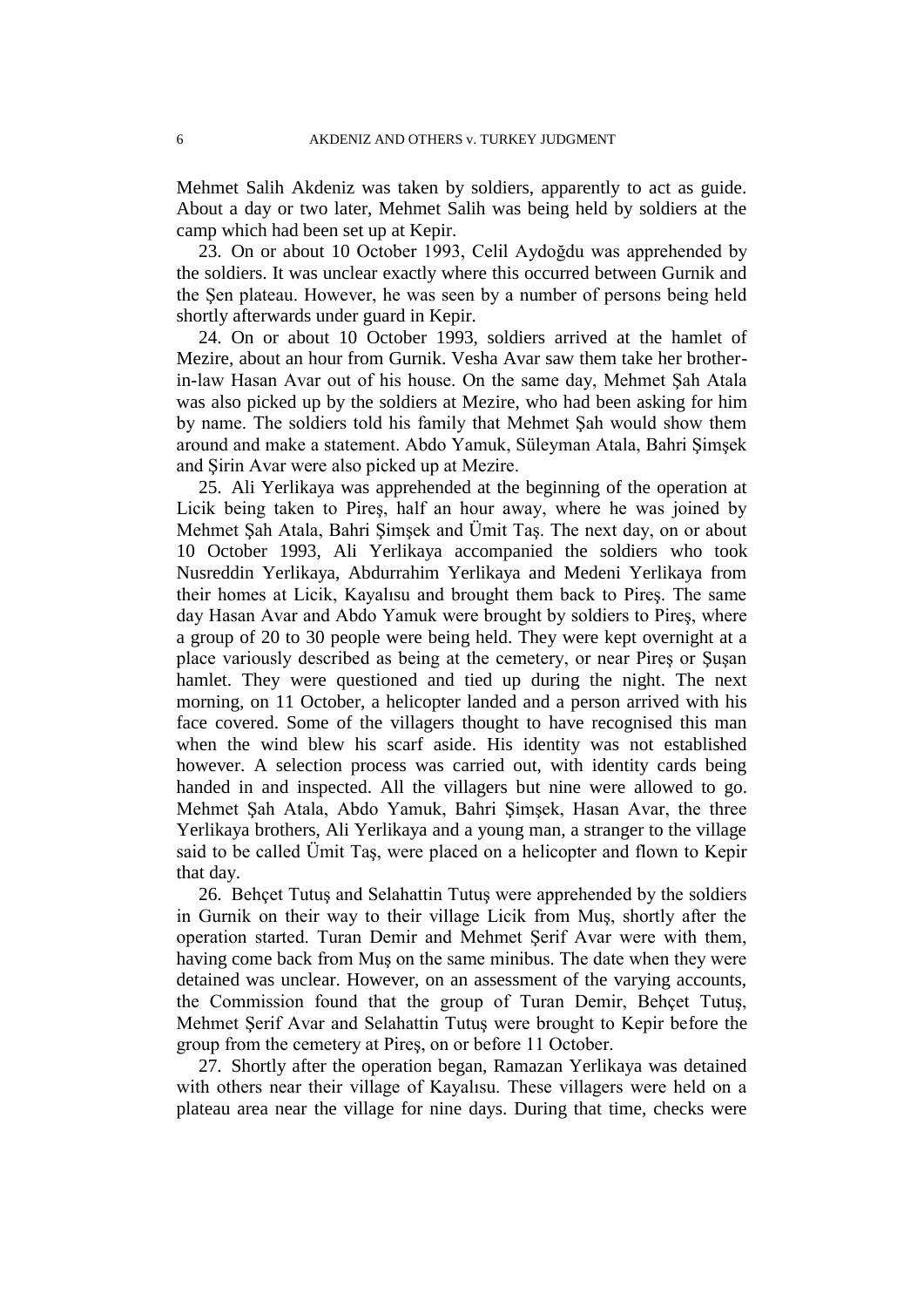made on the radio as to whether any of them were wanted. During this time, they were tied up. On about 19 October, he and a relative were taken by helicopter to Muş where he was held in a basement with over a hundred other people, including Süleyman Yamuk, who were villagers from Kayalısu and other places in Muş. He was released after about eight days.

28. At a time unspecified after the operation began, Sabri Tutuş and several of his male relatives were at their home in Licik when the soldiers took them. They were held by soldiers for about nine days in a wood near Licik before being released.

29. On or about 13 or 14 October, Süleyman Yamuk was detained by soldiers in or near Pireş. He was taken the same day to Muş by helicopter where he was detained for six to seven days. Mehmet İlbey was also apprehended with several others when he arrived in Gurnik on 13 October. They were taken up to Kepir and their ID cards collected. A man with his face covered seemed to inspect them. By this date, the eleven men who were later to go missing, were being held at Kepir.

#### *4. Ümit Taş*

30. Ümit Taş, who was sixteen-seventeen years old, was not from the Alaca village. He is known to have been detained by the police when he arrived in Kulp on or about 25 September. His brother Mehmet Tahir arrived in Kulp, paying visits to him. According to the official documents provided, in particular a release statement of 30 September 1993 apparently bearing Ümit Taş's thumbprint, he ceased to be in police custody at that date. According to the evidence of his father, the applicant Kemal Taş, Mehmet Tahir arrived to visit him but was told by the police that he had been released. When Ümit did not arrive home however, Mehmet Tahir and then the applicant went back to Kulp to discover what had happened to him.

31. The applicant alleges that in making enquiries he was told that his son had been handed over to the forces from Bolu who were on an operation. He also heard from nomads that his son had been seen tied up outside the Panak station and that from there he had been taken to Gurnik. When he visited Gurnik, people there told him that they had seen his son with the other detainees held at Kepir.

32. The evidence before the Delegates concerning Ümit Taş showed that he was not known by any of the applicants and witnesses. Several witnesses referred to seeing a person, not from the village, being detained with the other ten. Others only knew of the name Ümit Taş when his father came looking for him after events. Abdurrahim Yerlikaya gave eye-witness evidence that he saw Ümit Taş, detained with them overnight at Pireş and taken with them to Kepir. However, he did not talk to the young man himself. He stated that Mehmet Şah Atala and Abdo Yamuk who were with the young man, told him that his name was Ümit Taş.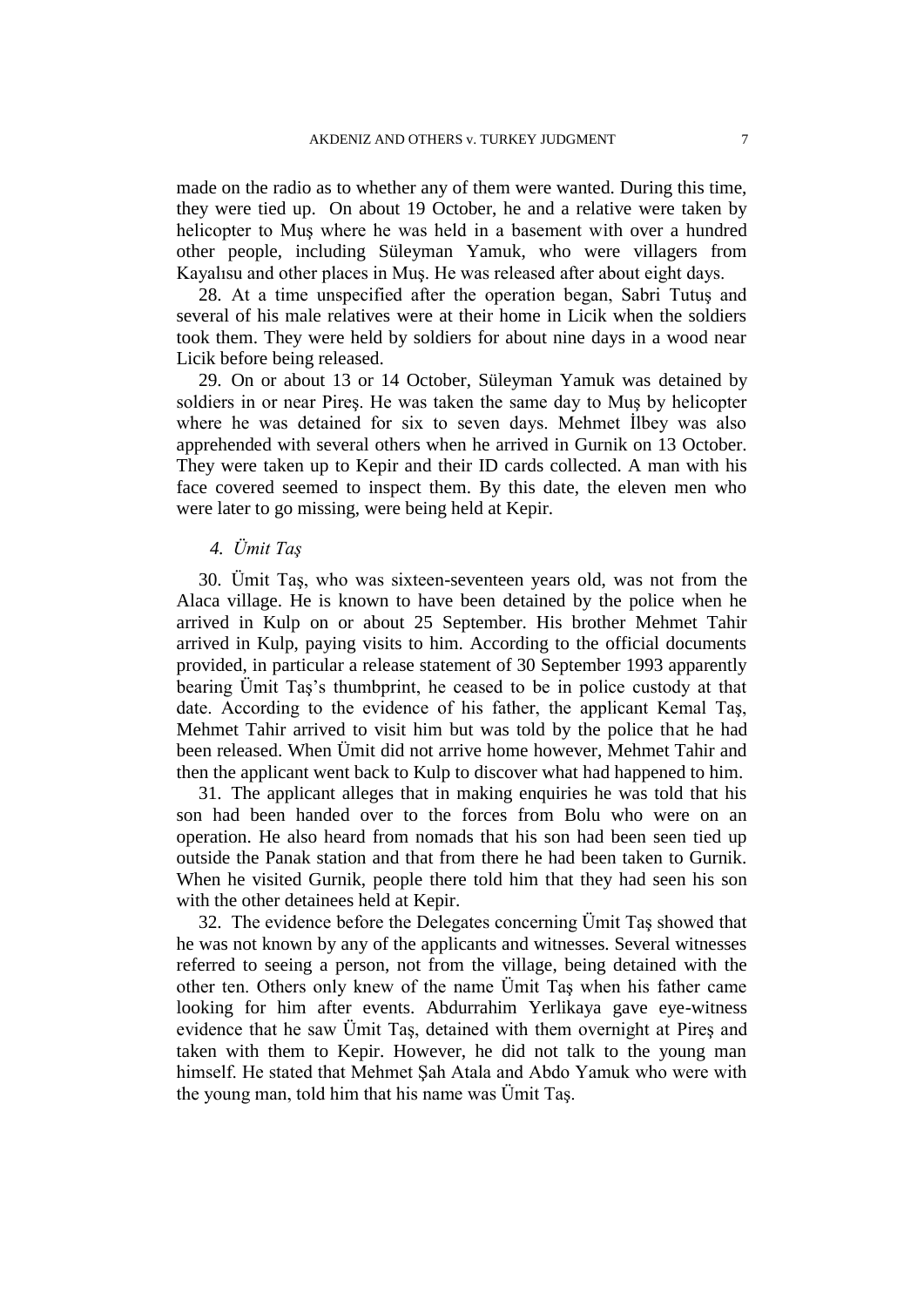33. The Commission observed that there were difficulties in the evidence concerning the identification of Ümit Taş, in particular the differing ages estimated by the persons who saw him. However this could be accounted for, *inter alia*, by the fact that ill-treatment or living rough over a period of time could change a person's appearance dramatically. In light of the firm identification of Abdurrahim Yerlikaya, supported by the evidence of Keleş Şimşek who had heard from his brother Bahri that Ümit Taş was in the group of eleven and the written statement of 25 December 1993 by Ali Yerlikaya naming Ümit Taş as a young boy caught in Kulp who had been held with him, the Commission was satisfied that these elements were sufficiently coherent and consistent to establish beyond reasonable doubt that he was the eleventh detainee.

#### *5. Events at Kepir*

34. At Kepir, the villagers were held in different groups, to which different restrictions applied. Eleven of them (the persons who later disappeared) were kept in one group. They were tied up, though they were untied for visits, or when they ate or relieved themselves. Four witnesses (Pembe Akdeniz, Vesha Avar, Selahattin Tutuş, Mehmet İlbey) however stated that Mehmet Salih Akdeniz, though of this group, was not tied up. Other detainees – Selahattin Tutuş, Mehmet İlbey – were held in a group of about 30-50 villagers, who were not tied up. They were kept in the camp during the day and sent to houses in Gurnik to spend the night. Abdurrahim Yerlikaya and Ali Yerlikaya, who were tied up, were held with or near the group of eleven.

35. As concerning the way in which the eleven men were treated at Kepir, the Commission found that:

– the eleven persons, save Mehmet Salih Akdeniz, were tied up (Vesha Avar described that her relatives' toes were swollen as a result);

– they were kept outside during the day and at night (Mehmet Şah Atala was seen to be flushed, shaking, his lips chapped and to be affected by the cold);

– they were questioned by the soldiers;

– they were in a state of some distress and apprehension (Turan Demir was described as hungry, thirsty and miserable; Mehmet Salih Akdeniz told others that he was in a terrible state and feared that they were going to be killed; Mehmet İlbey's evidence referred to the detainees being in a miserable state, having gone hungry and been tied up for a week);

– Behçet Tutuş and Nusreddin Yerlikaya were taken from the group by helicopter apparently to act as guides or show locations;

– Abdo Yamuk was taken away from the group for a day or two and on his return was seen to be limping and needing the support of soldiers to walk;

– Ümit Taş was also taken away to Şen pastures to act as a guide;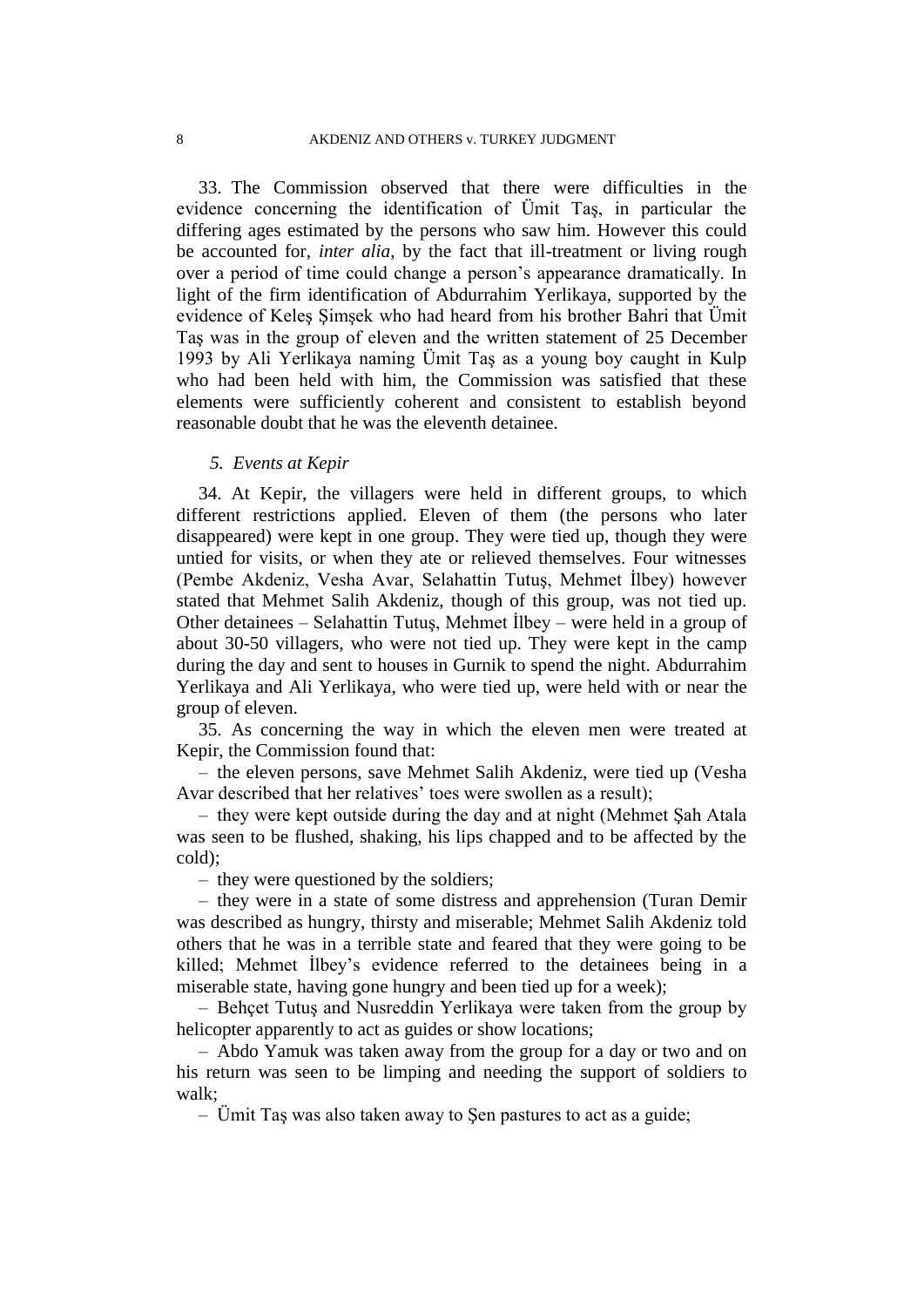– money (20 million TRL) was taken from Behçet Tutuş by the soldiers;

36. There was insufficient evidence to establish that the eleven men were subject to torture under interrogation. There was some evidence of beating of the detainees (Selahattin Tutuş witnessed his brother Behçet being beaten), but the nature and extent of the beating was not apparent.

37. By a date about 16-17 October, all the detainees at Kepir, save eleven, had been released. Descriptions were given of a selection process where names were called out and those persons released. Some of the remaining detainees were seen being placed in helicopters. The Commission observed that the timing of this event is problematic, the evidence of the principal witnesses being vague or confused on this point. The weight of the evidence placed the last sighting of the remaining eleven detainees at about 17-19 October but this can only be regarded as approximate.

38. The eye-witness evidence as to whom was seen being taken away was also not clear. Zekiye Demir referred to seeing Turan and his friends being put on the helicopter but that it was too far to see. Vesha Avar referred to ten persons. She did not know Ümit Taş and if he was there she was not in a position to identify him. She stated specifically that she could see Hasan and Mehmet Şerif Avar being put on the helicopter. The Commission noted that the applicants and the other witnesses appeared to associate the placing of detainees on the helicopter with their missing relatives largely because some were identified by the women and also on the basis that these eleven persons were the only detainees remaining at Kepir after the others such as Abdurrahim Yerlikaya and Mehmet İlbey were released. They had also been held together as a distinct group and were no longer there after the operation ended. While this provided strong circumstantial evidence, the Commission was not satisfied that it could be established, to the necessary standard of proof, that the eleven missing persons were all placed on the helicopters, in particular Ümit Taş, though it was satisfied that at least some of the eleven detainees were. There was no evidence that any of these persons were seen after the operation ended on or about 24-25 October. The Commission found that when they were last seen they were detained under guard by security forces.

### *6. Attempts by the families of the eleven disappeared persons to find their relatives*

39. The applicants approached numerous authorities in the region, sometimes alone or in small and varying groups, seeking to find out what had happened to the eleven missing men from Kepir.

i. Mehmet Emin Akdeniz wrote a petition to the State Security Prosecutor on 1 and 8 November 1993. He went to the Bingöl public prosecutor on 18 January 1994, who spoke on the phone with a major. In Diyarbakır, he contacted Mehmet Gören a friend of the regiment commander. He also went to Ankara where, on 23 November 1993, he saw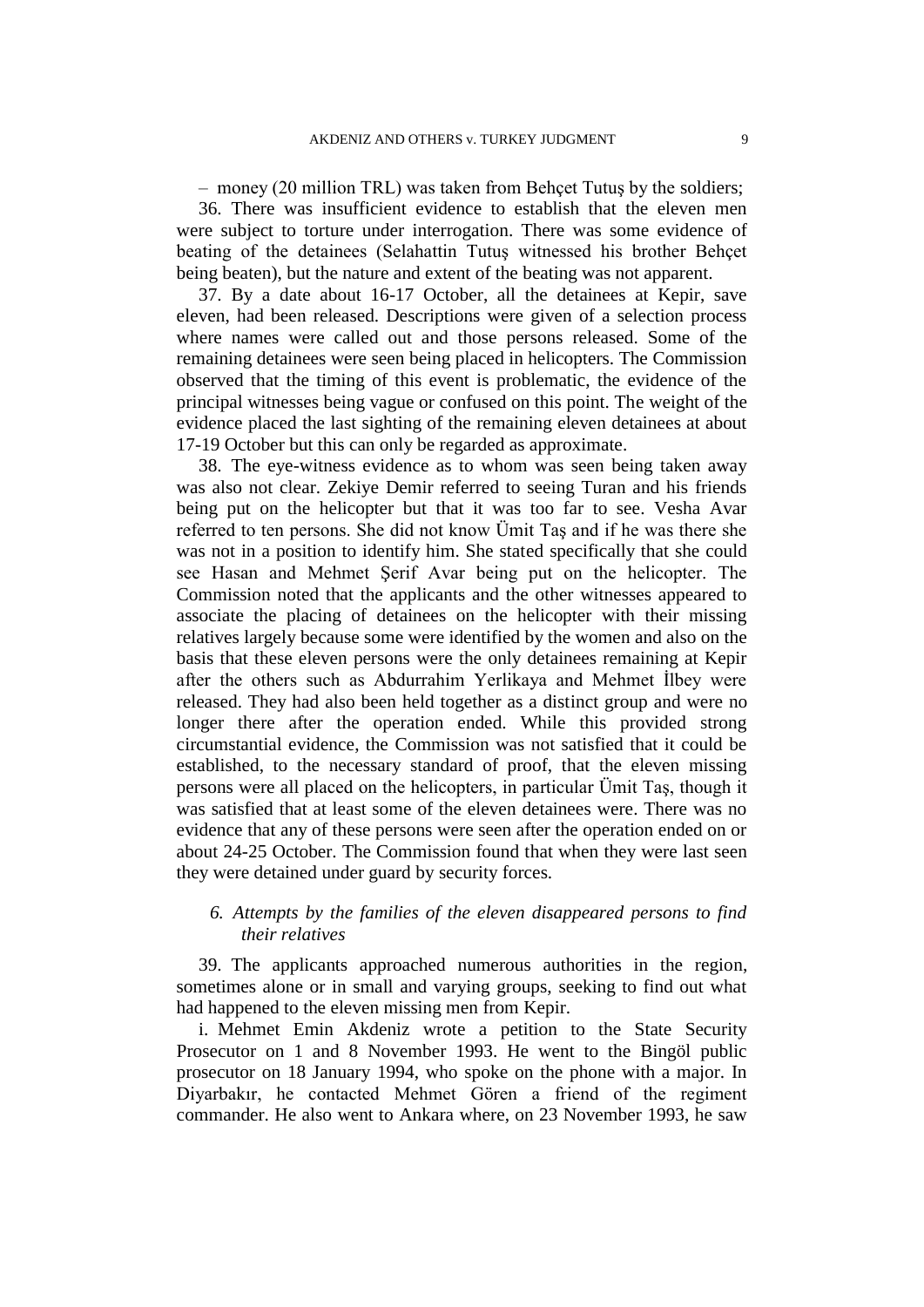the Prime Minister and the Minister for Human Rights. He contacted the Minister of the Interior and on 27 November went back to see the Minister for Human Rights. He went to see the deputy regional governor with seven others. He went to Kayseri, submitting a petition to the prosecutor and enquiring at the prison.

ii. Sabri Avar went to the police in Diyarbakır, accompanied others to see the Kulp district governor and petitioned the Muş public prosecutor.

iii. Selahattin Tutuş went to the Kulp public prosecutor who sent him to Diyarbakır. He visited the Provincial Governor's office. Sabri Tutuş went to see the Kulp District Governor with Süleyman Yamuk and Sabri Avar and to enquire at the Kulp gendarmerie. He also went to see the Diyarbakır provincial governor and public prosecutor.

iv. Seyithan Atala went first to the Diyarbakır State Security Court and returned repeatedly with petitions. He checked the prisons regularly. He saw the Emergency Area Assistant Governor and went with Mehmet Emin Akdeniz and Aydin Demir to the provincial gendarme headquarters, where they talked to a lieutenant colonel. On 27 December 1993, he went with Süleyman Yamuk and Sabri Avar to Kulp, where they saw the public prosecutor, the governor Kadir Koçdemır and then the Kulp gendarme commander. In light of what the governor said about the involvement of the Bolu forces, he went to Bolu with Süleyman Yamuk in an attempt to see General Yavuz Ertürk.

v. Keleş Şimşek approached the authorities in Diyarbakır.

vi. Aydın Demir went to the Diyarbakır gendarmerie and to the Governor.

vii. Kemal Taş went to the district governor, public prosecutor, police and gendarmes in Kulp, the commando unit, police and public prosecutor in Elazıg, and various authorities (including prisons) in Bingöl, Muş, Erzurum and Erzincan where a woman prosecutor suggested he try Diyarbakır. He submitted three or four petitions to the Diyarbakır public prosecutor.

viii. Süleyman Yamuk went to the public prosecutor in Bingöl, the Diyarbakır State Security Court, the District Governor in Kulp (with Seyithan Atala, Sabri Avar and Kemal Taş) and to Bolu with Seyithan Atala. He submitted two petitions to the Ministry of Justice.

ix. Ramazan Yerlikaya visited the Governor's office in Diyarbakır and the State Security Court. On 27 December 1993, he went to the Governor's office in Kulp with Seyithan Atala, Süleyman Yamuk and Sabri Tutuş and also to the authorities in Muş and Diyarbakır.

### *7. Investigation*

40. As far as may be deduced from the documents, the official steps taken by the authorities were as follows:

41. In respect of the petition of 5 October 1993 by Mehmet Ali Taş concerning Ümit Taş, the public prosecutor made enquiries from the Kulp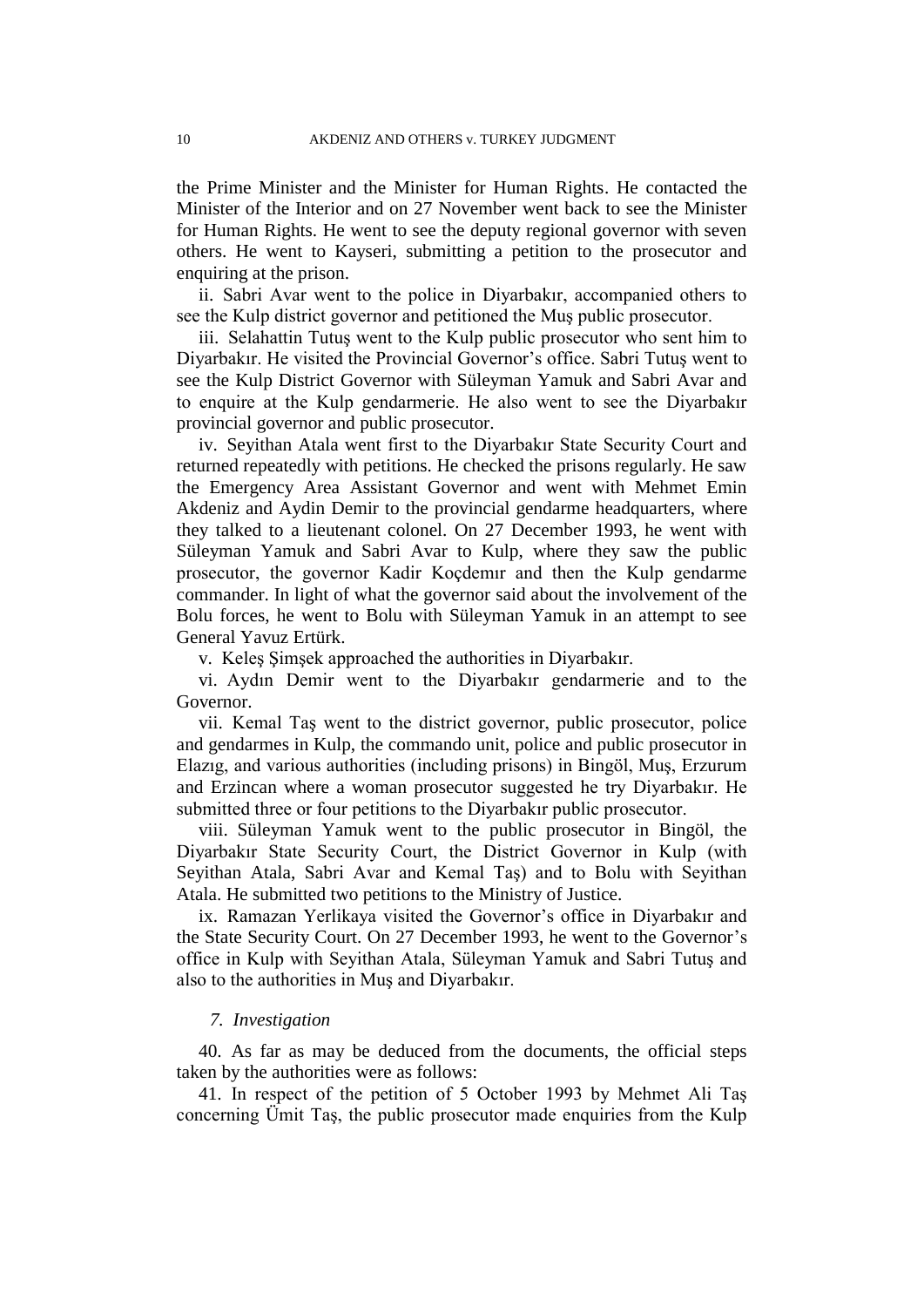district gendarme command and to the Security Directorate, the latter of which indicated that Ümit Taş had been released from their custody.

42. In respect of petitions of 2 November 1993 by Seyithan Atala (concerning Mehmet Şah Atala), 5 and 8 November 1993 by Mehmet Emin Akdeniz (concerning Mehmet Salih Akdeniz and Celil Aydoğdu), 26 November 1993 by Hüsnü Demir (concerning Turan Demir) and 12 December 1993 by Keleş Şimşek (concerning Bahri Şimşek) to the Diyarbakır State Security Court ("SSC") prosecution, manuscript notes indicated that the records had been checked and the names not discovered. Aziz Atala's petition of 17 December 1993 (concerning Mehmet Şah Atala) and Hüsnü Demir's of the same date (concerning Turan Demir) met the same response verbally.

43. In respect of a petition of 12 November 1993 by Mehmet Emin Akdeniz concerning his father to the Bingöl chief public prosecutor, a handwritten note indicated that the public prosecutor had checked with the gendarmes and police but no record of the name was found.

44. In respect of a petition of 14 December 1993 by Mehmet Emin Akdeniz and Aziz Atala, which mentioned all eleven missing persons, to the Kayseri State Security Court prosecutor, a manuscript note indicated that the public prosecutor made an enquiry of the Kayseri prison authorities.

45. Following Mehmet Emin Akdeniz's visit to Ankara where he complained to various ministers in or about November 1993, an enquiry was made by the Minister of State to the Ministry of the Interior, to which, on 20 January 1994, the gendarme general command replied that Mehmet Salih Akdeniz and Celil Aydoğdu had not been detained by the provincial gendarme command.

46. Following a petition of 15 December 1993 by Kemal Taş to the Kulp public prosecutor, which requested an investigation be carried out into Ümit Taş's whereabouts, the public prosecutor took a statement of the same date and a note on the petition indicates that enquiries were made of the district gendarmerie and Security Directorate.

47. Following a petition of 22 December 1993 from Süleyman Yamuk, the Kulp district governor replied on 18 April 1994 that Abdo Yamuk, Turan Demir, Behcet Tutuş, Bahri Şimşek and Mehmet Şah Atala had not been detained by Kulp security forces and referred to not having any information as the operation had concluded in the Muş province.

48. In or about December 1993-January 1994, the Diyarbakır SSC public prosecutor made a request to the Kulp public prosecutor for information relevant to the complaints about the disappearance.

49. On the petitions submitted by Sabri Tutuş and Süleyman Yamük on 27 December 1993 which both refer to their relatives and mention that 10 other people were missing, it appears from the noted number 1993/130 prel. that the Kulp public prosecutor opened an investigation. Ramazan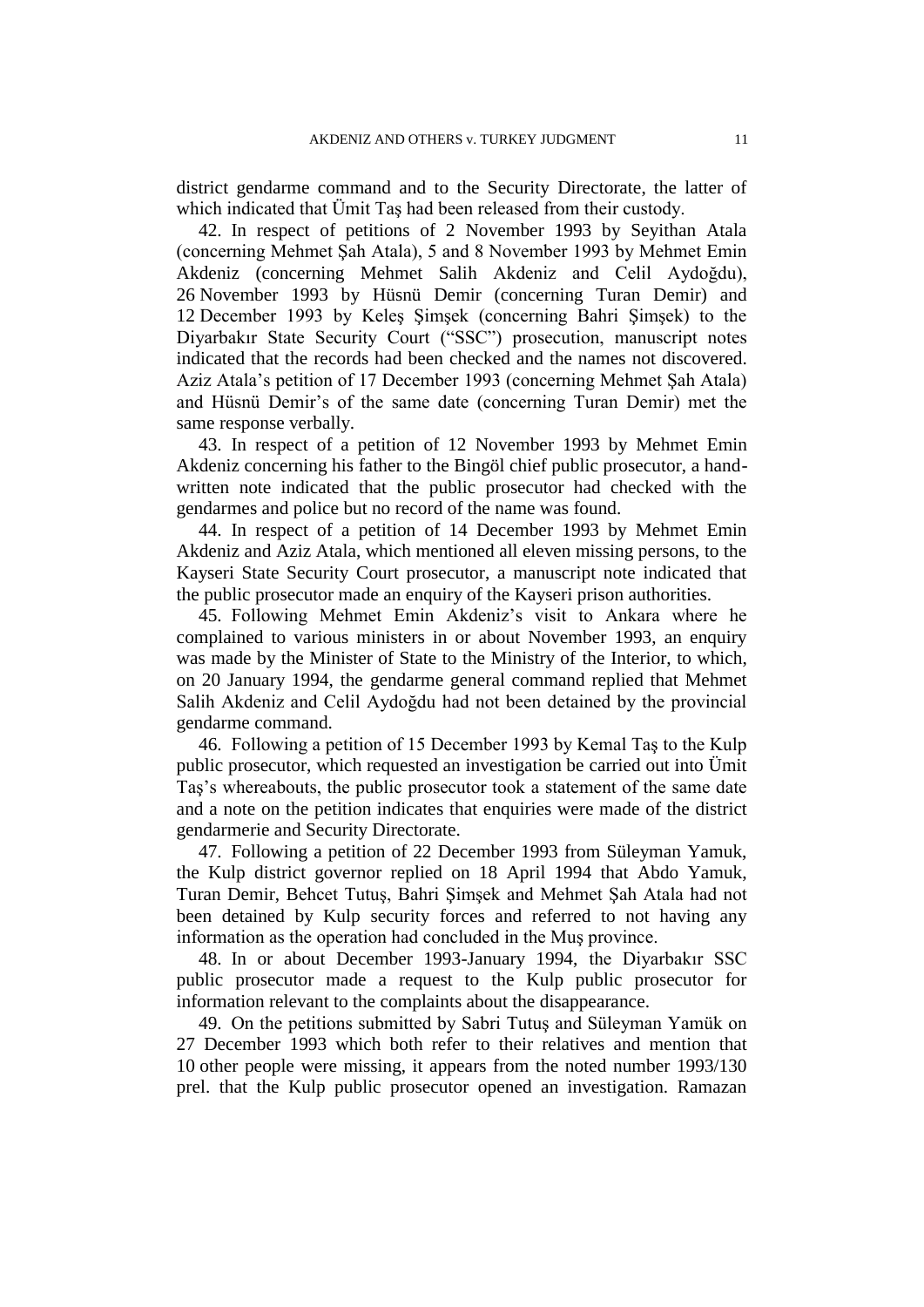Yerlikaya, Sabri Avar and Seyithan Atala made petitions at the same time. The following steps then ensued:

– On 28 December 1993, the Kulp public prosecutor requested the Diyarbakır chief public prosecutor to provide information about the relatives of seven of the applicants' missing relatives (namely, the relatives of the five applicants who have submitted petitions on 27 December and Ümit Taş);

– The Diyarbakır SSC prosecutor replied on 19 January 1994 that the seven persons' names were not in the records.

50. On 31 January 1994, the Kulp public prosecutor issued a decision of withdrawal of duty in respect of the seven missing relatives, referring the case to the Diyarbakır SSC on the basis that they had been kidnapped by the PKK. The grounds for this conclusion were not apparent. The petitions in the file at this point, and the statement of Kemal Taş, referred to the missing persons having disappeared while in the custody of the security forces. No step had been taken by the Kulp public prosecutor beyond enquiring whether their names had been registered as detained by the Kulp gendarmerie and police or appeared in the Diyarbakır SSC records.

51. From 31 January 1994, the investigation was transferred to the Diyarbakır SSC prosecutor. The following steps were taken under investigation no. 1994/940:

– On 15 February 1994, the SSC Chief Prosecutor instructed the Kulp public prosecutor, Kulp district gendarme command, Diyarbakır Security Directorate and Diyarbakır provincial gendarme command to report on any information, documents or confession etc relevant to the investigation every three months;

– The petitions dated 9 March 1994 from Hüsnü Demir, which referred to Turan Demir and 10 other missing persons and from Seyithan Atala, which referred to Mehmet Şah Atala and 10 other missing persons was added to the file.

– Enquiries were made to the local gendarme station at Panak. A report dated 10 March 1994 was issued by gendarme sergeant Ulvi Kartal referring to the disappearance of seven persons and stating that he had no information and that the search was ongoing. In his testimony to the Delegates, Ulvi Kartal stated that since the area was not inhabited he had not needed to make any enquiries in order to answer the petition. The petition however was counter-signed by Vehbi Başer, the muhtar of the village, who before the Delegates had confirmed that there was an operation in the village following which eleven persons had disappeared.

– On 10 March 1994, the Diyarbakır provincial gendarme command requested an investigation into the alleged disappearance of eleven named persons and for a report to be made urgently. The letter referred to complaints having been made to the European Commission of Human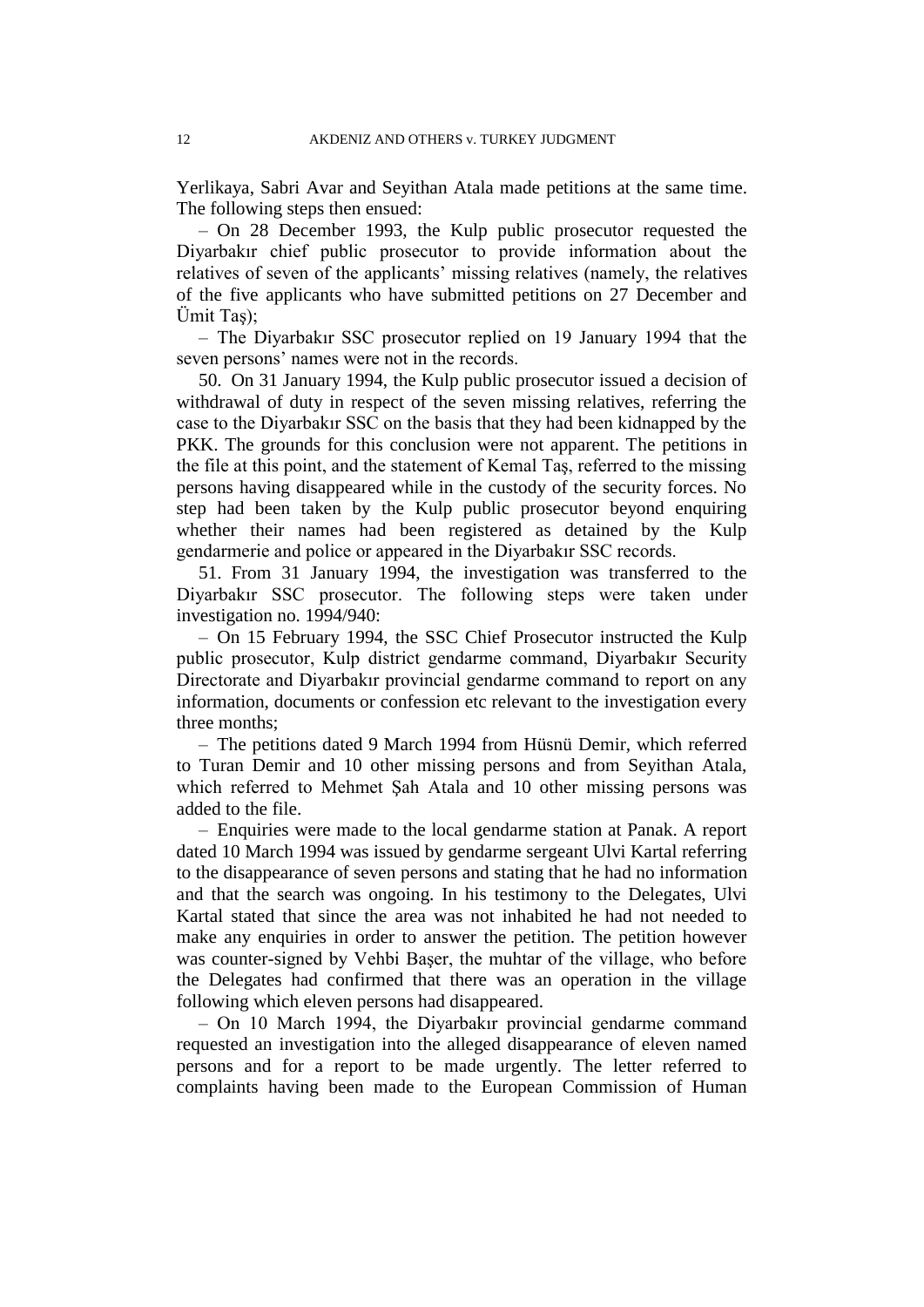Rights. The Diyarbakır SSC prosecutor replied on 17 March 1994 that the men had not been detained.

– On 18 April 1994, a request was made by the Ministry of Justice (General Directorate of International Law and Foreign Relations) to the Kulp prosecutor for an investigation to be made into allegations that eleven named persons had disappeared. In response, the Kulp prosecutor sent back on 11 May 1994 a request for information from the Diyarbakır SSC as to whether the men had been detained under their jurisdiction and sent another brief enquiry to the Kulp gendarme district command which received the same brief reply that the men had not been detained (25 May 1994). By letter dated 6 June 1994, the Kulp prosecutor stated an investigation file had been opened no. 1994/50 concerning the missing persons, though only 5 names were mentioned.

– On 12 August 1994, the Diyarbakır Chief Prosecutor requested, on prompting from Ankara, that the Kulp public prosecutor take statements from Mehmet Emin Akdeniz and Kemal Taş, as well as any other witnesses. This request seemed to lead to further action by the Kulp public prosecutor: a request on 18 August yet again for information as to whether the men had been detained to be provided by the Kulp district gendarme command, as well as a similar letter to the Security Directorate and widening the enquiry this time to the Kulp district mechanised infantry battalion.

– On 22 August 1994, the Diyarbakir SSC prosecution took statements from Aydın Demir, Aziz Atala and Sabri Tutuş, which all maintained that the security forces were responsible for the disappearance of their relatives. Aziz Atala named the Bolu forces.

– On 25(8) August 1994, the Kulp Security Directorate provided information about Ümit Taş's detention in September 1993.

– On 28 October 1994, a statement was taken from Mehmet Emin Akdeniz by a Diyarbakır public prosecutor. He referred to Pembe and Zekiye Akdeniz as having seen the eleven missing persons being taken away. He also mentioned the Bolu forces.

– On 4 November 1994, the Kulp public prosecutor sent a reminder to the Kulp gendarme division command for information to be provided.

– On 9 November 1994, the Kulp district gendarme command enclosed a further investigation report dated 1 November 1994 from the Panak commander Ulvi Kartal which stated that an investigation had been carried out into the possibility of a kidnapping but no information had been obtained. However, as stated above, Ulvi Kartal informed the Delegates that he in fact took no steps to investigate.

– On 12 December 1994, a statement was taken from Kemal Taş by the Kulp public prosecutor. He, *inter alia*, named a shepherd from Yakut called Çesim as having given information that his son had been seen with the soldiers in the operation at Alaca.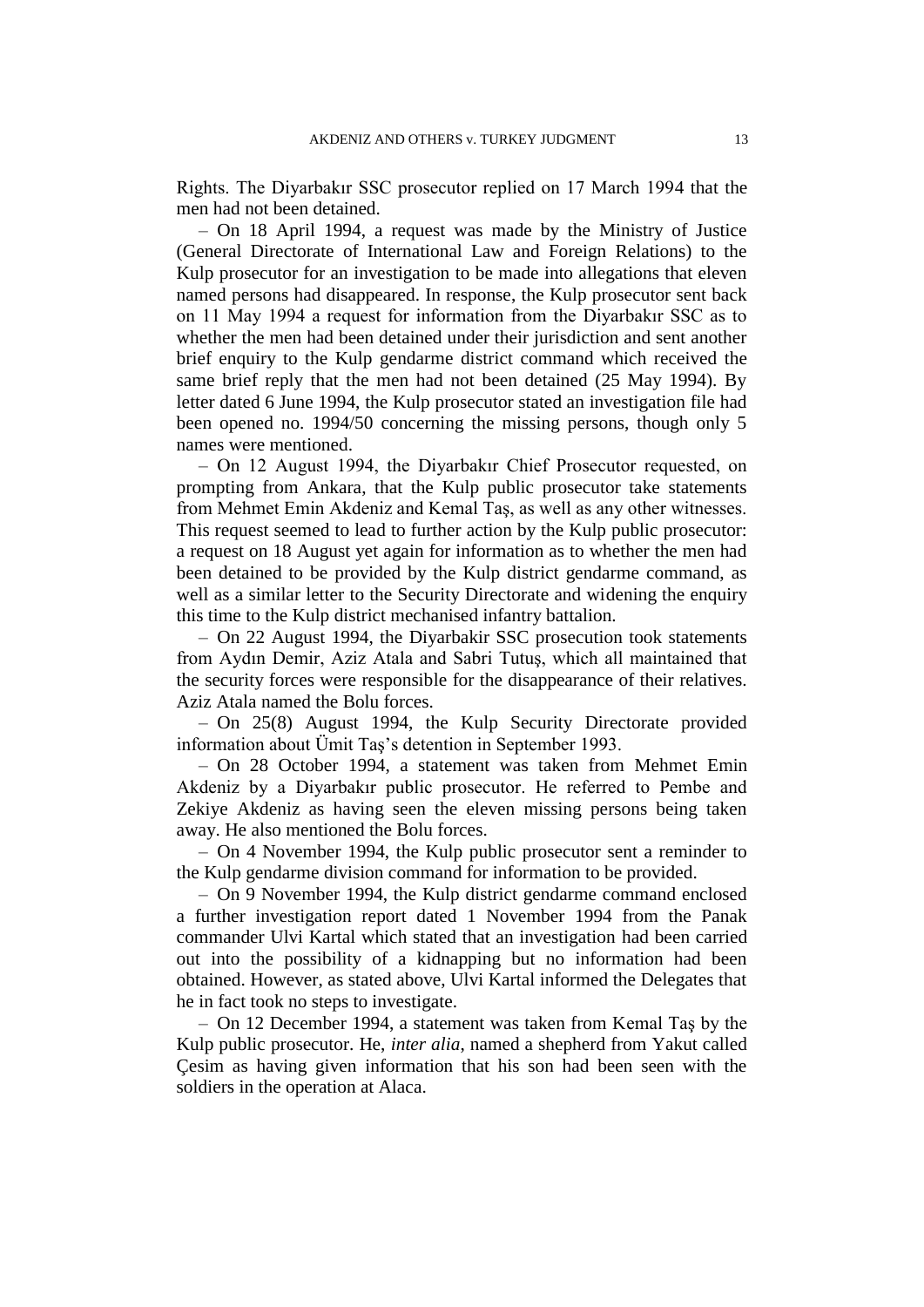– On 19 December 1994, a statement was taken from Mehmet Tahir Taş by a public prosecutor, which referred to his brother having been held by Kulp gendarme commandos and then in Alaca.

– On a date unspecified a statement was taken from Zeki Akdeniz by the same public prosecutor that took the statements of Kemal Taş and Mehmet Tahir Taş (above). This statement refers to a possibility that the PKK kidnapped the missing persons though also said that the people went missing after an operation.

– On 27 December 1994, the Kulp public prosecutor asked the Kulp gendarmes for Pembe and Zekiye Akdeniz to be brought to make a statement. A reminder was sent on 23 February 1995.

– On 3 July 1995, the Kulp public prosecutor asked for the gendarmes to make enquiries about Çesim, a villager from Yakut.

– On 3 August 1995, the Diyarbakır public prosecutor requested the Kulp public prosecutor to summon Mehmet Emin Akdeniz, Kemal Taş and Ramazan Yerlikaya for their statements to be taken. A request was made the same day to the security directorate for Sabri Tutuş, Aydın Demir and Seyithan Atala to be brought. On 11 August 1995, Muş public prosecutor was making similar requests in respect of Sabri Avar and Süleyman Yamuk.

– On 11 September 1995, the Diyarbakır Security Directorate provided information about certain of the applicants, and referred to the fact that Süleyman Atala and Hüsnü Demir had been brought in to make statements.

– On 19 September 1995, the statement of Sabri Tutuş was taken, which referred to the military operation which he had witnessed in the village.

– On 26 September 1995, the statement of Kemal Taş was taken by the Diyarbakır SSC Chief Prosecutor.

– Following further requests for Mehmet Emin Akdeniz to be brought (20 September 1995), the Diyarbakır public prosecutor was informed the same day of information provided by the Kulp gendarmes on 18 August as regarded his address. A statement was then taken from him on 3 October 1995. It referred to the women as being eye-witnesses.

– On 23 October 1995, the Kulp public prosecutor instructed that Pembe Akdeniz, Zekiye Akdeniz and the shepherd Çesim be brought. At about the time, he was also making enquiries about Vehbi Başer the current muhtar of Alaca. He requested that Diyarbakır prosecution return the investigation file to enable him to pursue matters. The file was provided on 4 December 1995.

– On 11 December 1995, the Kulp prosecutor made requests for Hüsnü Demir, Çesim, Misbah Akdeniz, Medine Akdeniz, Pembe Akdeniz and Zekiye Akdeniz to be brought. Further reminders were sent for Hüsnü Demir on 5 August 1996 and for the latter two witnesses on 16 April 1996.

– On a date in April 1996, a statement was taken from Çesim Boskurt, who denied having witnessed any events. On 29 May 1996, a statement was taken from Pembe Akdeniz in which she confirmed witnessing her husband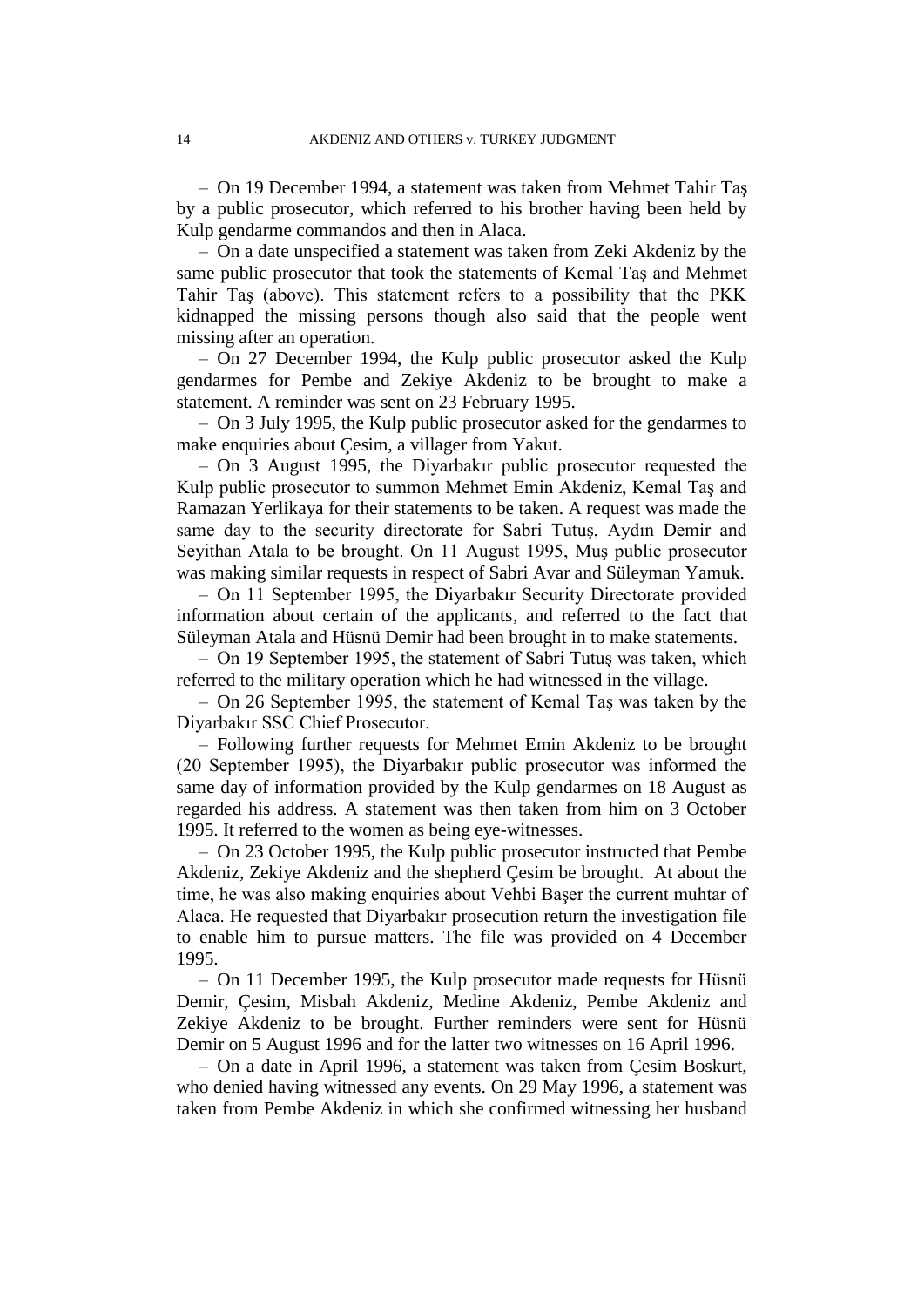being detained by soldiers during an operation. By a report of that date, it was indicated that Zekiye Akdeniz had died.

– A statement was taken on 9 August 1996 from Mizbah Akdeniz which gave no substantial information.

– On 8 April 1997, a second statement was taken from Mizbah Akdeniz, which this time referred to the operation and the Bolu forces taking his father as a guide. On 25 April a statement was taken from Aydın Demir.

52. On 29 April 1997, the Diyarbakir SSC Chief Prosecutor issued a decision of withdrawal of jurisdiction, in which it concluded that there was an absence of evidence that the PKK kidnapped the missing persons, named the security forces as the defendants and noted that the complaints involved an alleged disappearance in custody. The file was accordingly sent back to the Kulp public prosecutor, who on 20 June 1997 joined it to the ongoing file at Kulp. The only step taken by the Kulp public prosecutor according to the documents provided to the Commission was on 8 September 1997 to request the Kulp police and gendarme authorities to provide information as to any developments and whether the missing persons had been found missing or dead.

53. The Commission observed that a number of reports were made to the authorities in Ankara on the progress of the investigations. On 30 June and 24 August 1995, Bekir Selçuk, Diyarbakır SSC Chief Prosecutor reported to the Ministry of Justice, that the missing persons had probably been kidnapped by the PKK and that no concrete evidence had been obtained. The second letter claimed also that the applicants had denied that they were eye-witnesses and failed to give the names of the women who were alleged to have witnessed events and that there was no evidence that an operation took place in Alaca or that people were detained. These two letters ignored the fact that Zeki Akdeniz stated that he saw an operation take place, that the statements of Sabri Tutuş, Aziz Atala and Aydın Demir gave details of an operation in the village and that in his statement of 28 October 1994 Mehmet Emin Akdeniz had named Pembe and Zekiye Akdeniz as eyewitnesses.

54. The letter of 31 December 1994 from the General Gendarmerie Headquarters to the Ministry of Foreign Affairs denied that any operation had occurred at Alaca village area on 9 October 1993 and omitted to refer to the operation conducted on the nearby Şen plateau by the Bolu forces.

### *8. Contacts with the applicants by the authorities concerning their applications*

55. The authorities took steps to contact all the applicants concerning their applications, and did question all of them save Seyithan Atala.

In October 1995, Mehmet Emin Akdeniz was summoned by the State Security Court (SSC) Chief Public Prosecutor, being held in custody for two nights beforehand by the police. He described how the prosecutor claimed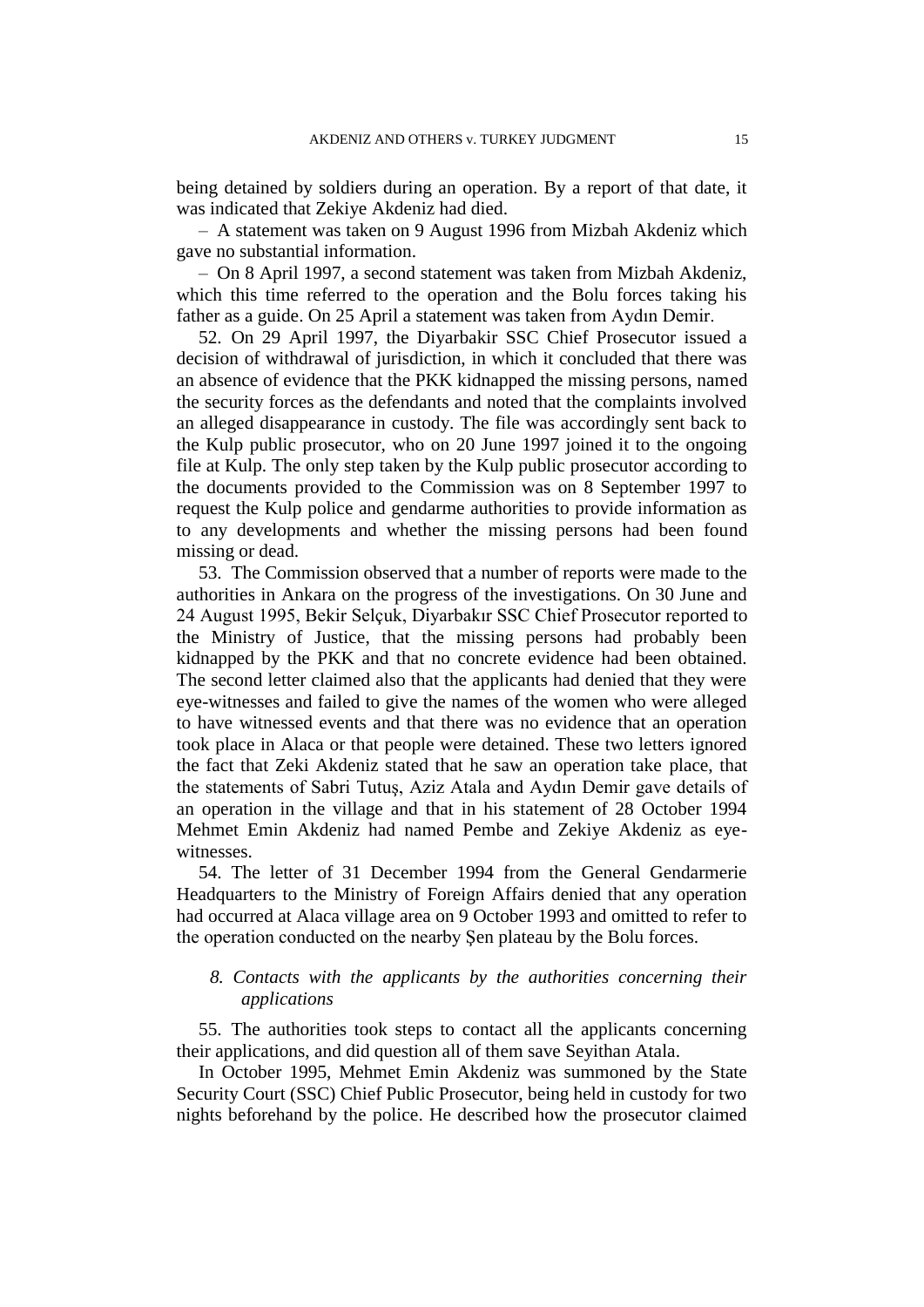that it was other people bringing the application rather than himself and how the prosecutor was angry when he maintained that he had applied to Europe after applications in Turkey had proved futile.

In June 1997, Sabri Avar was summoned by the Muş public prosecutor who asked if he had complained against the State and why he had applied to the Human Rights.

In or about 1996, Keleş Şimşek was summoned by the public prosecutor in Mersin, who asked him why he had applied to European Human Rights Commission.

In August 1994, Seyithan Atala's brother Aziz was summoned during his absence on military service and his statement taken by the Diyarbakir public prosecutor, who referred to documents from the Ministry of Justice and enclosed petitions.

On 19 September 1995, Sabri Tutuş was questioned by the SSC Chief Prosecutor. He recalled that he was questioned about what had happened in the village. Though he did not remember being questioned about his application, he was asked to confirm his signature on his statement to the Human Rights Association ("HRA") which was part of his application. He had also given a statement to the Diyarbakır public prosecutor on 22 August 1994.

On 25 April 1997, Aydın Demir was held overnight by the police and, after the documents relevant to his application were read out, questioned by the SSC Chief Public Prosecutor about whether he had applied to the HRA and to Europe.

Kemal Taş made a statement to the Chief Public Prosecutor on 26 September 1996, from which it appears that he was asked about his statement to the HRA and whether he had signed a power of attorney for the lawyers representing him in this application.

In or about 1996, Süleyman Yamuk was summoned by the Tarsus public prosecutor, who said that he had complained against the State and to whom he explained why he had made a petition to Europe.

Ramazan Yerlikaya also recalled being summoned by a prosecutor who claimed that he had complained against the State, in or about 1998.

56. In the statements recorded as taken from Aziz Atala, Sabri Tutuş, Kemal Taş, Mehmet Emin Akdeniz and Aydın Demir, there were references to correspondence and enclosures from the Ministry of Justice (General Directorate of International Law and Foreign Relations) or to documents from the Commission being read out. When questioned about this during the witness hearings before the Commission Delegates, the Diyarbakır SSC Chief Prosecutor stated that he did not have copies of the applicants' petitions to show them but only correspondence from the Ministry. The Commission rejected this denial. It observed that he considered it his duty to verify the signatures on applications to the Commission. Sabri Tutuş recalled being asked to do so. It found that these four applicants, and, in the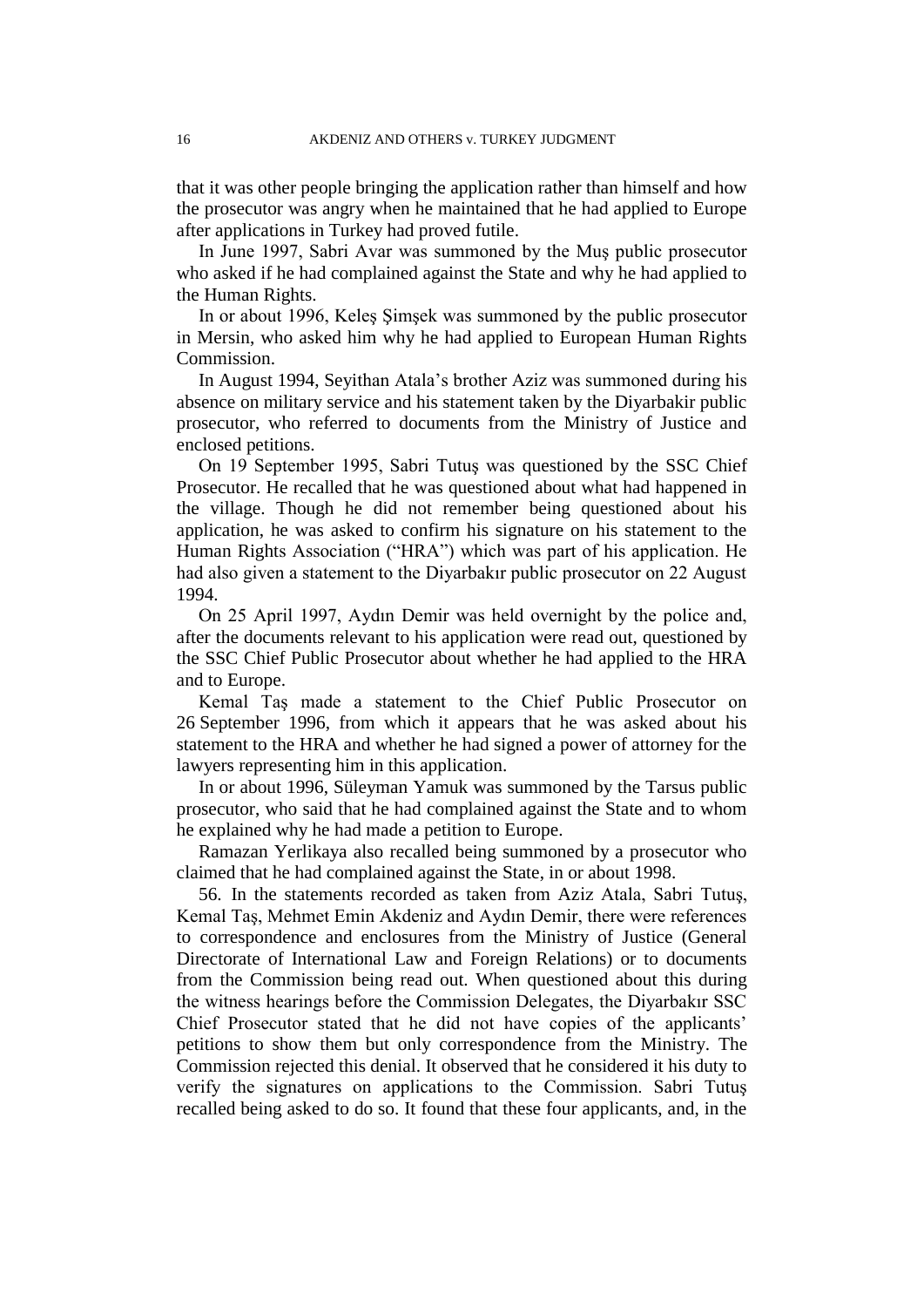case of Seyithan Atala, his brother Aziz, were questioned about their applications on the basis of the documents submitted on their behalf to the Commission.

### **B. The Government's submissions on the facts**

57. A military operation was carried out in October 1993 in the Kulp-Muş-Bingöl triangle of Diyarbakır province. It was carried out by the Bolu brigade under General Yavuz Ertürk. No aeroplanes were used during the operation and only a limited number of UH-1 helicopters were made available, taking a maximum of 6 persons. Persons detained during the operation were transported on foot to Muş.

58. The authorities carried out investigations promptly into the alleged disappearance of the eleven persons. The applicant Kemal Taş was informed that his son had been released. The petitions lodged by the other applicants asked only for information and did not contain denunciations. The petitions were only made in December 1993 in any event, without any explanation for why they waited so long to take action.

59. The applicants' assertions of security force involvement in the detention and disappearance of their relatives were totally unsubstantiated. If thousands of soldiers were involved, it would have been expected that they would have talked about when leaving their military service.

60. All these factors indicated that it was probable that the persons were kidnapped by the PKK.

### **C. Materials provided by the Government**

61. The Government provided a batch of documents relating to the investigation by the Kulp public prosecutor from 1996-2000, some of which were already provided to the Commission. They have not made any submissions as to the significance of these documents or as to whether they contradict any findings by the Commission.

### II. RELEVANT DOMESTIC LAW AND PRACTICE

62. The principles and procedures relating to liability for acts contrary to the law may be summarised as follows.

#### **A. Criminal prosecutions**

63. Under the Criminal Code all forms of homicide (Articles 448 to 455) and attempted homicide (Articles 61 and 62) constitute criminal offences. It is also an offence for a government employee to subject some-one to torture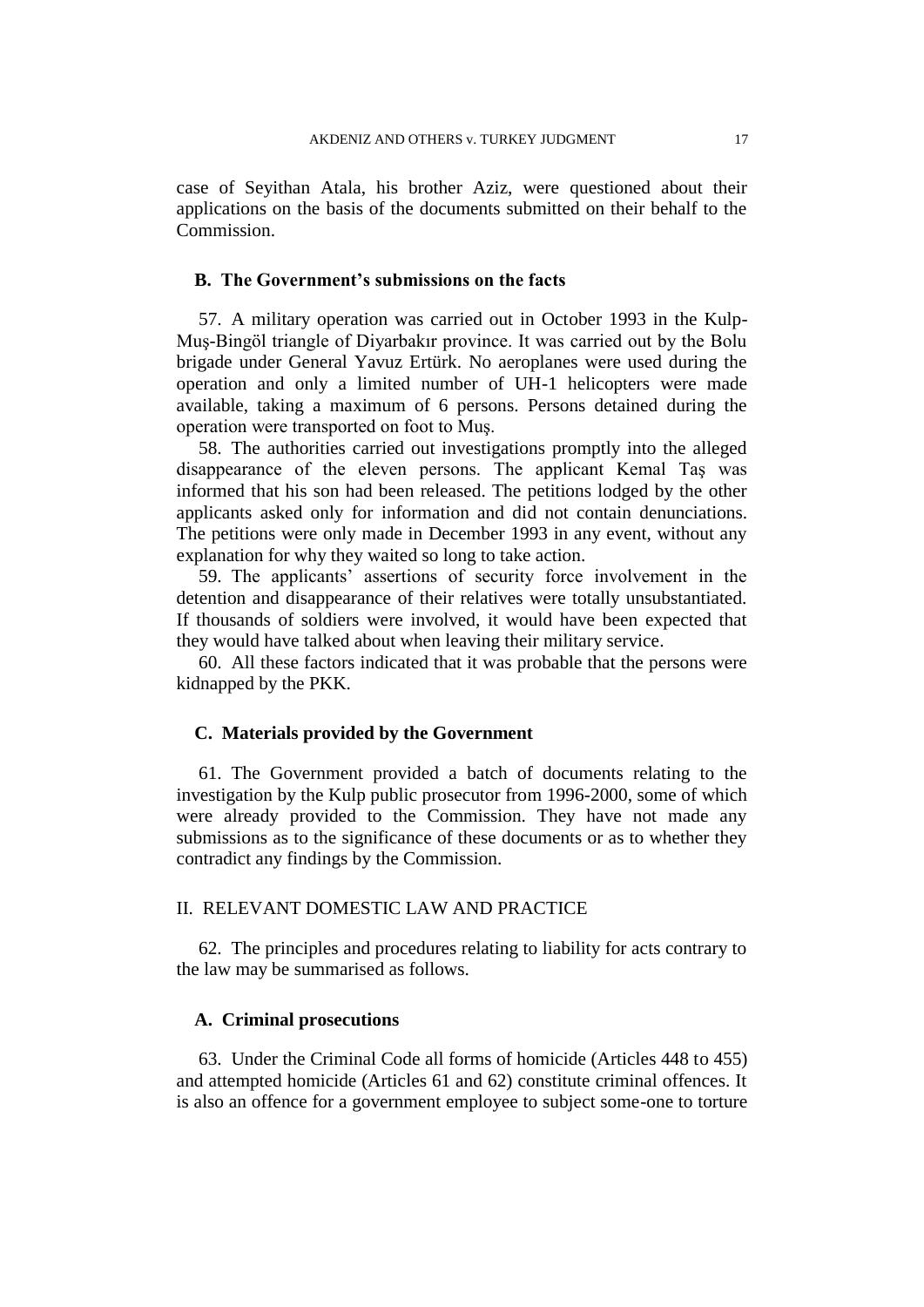or ill-treatment (Article 243 in respect of torture and Article 245 in respect of ill-treatment) or to deprive an individual unlawfully of his or her liberty (Article 179 generally, Article 181 in respect of civil servants).

64. The authorities' obligations in respect of conducting a preliminary investigation into acts or omissions capable of constituting such offences that have been brought to their attention are governed by Articles 151 to 153 of the Code of Criminal Procedure. Offences may be reported to the authorities or the security forces as well as to public prosecutor's offices. The complaint may be made in writing or orally. If it is made orally, the authority must make a record of it (Article 151).

If there is evidence to suggest that a death is not due to natural causes, members of the security forces who have been informed of that fact are required to advise the public prosecutor or a criminal court judge (Article 152). By Article 235 of the Criminal Code, any public official who fails to report to the police or a public prosecutor's office an offence of which he has become aware in the exercise of his duty is liable to imprisonment.

A public prosecutor who is informed by any means whatsoever of a situation that gives rise to the suspicion that an offence has been committed is obliged to investigate the facts in order to decide whether or not there should be a prosecution (Article 153 of the Code of Criminal Procedure).

65. In the case of alleged terrorist offences, the public prosecutor is deprived of jurisdiction in favour of a separate system of State Security prosecutors and courts established throughout Turkey.

66. If the suspected offender is a civil servant and if the offence was committed during the performance of his duties, the preliminary investigation of the case is governed by the Law of 1914 on the prosecution of civil servants (sometimes referred to as the Official Conduct Act), which restricts the public prosecutor's jurisdiction *ratione personae* at that stage of the proceedings. In such cases it is for the relevant local administrative council (for the district or province, depending on the suspect's status) to conduct the preliminary investigation and, consequently, to decide whether to prosecute. Once a decision to prosecute has been taken, it is for the public prosecutor to investigate the case.

An appeal to the Supreme Administrative Court lies against a decision of the Council. If a decision not to prosecute is taken, the case is automatically referred to that court.

67. By virtue of Article 4, paragraph (i), of Legislative Decree no. 285 of 10 July 1987 on the authority of the governor of a state of emergency region, the 1914 Law (see paragraph 66 above) also applies to members of the security forces who come under the governor's authority.

68. If the suspect is a member of the armed forces, the applicable law is determined by the nature of the offence. Thus, if it is a "military offence" under the Military Criminal Code (Law no. 1632), the criminal proceedings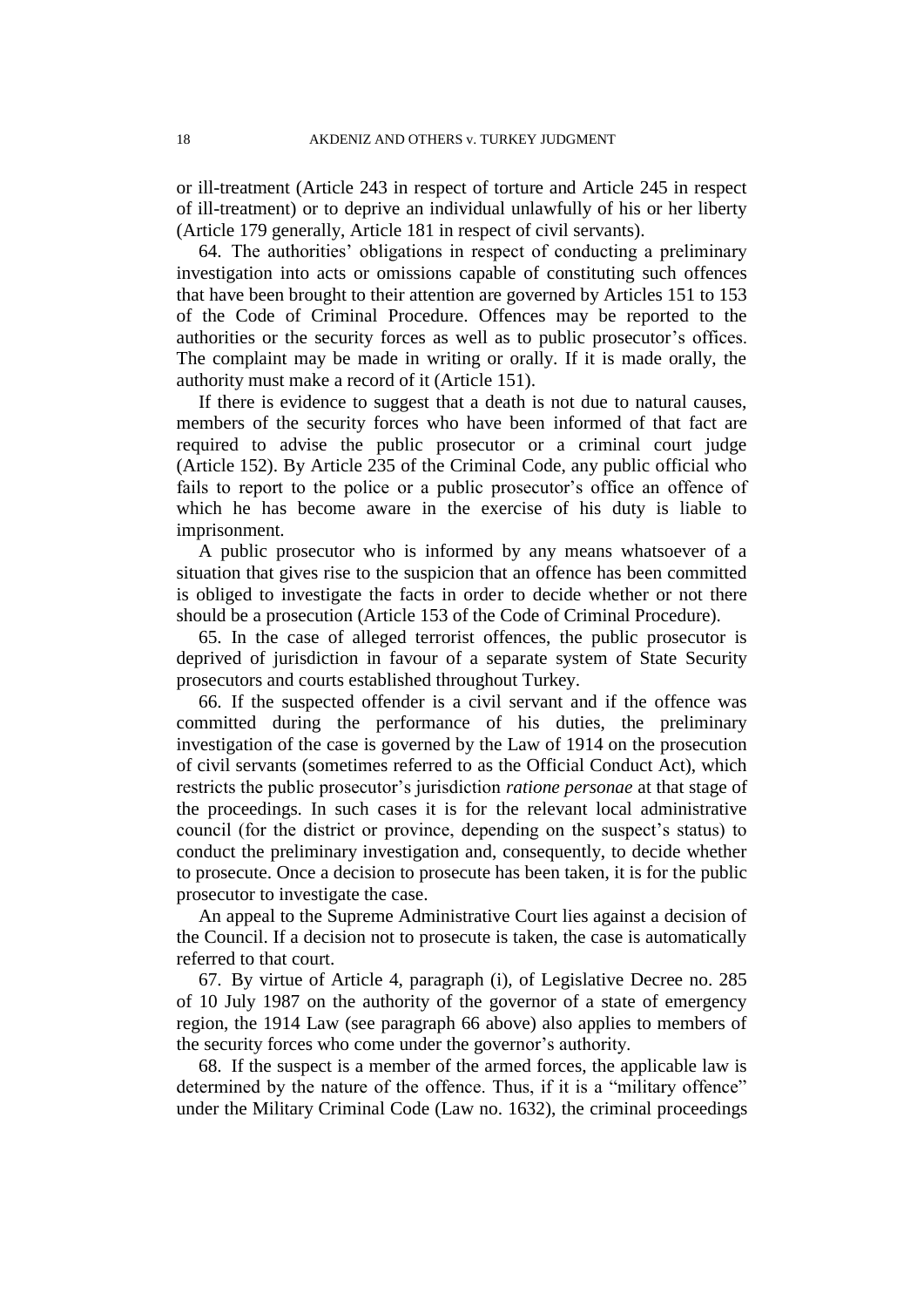are in principle conducted in accordance with Law no. 353 on the establishment of courts martial and their rules of procedure. Where a member of the armed forces has been accused of an ordinary offence, it is normally the provisions of the Code of Criminal Procedure which apply (see Article 145 § 1 of the Constitution and sections 9 to 14 of Law no. 353).

The Military Criminal Code makes it a military offence for a member of the armed forces to endanger a person's life by disobeying an order (Article 89). In such cases civilian complainants may lodge their complaints with the authorities referred to in the Code of Criminal Procedure (see paragraph 64 above) or with the offender's superior.

#### **B. Civil and administrative liability arising out of criminal offences**

69. Under section 13 of Law no. 2577 on administrative procedure, anyone who sustains damage as a result of an act by the authorities may, within one year after the alleged act was committed, claim compensation from them. If the claim is rejected in whole or in part or if no reply is received within sixty days, the victim may bring administrative proceedings. 70. Article 125 §§ 1 and 7 of the Constitution provides:

"All acts or decisions of the authorities are subject to judicial review...

The authorities shall be liable to make reparation for all damage caused by their acts or measures."

That provision establishes the State's strict liability, which comes into play if it is shown that in the circumstances of a particular case the State has failed in its obligation to maintain public order, ensure public safety or protect people's lives or property, without it being necessary to show a tortious act attributable to the authorities. Under these rules, the authorities may therefore be held liable to compensate anyone who has sustained loss as a result of acts committed by unidentified persons.

71. Article 8 of Legislative Decree no. 430 of 16 December 1990, the last sentence of which was inspired by the provision mentioned above (see paragraph 71 above), provides:

"No criminal, financial or legal liability may be asserted against ... the governor of a state of emergency region or by provincial governors in that region in respect of decisions taken, or acts performed, by them in the exercise of the powers conferred on them by this legislative decree, and no application shall be made to any judicial authority to that end. This is without prejudice to the rights of individuals to claim reparation from the State for damage which they have been caused without justification."

72. Under the Code of Obligations, anyone who suffers damage as a result of an illegal or tortious act may bring an action for damages (Articles 41 to 46) and non-pecuniary loss (Article 47). The civil courts are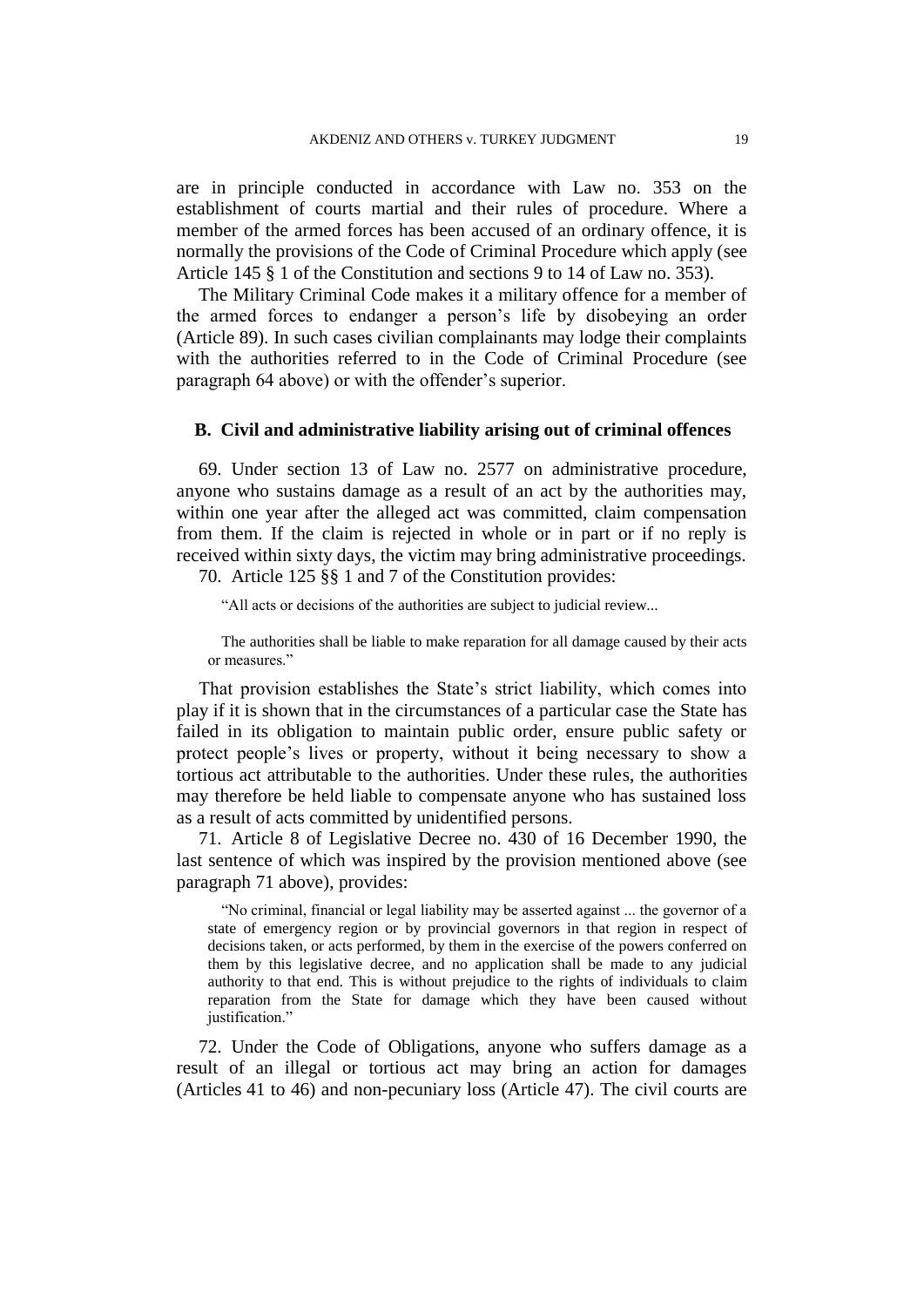not bound by either the findings or the verdict of the criminal court on the issue of the defendant's guilt (Article 53).

However, under section 13 of Law no. 657 on State employees, anyone who has sustained loss as a result of an act done in the performance of duties governed by public law may, in principle, only bring an action against the authority by whom the civil servant concerned is employed and not directly against the civil servant (see Article 129 § 5 of the Constitution and Articles 55 and 100 of the Code of Obligations). That is not, however, an absolute rule. When an act is found to be illegal or tortious and, consequently, is no longer an "administrative act" or deed, the civil courts may allow a claim for damages to be made against the official concerned, without prejudice to the victim's right to bring an action against the authority on the basis of its joint liability as the official's employer (Article 50 of the Code of Obligations).

### THE LAW

#### I. THE COURT'S ASSESSMENT OF THE FACTS

73. The Court reiterates its settled case-law that under the Convention system prior to 1 November 1998 the establishment and verification of the facts was primarily a matter for the Commission (former Articles 28 § 1 and 31 of the Convention). While the Court is not bound by the Commission's findings of fact and remains free to make its own assessment in the light of all the material before it, it is however only in exceptional circumstances that it will exercise its powers in this area (see, among other authorities, the Akdivar and Others v. Turkey judgment of 16 September 1996, *Reports of Judgments and Decisions* 1996-IV, p. 1218, § 78).

74. The Government submitted that the Commission accepted the applicants' allegations as true without considering other possibilities and took for granted their reliability. In their view, the Commission based itself solely on the oral and documentary evidence provided by the applicants. They criticised the way in which the Commission rejected the evidence of General Yavuz Ertürk – in particular, that it did not accept his evidence that there were no helicopters in use allowing the transport of eleven men, only helicopters carrying up to six persons, or his evidence that no helicopters could land at Kepir. They disputed that there was any sufficient evidence allowing the eleventh detainee to be identified as Ümit Taş, considering the differing ages given by the witnesses had not been adequately explained by the Commission. There were accordingly insufficiently concrete elements to substantiate the claims that the eleven relatives of the applicants had been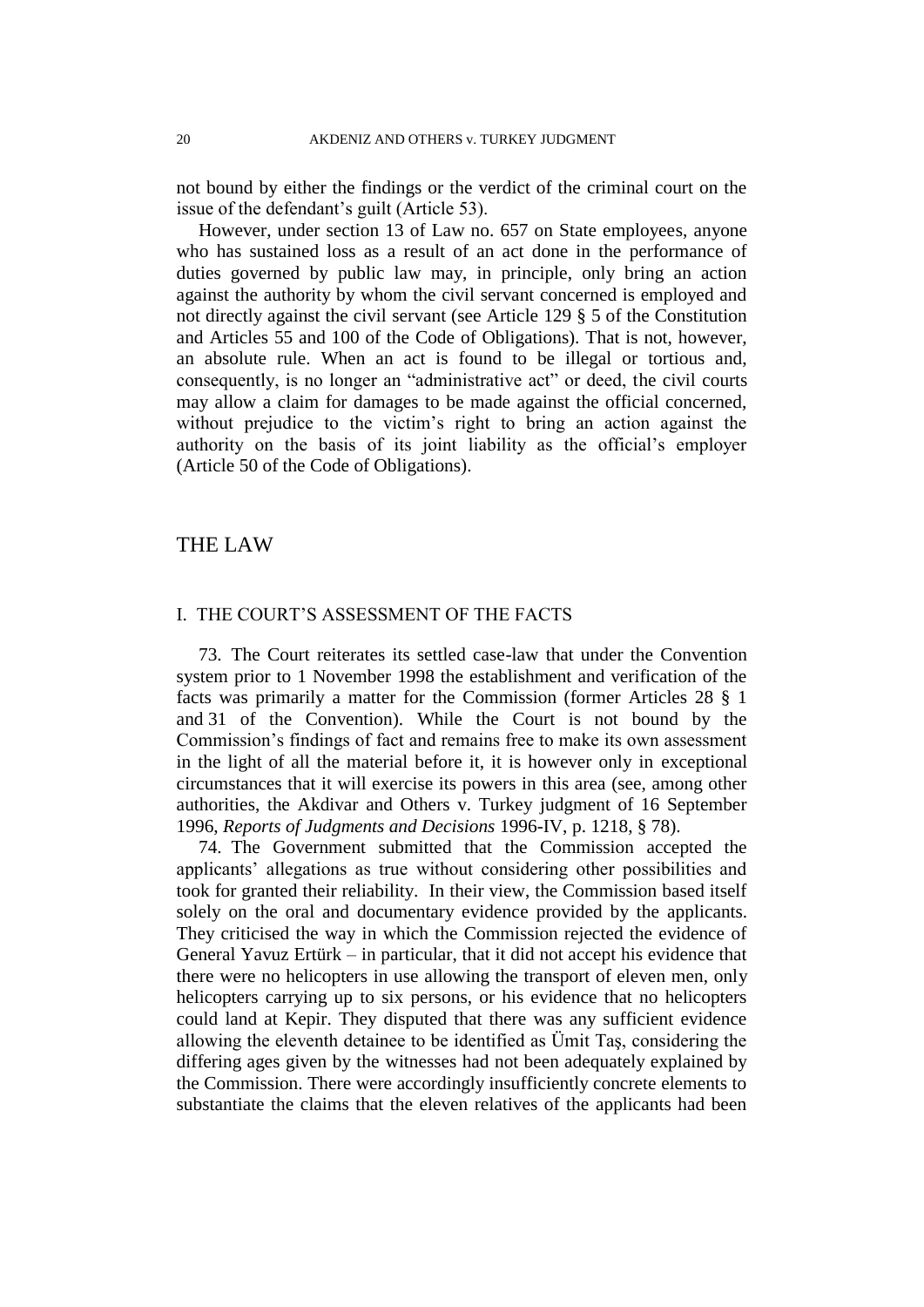taken by soldiers. In addition, they considered that there was no explanation for why the applicants had waited until December to lodge their petitions and why they did so in Diyarbakır rather than Kulp. As almost all the missing persons were known to be supporters of the State and had committed no crimes, this coincidence, along with the other factors, indicated that the missing persons had probably been kidnapped by the PKK.

75. The Court observes that the Commission based its examination on all the evidence in the file, not only the submissions of the applicants. A detailed consideration of the conflicting points of evidence is set out in its report, including an assessment of the reliability and weight to be placed on the evidence of each of the witnesses. Its view of the weight to be attached to the General's evidence took into account the fact that General gave evidence in conditions excluding the applicants' representatives who had no opportunity to put questions orally and for his demeanour to be observed in answering them. The Commission acknowledged that there were fewer elements supporting the identification of the eleventh detainee as Ümit Taş but concluded that the evidence, if believed, reached the requisite standard of proof.

76. The Court notes that the account of the applicants alleging an operation had initially been denied by the authorities. Indeed the Government denied to the Commission that any such operation had occurred. During the taking of evidence, it transpired however that a largescale military operation had occurred as alleged, under the command of an officer who had been named by the applicants at an early stage. On numerous points, the applicants' accounts proved to be substantiated, often by the evidence of the Government's own witnesses, for example, the villager Vehbi Başer, who said that he and others were still living in the region at the time of the operation and that he heard helicopters flying over the area and the reference by the General to the participation in the operation of gendarmes forces from Muş as the applicants' witnesses had alleged and his confirmation that his troops used villagers as guides.

77. No support for doubting the authenticity of the applicants' complaints can be derived from the alleged delay in bringing the matter to the attention of the authorities, or the inappropriate authorities. Kemal Taş approached the authorities in Kulp immediately his son failed to return home from that town in October. The other applicants began approaching the authorities in October and November also (see the petitions listed in the Commission report, paragraphs 114-150). Given that they had no idea of where their relatives had been taken, their reaction in approaching the authorities in Diyarbakır as well as elsewhere in the province is entirely comprehensible. The Commission took into account the Government argument that the applicants' claims were fabricated and motivated by fear of the PKK or desire to gain money. Having heard all the applicants, it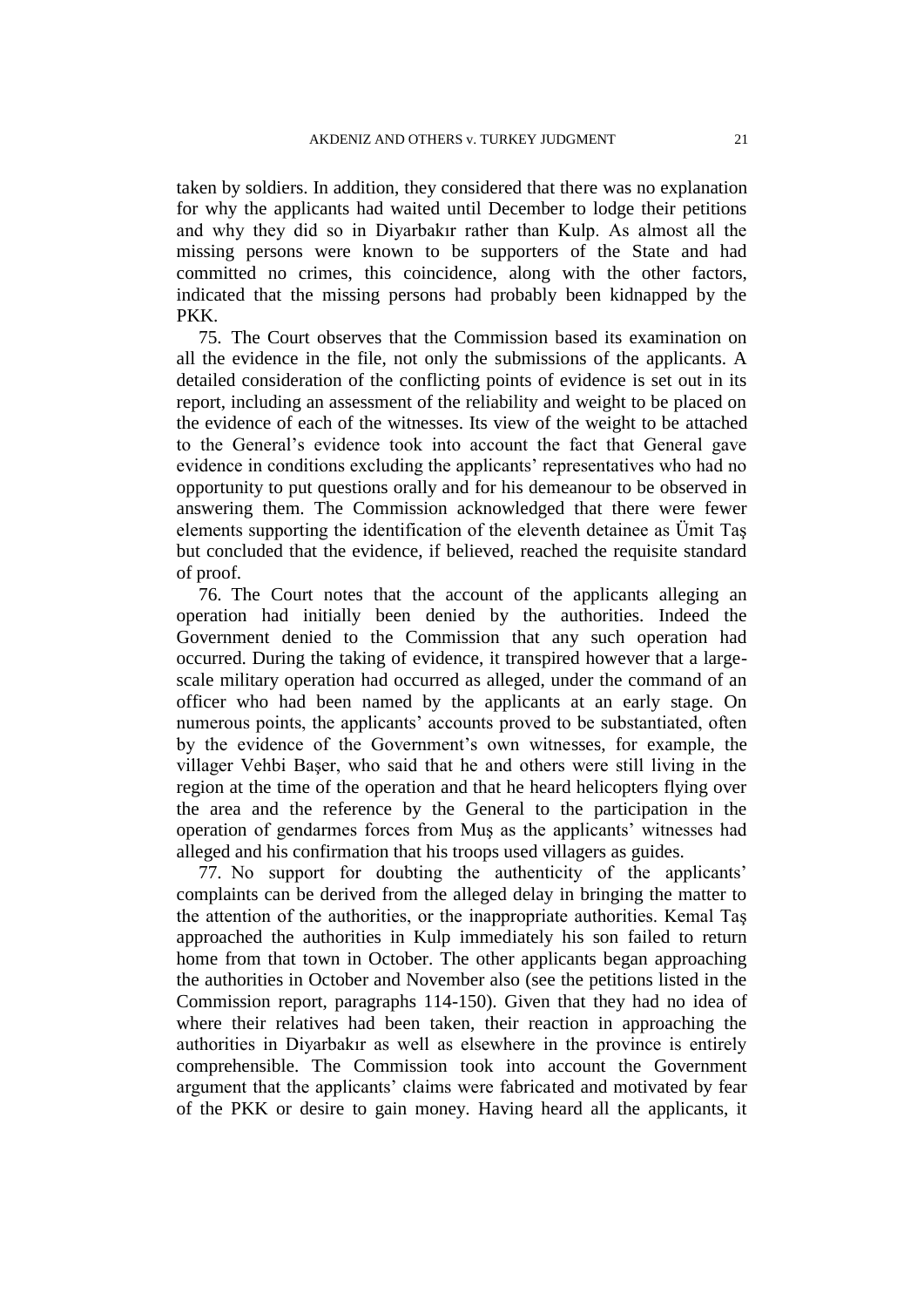found however that they were honest, convincing and suffering deeply from the uncertainty as to the fate of their relatives.

78. Having regard to the complexity of the factual aspects of the case, involving numerous applicants and villagers and the inevitable difficulties arising due to the passage of time since events, the Court finds that the Commission approached its task with assessing the evidence with the requisite caution, giving detailed consideration to the elements which supported the applicants' claims and those which cast doubt on their credibility. It does not find that the criticisms made by the Government raise any matter of substance which might warrant the exercise of its own powers of verifying the facts. In these circumstances, the Court accepts the facts as established by the Commission (see paragraphs 10-56 above).

### II. ALLEGED VIOLATIONS OF ARTICLE 2 OF THE CONVENTION

79. The applicants alleged that their relatives had disappeared after being detained by the security forces and that it could be presumed that they were dead in circumstances for which the authorities were liable. They also complained that no effective investigation had been conducted into the circumstances of those deaths. They invoked Article 2 of the Convention, which provides:

"1. Everyone's right to life shall be protected by law. No one shall be deprived of his life intentionally save in the execution of a sentence of a court following his conviction of a crime for which this penalty is provided by law.

2. Deprivation of life shall not be regarded as inflicted in contravention of this Article when it results from the use of force which is no more than absolutely necessary:

(a) in defence of any person from unlawful violence;

(b) in order to effect a lawful arrest or to prevent the escape of a person lawfully detained;

(c) in action lawfully taken for the purpose of quelling a riot or insurrection."

80. The Government disputed those allegations. The Commission expressed the opinion by 26 votes to 2 that Article 2 had been infringed on the ground that the eleven people who had disappeared after being detained by the security forces must be presumed to have died and that the authorities had failed to carry out an adequate investigation into the circumstances surrounding their deaths.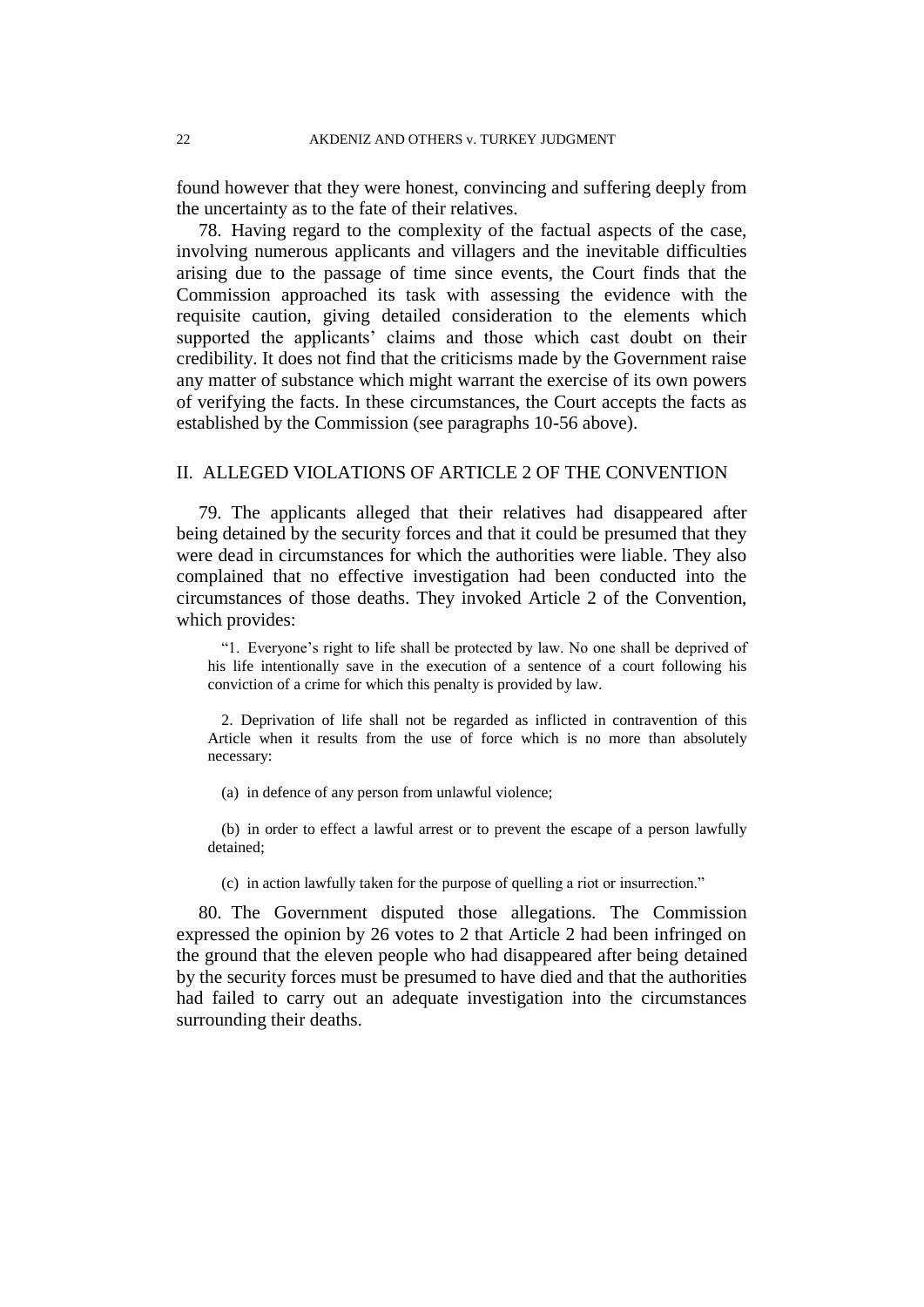#### **A. Submissions of the parties**

81. The applicants submitted that the authorities were under an obligation to protect the right to life of persons detained. They were required to provide a plausible explanation as to what happened to their relatives, failure to do so indicating that they were responsible for a lifethreatening situation in breach of Article 2. As regarded the context in south-east Turkey, where there was ample evidence of a high risk of torture and death in custody in 1993 and evidence that unacknowledged detention was used by the authorities as a regular technique, it could be presumed in this case that their relatives were dead. This presumption was supported by circumstantial evidence, such as the way in which the detainees were kept apart and ill-treated, the lack of any records kept in respect of their detention and the fact that there has been no news of them for over a period of seven years. The authorities must be regarded as responsible for their deaths which occurred following their detention.

82. The applicants also submitted that the authorities had failed to comply with their obligation under Article 2 of the Convention to carry out an effective investigation into the deaths of their relatives. The investigation was dilatory, transferred back and forth between Diyarbakır and Kulp, failed to investigate the involvement of security forces in events and assumed on the basis of very little evidence that the PKK were responsible for abducting the missing people. In their view the findings of the Commission concerning the shortcomings in the investigative and judicial mechanisms in the south-east at this time necessarily meant that there was a practice of inadequate, superficial and ineffective investigations into unlawful attacks and killings in aggravated violation of Article 2 of the Convention.

83. The Government regarded the applicants' complaints as unsubstantiated and fabricated with respect to the alleged involvement of the security forces. They shared the opinion of the two members of the Commission who dissented on Article 2, namely that the finding that the missing persons had lost their lives was not based on sufficient evidence to justify a finding under this provision. In their view, presumption of death could not be founded on probabilities.

### **B. Concerning responsibility of the State for the death of the eleven missing men**

84. The Court has accepted the Commission's establishment of facts in this case, namely, that Mehmet Salih Akdeniz, Celil Aydoğdu, Behçet Tutuş, Mehmet Şerif Avar, Hasan Avar, Bahri Şimşek, Mehmet Şah Atala, Turan Demir, Abdo Yamuk, Nusreddin Yerlikaya and Ümit Taş were last seen while being detained by the security forces during the operation conducted in October 1993 and that they have since disappeared.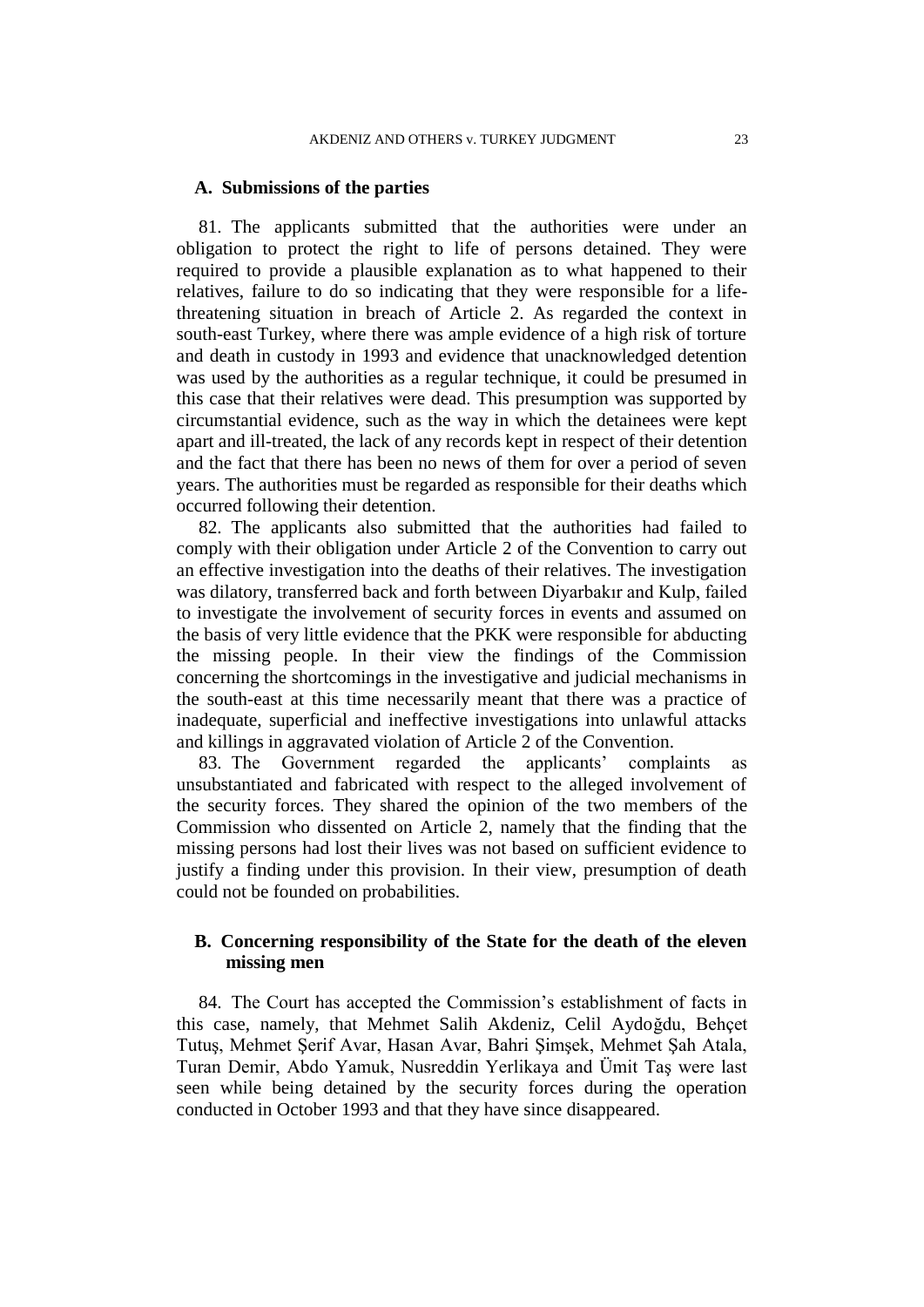85. Where an individual is taken into custody in good health but is found to be injured at the time of release, it is incumbent on the State to provide a plausible explanation of how those injuries were caused, failing which an issue arises under Article 3 of the Convention (see the Tomasi v. France judgment of 27 August 1992, Series A no. 241-A, §§ 108-111; the Ribitsch v. Austria judgment of 4 December 1995, Series A no. 336, § 34, and the *Selmouni v. France* [GC] no. 25803/94, ECHR 1999-V, § 87). The obligation on the authorities to account for the treatment of an individual in custody is particularly stringent where that individual dies. Whether the failure on the part of the authorities to provide a plausible explanation as to a detainee's fate, in the absence of a body, might also raise issues under Article 2 of the Convention depends on all the circumstances of the case, and in particular on the existence of sufficient circumstantial evidence, based on concrete elements, from which it may be concluded to the requisite standard of proof that the detainee must be presumed to have died in custody (see *Çakıcı v. Turkey* [GC], no. 23657/94, ECHR 1999-IV, § 85; *Ertak v. Turkey* no. 20764/92 (Sect. 1) ECHR 2000-V, § 131, and *Timurtaş v. Turkey* no. 23531/94 (Sect. 1) ECHR 2000-VI, §§ 82-86).

86. In this respect, the period of time which has elapsed since the person was placed in detention, although not decisive in itself, is a relevant factor to be taken into account. It must be accepted that the more time goes by without any news of the detained person, the greater the likelihood that he or she has died. Consequently, the passage of time may affect the weight to be attached to other elements of circumstantial evidence and issues may therefore arise which go beyond a mere irregular detention in violation of Article 5. Such an interpretation is in keeping with the effective protection of the right to life as afforded by Article 2, which ranks as one of the most fundamental provisions in the Convention (see, amongst other authorities, the above-mentioned Çakıcı v. Turkey judgment, § 86).

87. Turning to the particular circumstances of the case, the Court observes that although the applicants' relatives were detained on or about 9 to 12 October 1993 no entries were subsequently made in any custody records. The evidence of the applicants and other villagers indicated that they were held at Kepir until about 17 to 19 October 1993, at which point some of them at least were seen being loaded onto a helicopter. There has been no news of the missing men since.

88. The Court draws very strong inferences from the length of time which has elapsed – over seven years, the lack of any documentary evidence relating to their detention and from the inability of the Government to provide a satisfactory and plausible explanation as to what happened to them. It also observes that in the general context of the situation in southeast Turkey in 1993, it can by no means be excluded that an unacknowledged detention of such persons would be life-threatening. It is recalled that the Court has held in two recent judgments that defects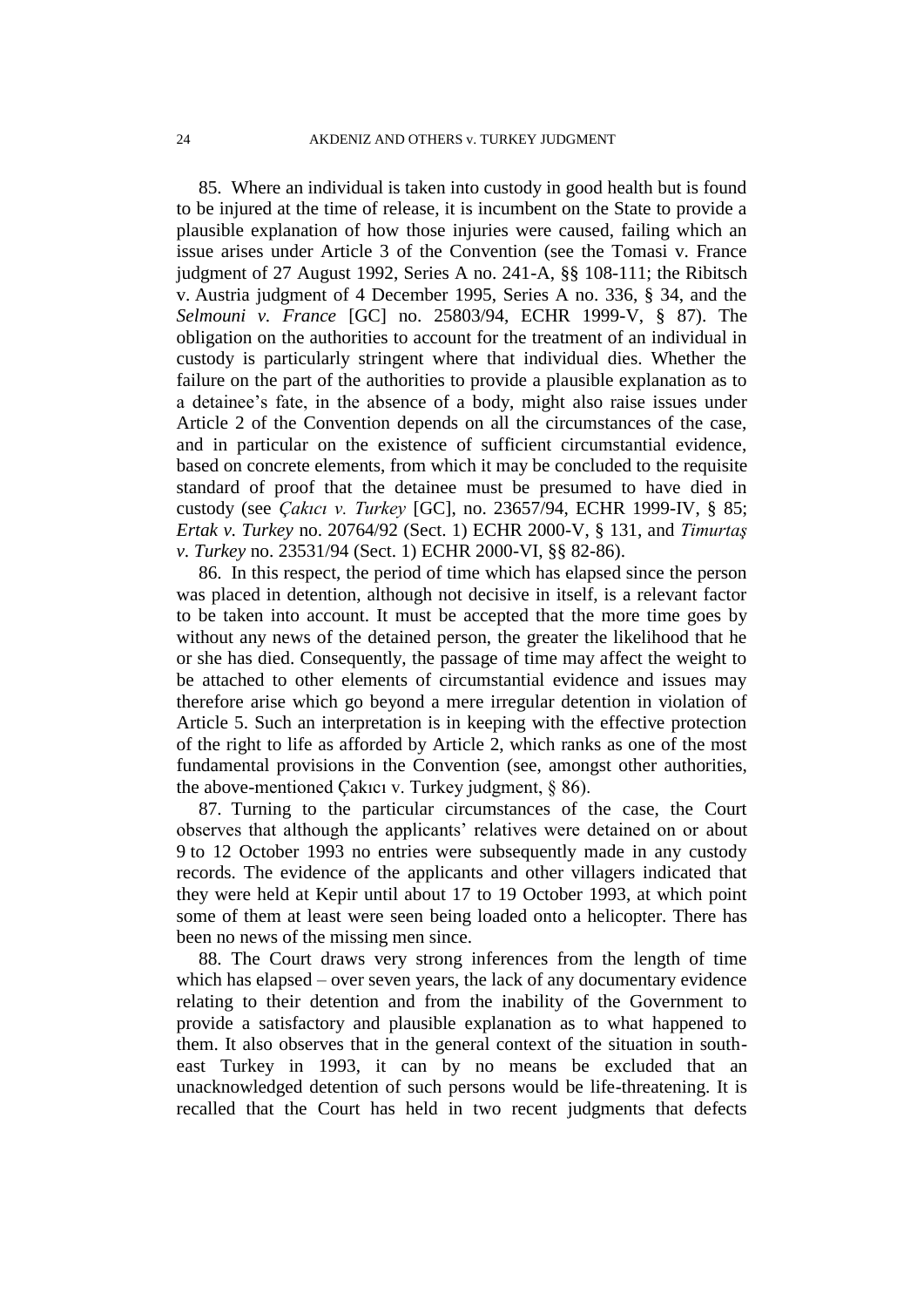undermining the effectiveness of criminal law protection in the south-east region during the period relevant also to this case permitted or fostered a lack of accountability of members of the security forces for their actions (see *Kılıç v. Turkey* no. 22492/93 (Sect. 1), ECHR 2000-III, § 75, and *Mahmut Kaya v. Turkey* no. 22535/93, (Sect. 1) ECHR 2000-III, § 98).

89. For the above reasons, the Court finds that the eleven men must be presumed dead following their detention by the security forces. Consequently, the responsibility of the respondent State for their death is engaged. Noting that the authorities have not accounted for what happened during their detention and that they do not rely on any ground of justification in respect of any use of lethal force by their agents, it follows that liability for their deaths is attributable to the respondent Government (see the Çakıcı v. Turkey judgment, cited above,  $\S$  87). Accordingly, there has been a violation of Article 2 on that account.

### **C. Concerning the alleged inadequacy of the investigation into deaths**

90. The Court reiterates that the obligation to protect life under Article 2 of the Convention, read in conjunction with the State's general duty under Article 1 of the Convention "to secure to everyone within [its] jurisdiction the rights and freedoms defined in [the] Convention", requires by implication that there should be some form of effective official investigation when individuals have been killed as a result of the use of force (see, *mutatis mutandis*, the McCann and Others v. the United Kingdom judgment of 27 September 1995, Series A no. 324, p. 49, § 161, and the Kaya v. Turkey judgment of 19 February 1998, *Reports* 1998-I, § 105).

91. In the present case, the Court recalls that the applicants brought the substance of their complaint to the notice of numerous authorities in the region from October 1993 onwards. The Kulp public prosecutor commenced an investigation in December 1993. However, within less than two months, he ceded jurisdiction to the Diyarbakır State Security public prosecutor on the apparent basis that it was a PKK-linked terrorist crime. There was no evidence in the file to provide any support for this assumption. The only material consisted of the petitions of the applicants and members of their family who referred to their relatives having been detained by soldiers, in addition to the absence of any entries being found in Kulp or Diyarbakır custody records. It was not until August 1994 that the Diyarbakır prosecutor began taking statements from the applicants. Though Mehmet Emin Akdeniz mentioned in his statement of 28 October 1994 that there were women who had witnessed the removal of the missing men in a security force helicopter, a statement was not taken from Pembe Akdeniz until 29 May 1996. It may be noted that, save one ambiguous statement by Zeki Akdeniz, all the statements from the applicants and their families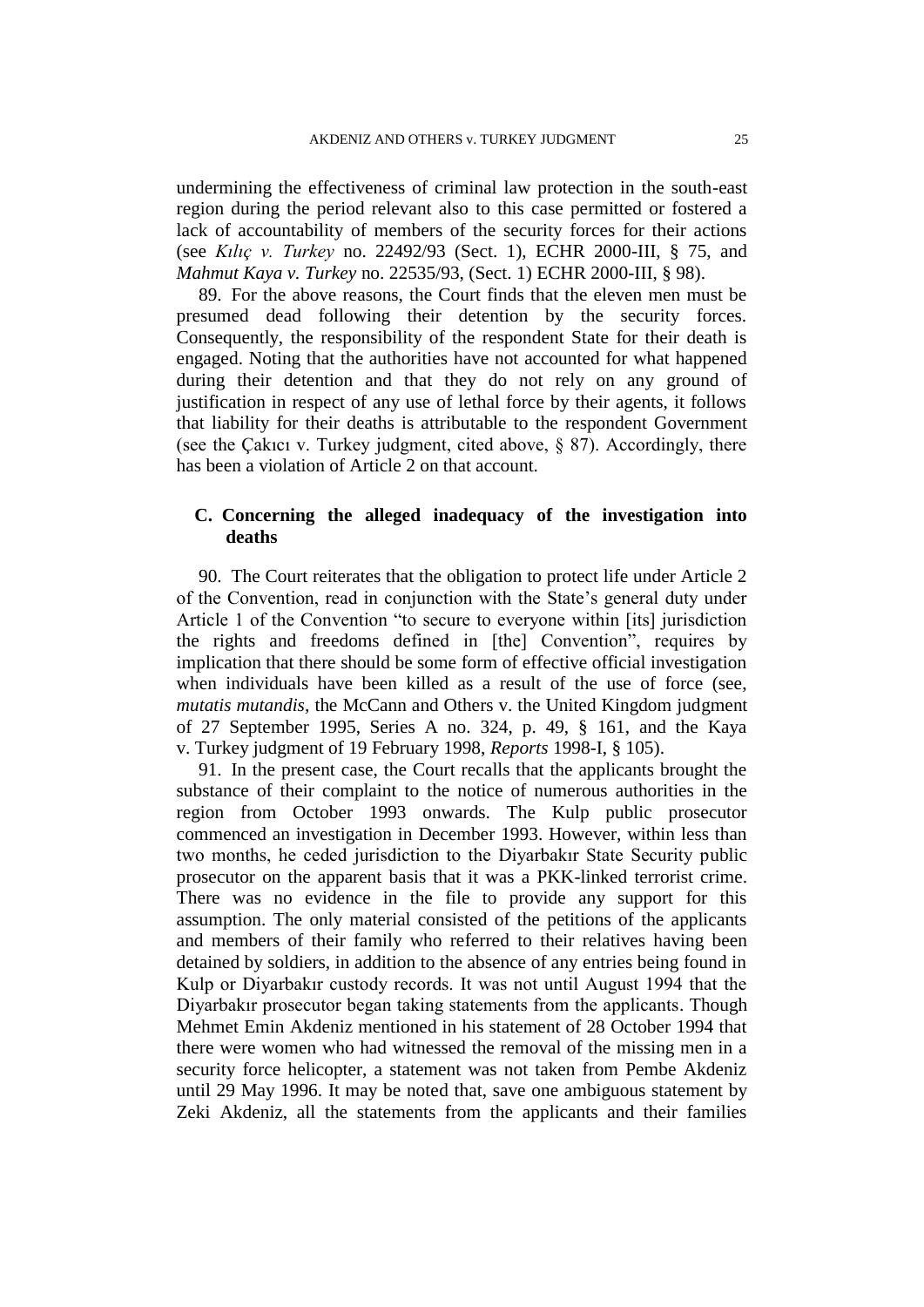maintained that soldiers had taken the missing men. On 29 April 1997, the Diyarbakır prosecutor declined jurisdiction, sending the file back to the Kulp public prosecutor noting the absence of evidence of PKK involvement. No substantive progress in the investigation since that date has been brought to the attention of the Commission or Court.

92. The Court is struck by the lack of any meaningful effort by the public prosecutors to investigate the serious allegations that were being made. Despite the weight of the evidence from the applicants, the denials of gendarmes and security force sources of any knowledge about events or the whereabouts of the missing men were accepted without further action. No steps were taken to discover the extent or nature of the operation which occurred at the relevant time while the few steps taken to find eye-witnesses who could assist in uncovering the facts were taken years after the events. The effectiveness of the procedures was not facilitated by the way in which the investigation was transferred between Kulp to Diyarbakır, jurisdiction depending on who – the PKK or the security forces – were currently perceived as the perpetrators of the incident.

93. The Court agrees with the Commission's assessment that having regard to the inactivity of the public prosecutors and their reluctance in face of accumulating evidence to pursue any lines of enquiry concerning security force involvement the investigation did not provide any safeguard in respect of the right to life.

There was a failure to provide an effective investigation into the disappearance of the applicants' relatives and there has accordingly been a violation of Article 2 of the Convention on this account also.

### III. ALLEGED VIOLATIONS OF ARTICLE 3 OF THE CONVENTION

#### **A. Concerning the applicants' eleven relatives**

94. The applicants complained that their relatives had been the victim of treatment contrary to Article 3 of the Convention which provides:

"No one shall be subjected to torture or to inhuman or degrading treatment or punishment."

95. The applicants, adopting the conclusions of the Commission, submitted that the conditions of detention of their relatives constituted inhuman and degrading treatment, referring in particular to the cold, the evidence of beatings and psychological suffering.

96. The Government, criticising the way in which the Commission had evaluated the evidence of the applicants, submitted that the alleged victims had not been produced and the effects of any alleged ill-treatment were unknown, rendering any findings baseless.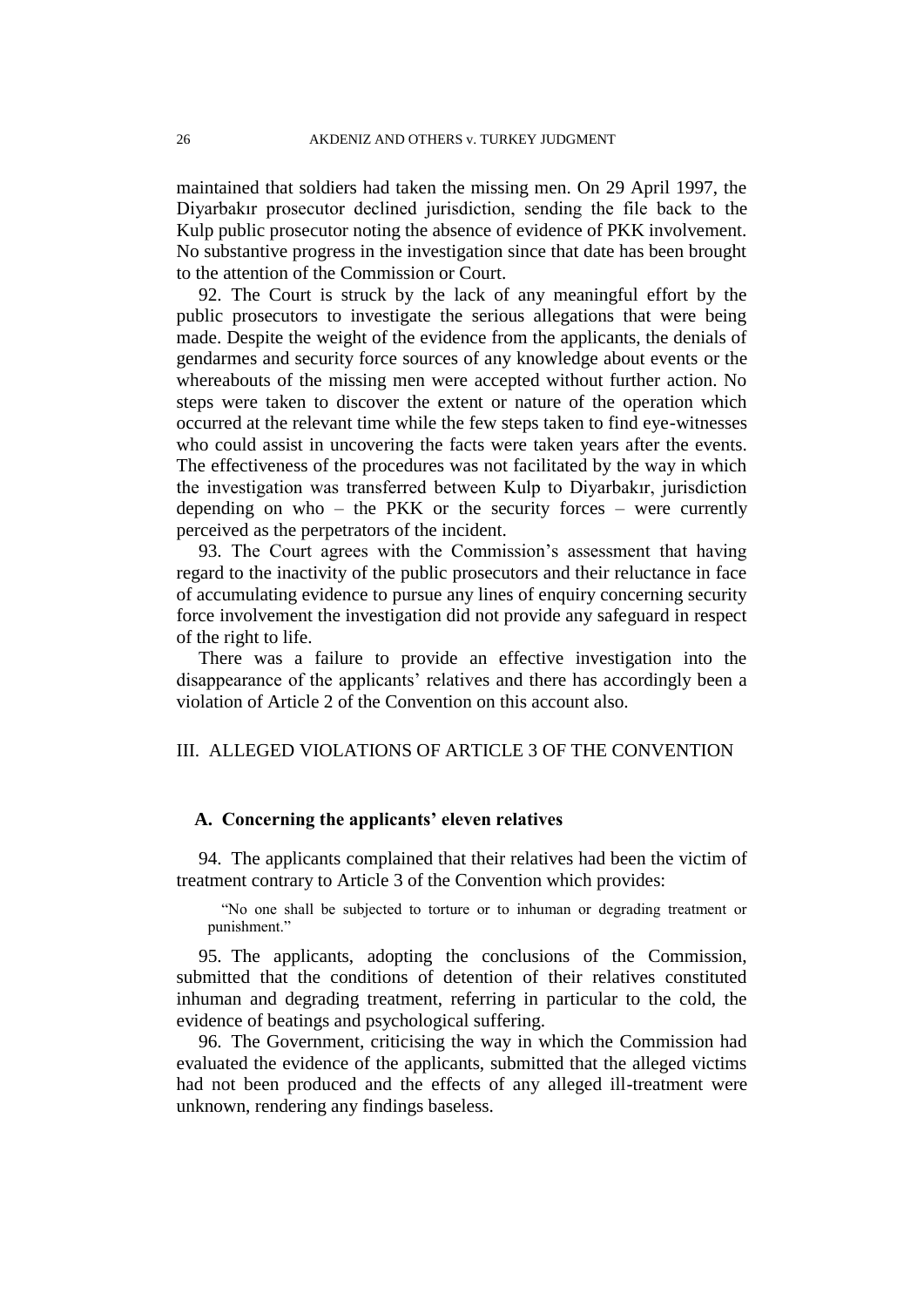97. The Court's case-law indicates that ill-treatment must attain a minimum level of severity if it is to fall within the scope of Article 3. The assessment of this minimum is relative: it depends on all the circumstances of the case, such as the duration of the treatment, its physical and/or mental effects and, in some cases, the sex, age and state of health of the victim (see, amongst other authorities, the Tekin v. Turkey judgment of 9 June 1998, *Reports* 1998-IV, § 52).

98. The Court recalls that it has accepted the Commission's findings of fact, namely that the eleven relatives of the applicants were detained in the open at Kepir for a period of at least a week and that during this time, they suffered significant privation, including, save in the case of Mehmet Salih Akdeniz, being bound. Some beatings occurred, e.g. Behcet Tutuş, while Abdo Yamuk suffered an injury to his leg. The evidence showed that they suffered not only from cold but from fear and anguish as to what might happen to them. This treatment reaches the threshold of inhuman and degrading treatment and discloses in that respect a violation of Article 3 of the Convention.

#### **B. Concerning the applicants**

99. The applicants requested the Court to confirm the findings of the Commission that the disappearance of their relatives caused them such a degree of suffering as to constitute inhuman and degrading treatment contrary to Article 3 of the Convention.

100. The Government rejected the applicants' claims in this respect.

101. The Court observes that in the Kurt case (Kurt v. Turkey judgment of 25 May 1998, *Reports* 1998-III, pp. 1187-88, §§ 130-34), which concerned the disappearance of the applicant's son during an unacknowledged detention, it found that the applicant had suffered a breach of Article 3 having regard to the particular circumstances of the case. It referred particularly to the fact that she was the mother of a victim of a serious human rights violation and herself the victim of the authorities' complacency in the face of her anguish and distress. The Kurt case does not however establish any general principle that a family member of a "disappeared person" is thereby a victim of treatment contrary to Article 3.

Whether a family member is such a victim will depend on the existence of special factors which gives the suffering of the applicant a dimension and character distinct from the emotional distress which may be regarded as inevitably caused to relatives of a victim of a serious human rights violation. Relevant elements will include the proximity of the family tie  $-$  in that context, a certain weight will attach to the parent-child bond, the particular circumstances of the relationship, the extent to which the family member witnessed the events in question, the involvement of the family member in the attempts to obtain information about the disappeared person and the way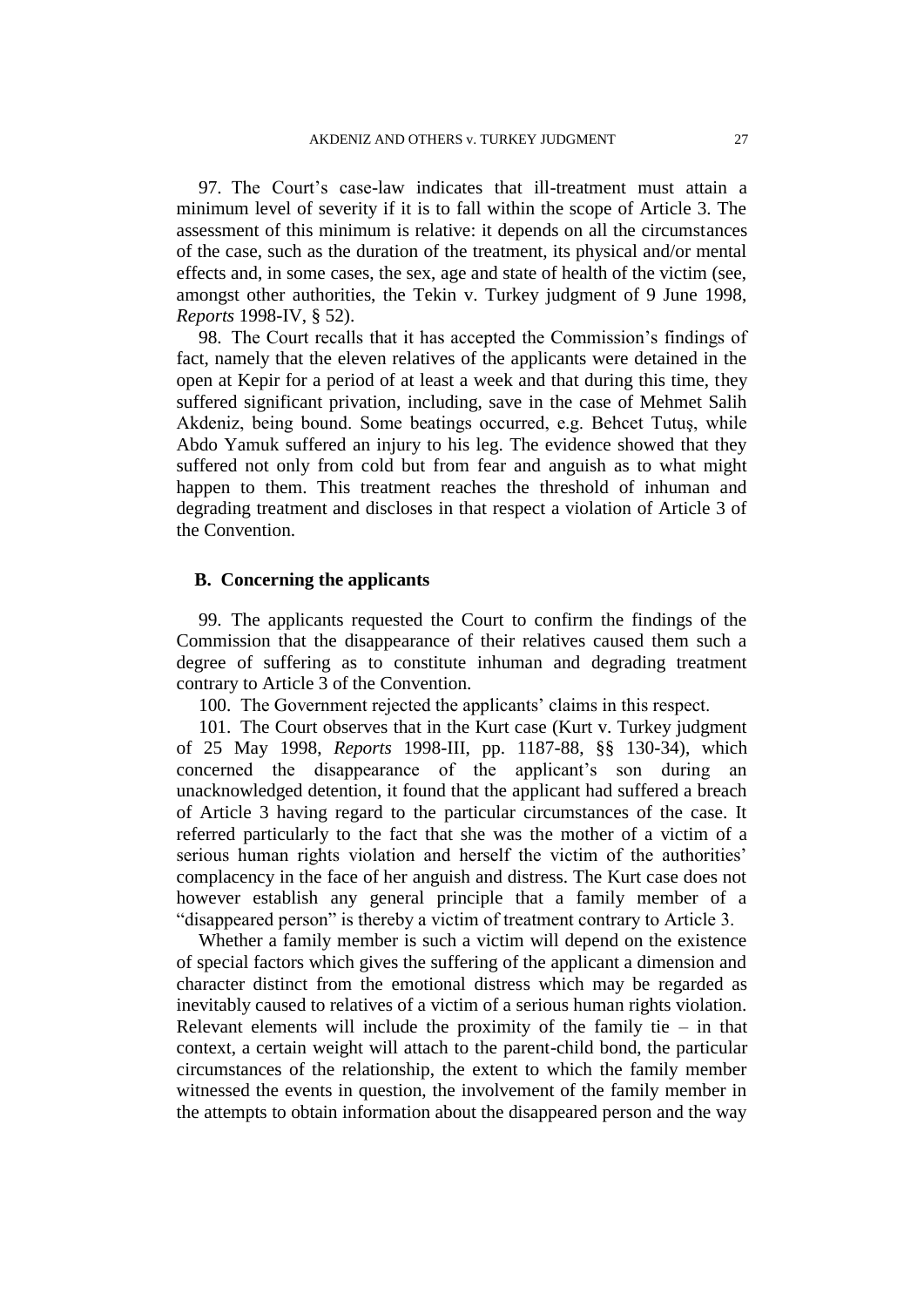in which the authorities responded to those enquiries. The Court has emphasised that the essence of such a violation does not so much lie in the fact of the "disappearance" of the family member but rather concerns the authorities' reactions and attitudes to the situation when it is brought to their attention. It is especially in respect of the latter that a relative may claim directly to be a victim of the authorities' conduct (see *Cakici v. Turkey* [GC] no. 23657/94, §§ 98-99, ECHR 1999-IV, *Timurtaş v. Turkey*, no 23531/94, §§ 95-98 ECHR 2000-VI, and *Taş v. Turkey*, no. 24396/94 (Sect. 1) (bil.), ECHR 2000-XI, §§ 79-80).

102. In the present case, the applicants were respectively fathers (Sabri Avar and Kemal Taş), brothers (Mehmet Emin Akdeniz, Sabri Avar, Keleş Şimşek, Seyithan Atala, Aydın Demir, Süleyman Yamuk and Ramazan Yerlikaya), son (Sabri Tutuş) and uncle (Mehmet Emin Akdeniz) of the disappeared persons. Only Keleş Şimşek was present at Kepir and directly witnessed the detention of the eleven missing men, most of the other applicants being elsewhere during the operation. The applicants made approaches to the authorities asking about their relatives, and were not successful in obtaining any information. It may be noted that some of the applicants were more active than others in this regard. While it is not disputed that the applicants suffered, and continue to suffer, distress as a result of the disappearance of their relatives, the Court is not satisfied that the present case discloses the special circumstances referred to in the Çakıcı case (cited above) and does not consider that the applicants may claim to be a victim of the authorities' conduct to an extent which discloses a breach of Article 3 of the Convention. Accordingly, it finds no violation of that provision in this respect.

### IV. ALLEGED VIOLATION OF ARTICLE 5 OF THE CONVENTION

103. The applicants complained that the disappearance of their relatives in detention disclosed a violation, in numerous aspects, of Article 5 of the Convention which provides:

"1. Everyone has the right to liberty and security of person. No one shall be deprived of his liberty save in the following cases and in accordance with a procedure prescribed by law:

(a) the lawful detention of a person after conviction by a competent court;

(b) the lawful arrest or detention of a person for non– compliance with the lawful order of a court or in order to secure the fulfilment of any obligation prescribed by law;

(c) the lawful arrest or detention of a person effected for the purpose of bringing him before the competent legal authority on reasonable suspicion of having committed an offence or when it is reasonably considered necessary to prevent his committing an offence or fleeing after having done so; ...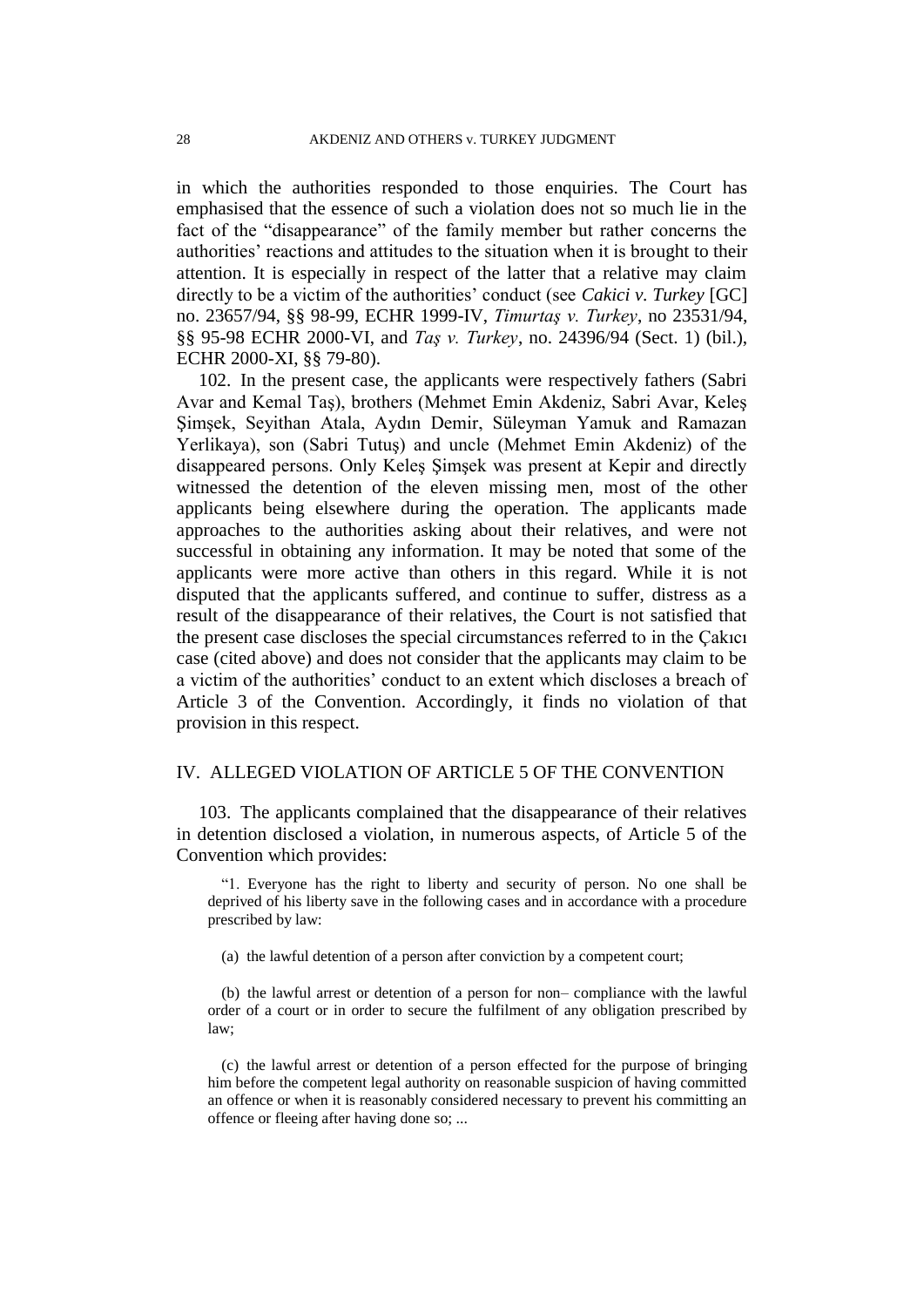2. Everyone who is arrested shall be informed promptly, in a language which he understands, of the reasons for his arrest and of any charge against him.

3. Everyone arrested or detained in accordance with the provisions of paragraph 1 (c) of this Article shall be brought promptly before a judge or other officer authorised by law to exercise judicial power and shall be entitled to trial within a reasonable time or to release pending trial. Release may be conditioned by guarantees to appear for trial.

4. Everyone who is deprived of his liberty by arrest or detention shall be entitled to take proceedings by which the lawfulness of his detention shall be decided speedily by a court and his release ordered if the detention is not lawful."

104. The applicants submitted, relying on the findings of the Commission, that their relatives had been taken into custody by the security forces in circumstances falling outside the specified grounds in Article 5 § 1. There was no evidence that their relatives had been informed of the reasons for their arrest as required by Article 5 § 2 or that they had ever been brought before a judge or other appropriate judicial officer as required by Article 5 § 3. The refusal of the State to acknowledge their relatives' detention also rendered nugatory the fundamental safeguards provided for in Article 5 § 4.

105. The Government submitted that there was no basis for finding that the eleven persons had been taken into custody and therefore no possibility of any violation of Article 5 of the Convention.

106. The Court's case-law stresses the fundamental importance of the guarantees contained in Article 5 for securing the rights of individuals in a democracy to be free from arbitrary detention at the hands of the authorities. It has reiterated in that connection that any deprivation of liberty must not only have been effected in conformity with the substantive and procedural rules of national law but must equally be in keeping with the very purpose of Article 5, namely to protect the individual from arbitrary detention. In order to minimise the risks of arbitrary detention, Article 5 provides a corpus of substantive rights intended to ensure that the act of deprivation of liberty be amenable to independent judicial scrutiny and secures the accountability of the authorities for that measure. The unacknowledged detention of an individual is a complete negation of these guarantees and discloses a most grave violation of Article 5. Bearing in mind the responsibility of the authorities to account for individuals under their control, Article 5 requires them to take effective measures to safeguard against the risk of disappearance and to conduct a prompt and effective investigation into an arguable claim that a person has been taken into custody and has not been seen since (Kurt v. Turkey judgment, *loc. cit*., pp. 1184-85, § 122-125, Çakıcı v. Turkey judgment, *loc. cit.*, § 104).

107. The Court notes that its reasoning and findings in relation to Article 2 above leave no doubt that detention of the applicants' relatives was in breach of Article 5. They were held at Kepir by security forces for a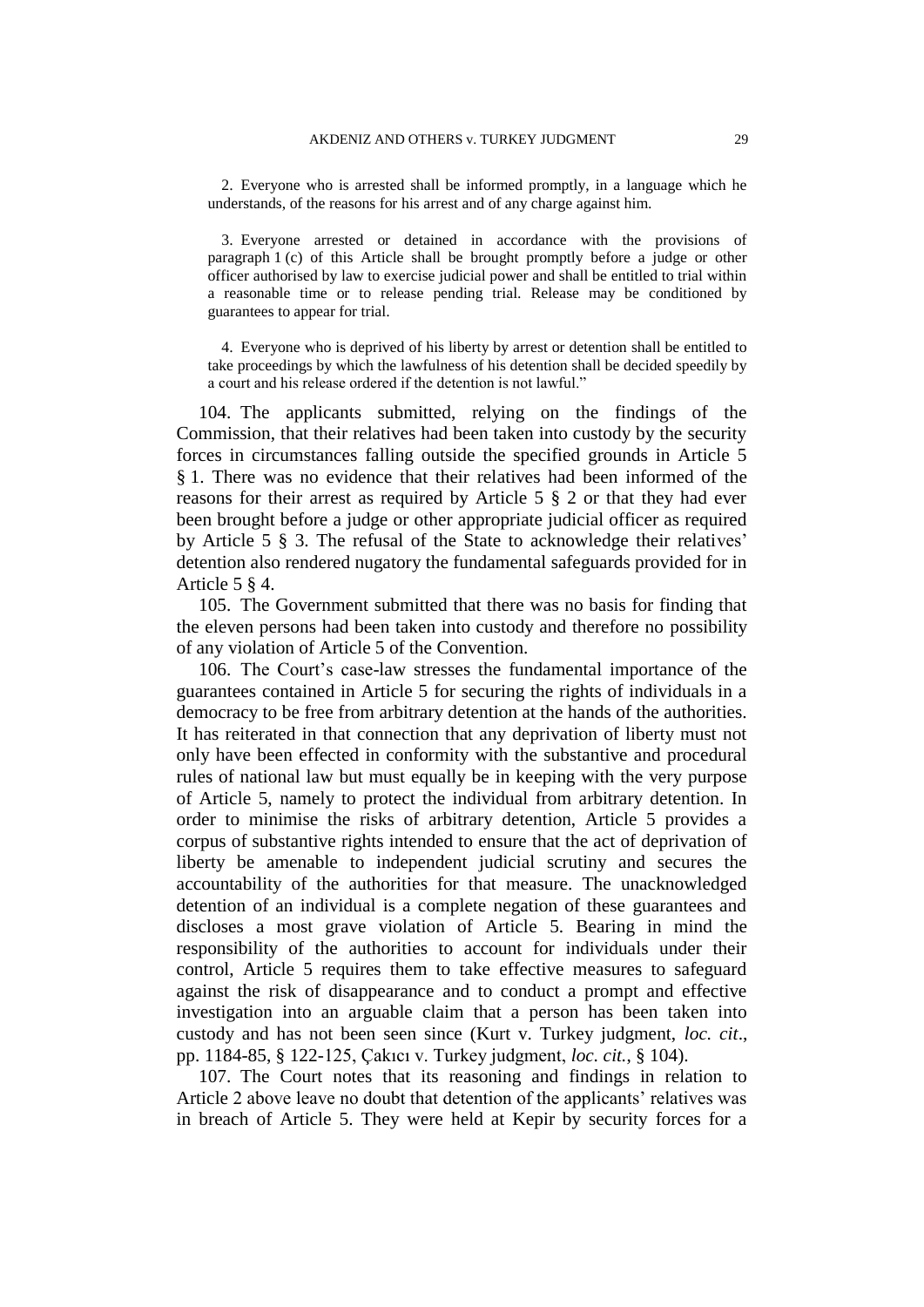period of at least a week during an operation in or about the Alaca district, following which they have disappeared. The authorities have failed to provide a plausible explanation for their whereabouts and fate after that date. The investigation carried out by the domestic authorities into the applicants' allegations was neither prompt nor effective. It regards with particular seriousness the lack of any entries in official custody records in respect of these persons' detention. The recording of accurate and reliable holding data provides an indispensable safeguard against arbitrary detention, the absence of which enables those responsible for the act of deprivation of liberty to escape accountability for the fate of the detainee (see the Kurt v. Turkey judgment, *loc. cit*., § 125).

108. The Court concludes that the eleven missing men were held in detention in the complete absence of the safeguards contained in Article 5 and that there has been a particularly grave violation of the right to liberty and security of person guaranteed under that provision.

### V. ALLEGED VIOLATION OF ARTICLE 13 OF THE CONVENTION

109. The applicants asserted that they had been denied access to an effective domestic remedy and alleged a breach of Article 13, which provides:

"Everyone whose rights and freedoms as set forth in [the] Convention are violated shall have an effective remedy before a national authority notwithstanding that the violation has been committed by persons acting in an official capacity."

110. The applicants, adopting the findings of the Commission, complained of a denial of an effective remedy in relation both to their missing relatives and in their own regard. He referred to the attitude of the public prosecutors, the Governors, gendarmes and armed forces. They submitted that Article 13 required effective accountability by the authorities for arguable claims that persons had disappeared in custody. This case disclosed that they in fact enjoyed complete immunity. The failings were both systematic and systemic.

111. The Government reaffirmed that all the necessary enquiries had been made, but that the available evidence had not corroborated the applicants' allegations.

112. The Court reiterates that Article 13 of the Convention guarantees the availability at the national level of a remedy to enforce the substance of the Convention rights and freedoms in whatever form they might happen to be secured in the domestic legal order. Article 13 thus requires the provision of a domestic remedy to deal with the substance of an "arguable complaint" under the Convention and to grant appropriate relief, although the Contracting States are afforded some discretion as to the manner in which they conform to their Convention obligations under this provision. The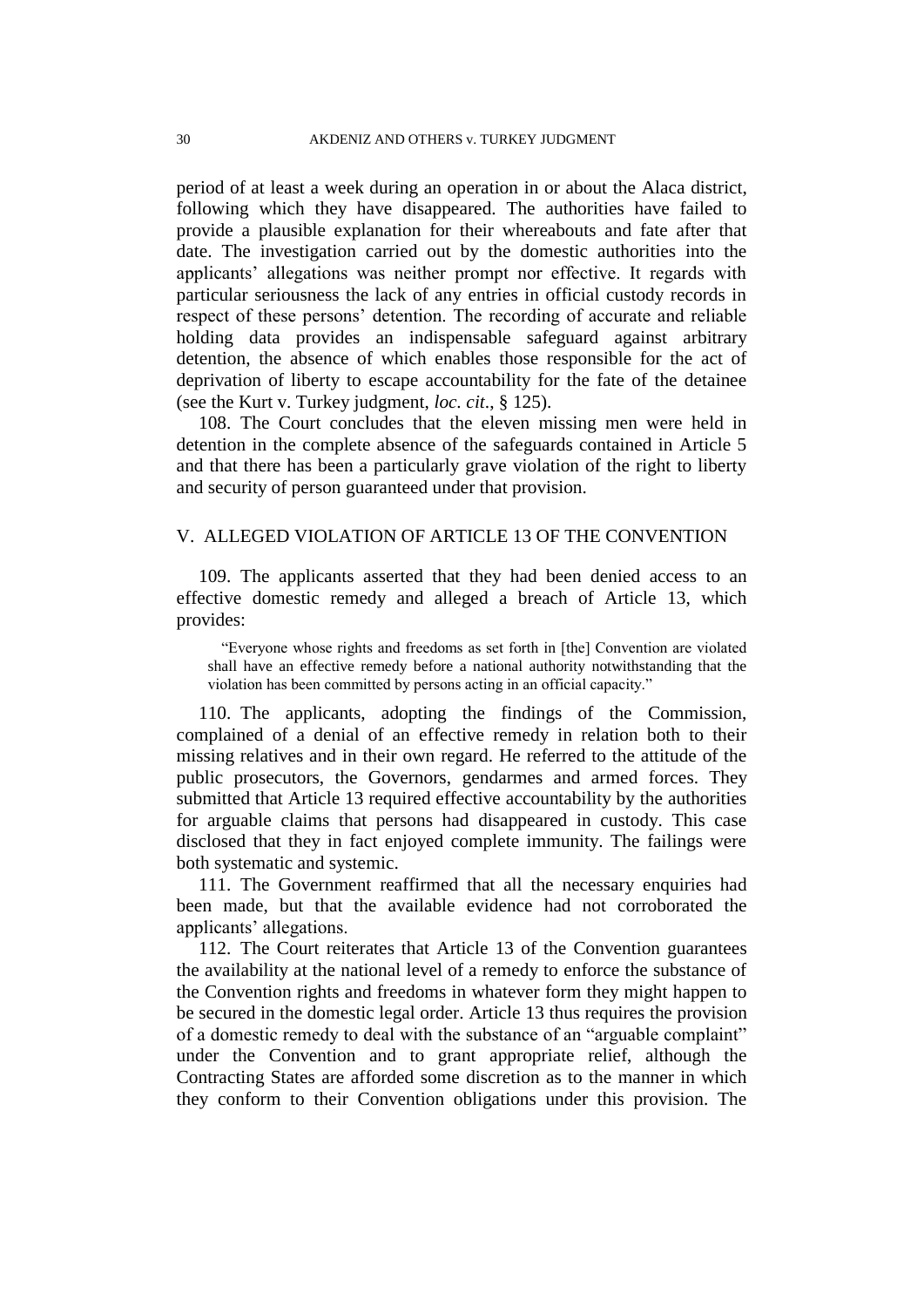scope of the obligation under Article 13 also varies depending on the nature of the applicant's complaint under the Convention. Nevertheless, the remedy required by Article 13 must be "effective" in practice as well as in law, in particular in the sense that its exercise must not be unjustifiably hindered by the acts or omissions of the authorities of the respondent State (see the aforementioned Çakıcı judgment, *loc. cit.*, § 112, and the other authorities cited there).

The Court has further previously held that where the relatives of a person have an arguable claim that the latter has disappeared at the hands of the authorities, or where a right with as fundamental an importance as the right to life is at stake, Article 13 requires, in addition to the payment of compensation where appropriate, a thorough and effective investigation capable of leading to the identification and punishment of those responsible and including effective access for the relatives to the investigatory procedure (see the Kurt v. Turkey judgment, *loc. cit*., § 140, and the Yaşa v. Turkey judgment of 2 September 1998, *Reports* 1998-VI, p. 2442, § 114).

113. Turning to the facts of the case, the Court considers that there can be no doubt that the applicants had an arguable complaint that their relatives had disappeared after being taken into custody. In view of the fact, moreover, that the Court has found that the domestic authorities failed in their obligation to protect the life of the applicants' relatives, the applicants were entitled to an effective remedy within the meaning as outlined in the preceding paragraph.

114. Accordingly, the authorities were under the obligation to conduct an effective investigation into the disappearance of the applicants' missing relatives. For the reasons set out above (see paragraphs 91-93), no effective criminal investigation can be considered to have been conducted in accordance with Article 13, the requirements of which may be broader than the obligation to investigate imposed by Article 2 (see the Kaya v. Turkey judgment, cited above, pp. 330-31, § 107). The Court finds therefore that the applicants have been denied an effective remedy in respect of the disappearance and death of their relatives and thereby access to any other available remedies at their disposal, including a claim for compensation.

Consequently, there has been a violation of Article 13 of the Convention.

### VII. ALLEGED VIOLATION OF FORMER ARTICLE 25 OF THE **CONVENTION**

115. The applicants complained that they had been subject to serious interference with the exercise of their right of individual petition, in breach of former Article 25 § 1 of the Convention (now replaced by Article 34), which provided:

"The Commission may receive petitions addressed to the Secretary General of the Council of Europe from any person, non-governmental organisation or group of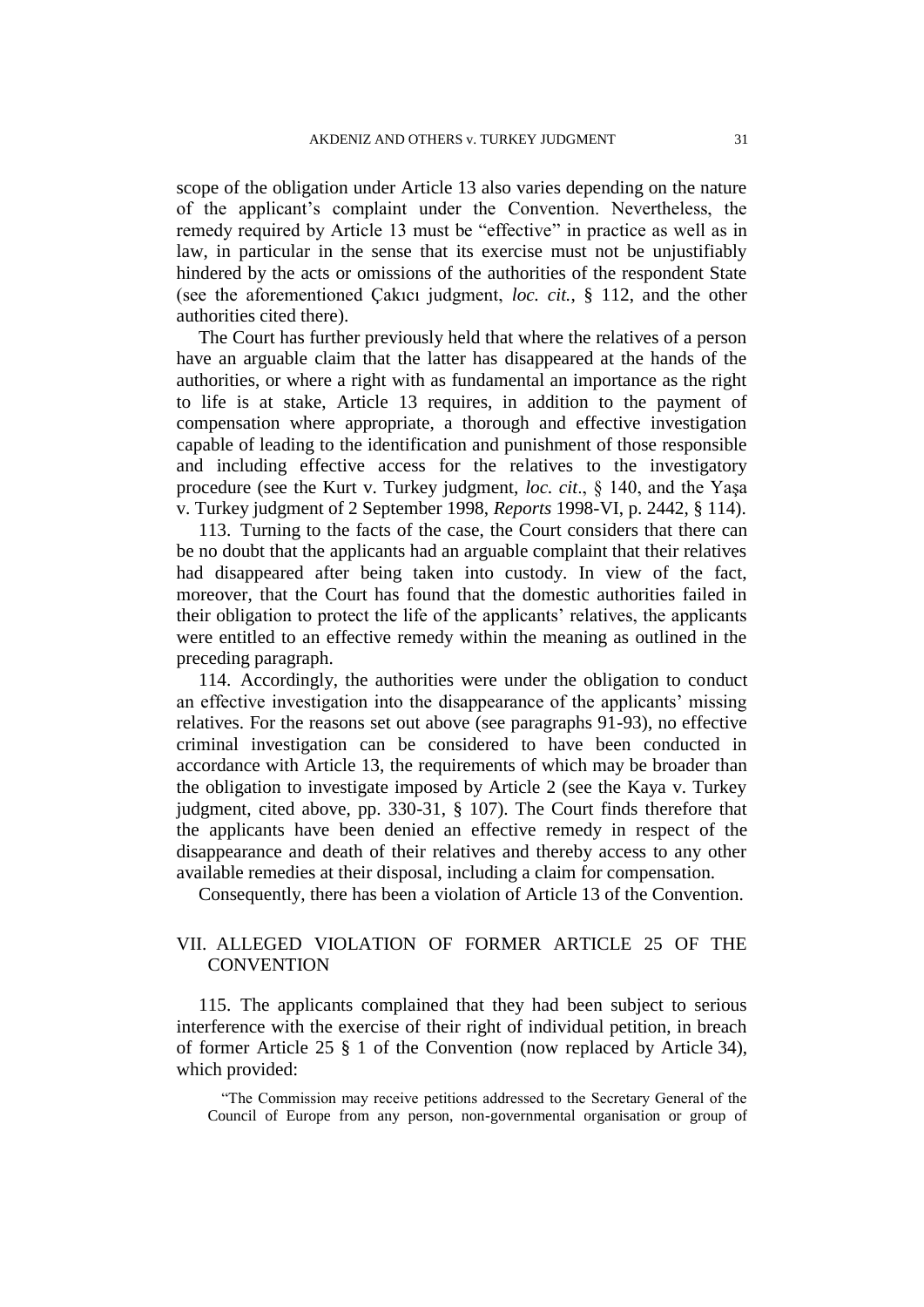individuals claiming to be the victim of a violation by one of the High Contracting Parties of the rights set forth in [the] Convention, provided that the High Contracting Party against which the complaint has been lodged has declared that it recognises the competence of the Commission to receive such petitions. Those of the High Contracting Parties who have made such a declaration undertake not to hinder in any way the effective exercise of this right."

116. The applicants submitted that they had been summoned and questioned about their applications to the Commission. Mehmet Emin Akdeniz had been held for two nights by the police and Aydın Demir had been detained overnight before being questioned by the police. Though Seyithan Atala was doing military service, they summoned his brother Aziz instead. This was not consistent with the State's obligation under former Article 25 of the Convention.

117. The Government made no submissions on this aspect. Before the Commission, they referred to the evidence of the Diyarbakır State Security Court Chief Public Prosecutor, Bekır Selçuk, stating that he had summoned the applicants to ask them for their knowledge of the case and that he would not have asked them why they brought their applications.

118. The Court reiterates that it is of the utmost importance for the effective operation of the system of individual petition instituted by former Article 25 (now replaced by Article 34) that applicants or potential applicants should be able to communicate freely with the Convention organs without being subjected to any form of pressure from the authorities to withdraw or modify their complaints (see the Akdivar and Others v. Turkey judgment, cited above, p. 1219, § 105; the Aksoy v. Turkey judgment of 18 December 1996, *Reports* 1996-VI, p. 2288, § 105; the Kurt v. Turkey judgment, cited above, p. 1192, § 159, and Ergı v. Turkey judgment of 28 July 1998, *Reports* 1998-IV, p. 1784, § 105). In this context, "pressure" includes not only direct coercion and flagrant acts of intimidation but also other improper indirect acts or contacts designed to dissuade or discourage applicants from pursuing a Convention remedy (see the above mentioned Kurt judgment, *loc. cit.*).

Furthermore, whether or not contacts between the authorities and an applicant are tantamount to unacceptable practices from the standpoint of former Article 25 § 1 must be determined in the light of the particular circumstances of the case. In this respect, regard must be had to the vulnerability of the complainant and his or her susceptibility to influence exerted by the authorities (see the Akdivar and Others and Kurt judgments cited above, p. 1219, § 105, and pp. 1192-93, § 160, respectively). In previous cases, the Court has had regard to the vulnerable position of applicant villagers and the reality that in south-east Turkey complaints against the authorities might well give rise to a legitimate fear of reprisals, and it has found that the questioning of applicants about their applications to the Commission amounts to a form of illicit and unacceptable pressure,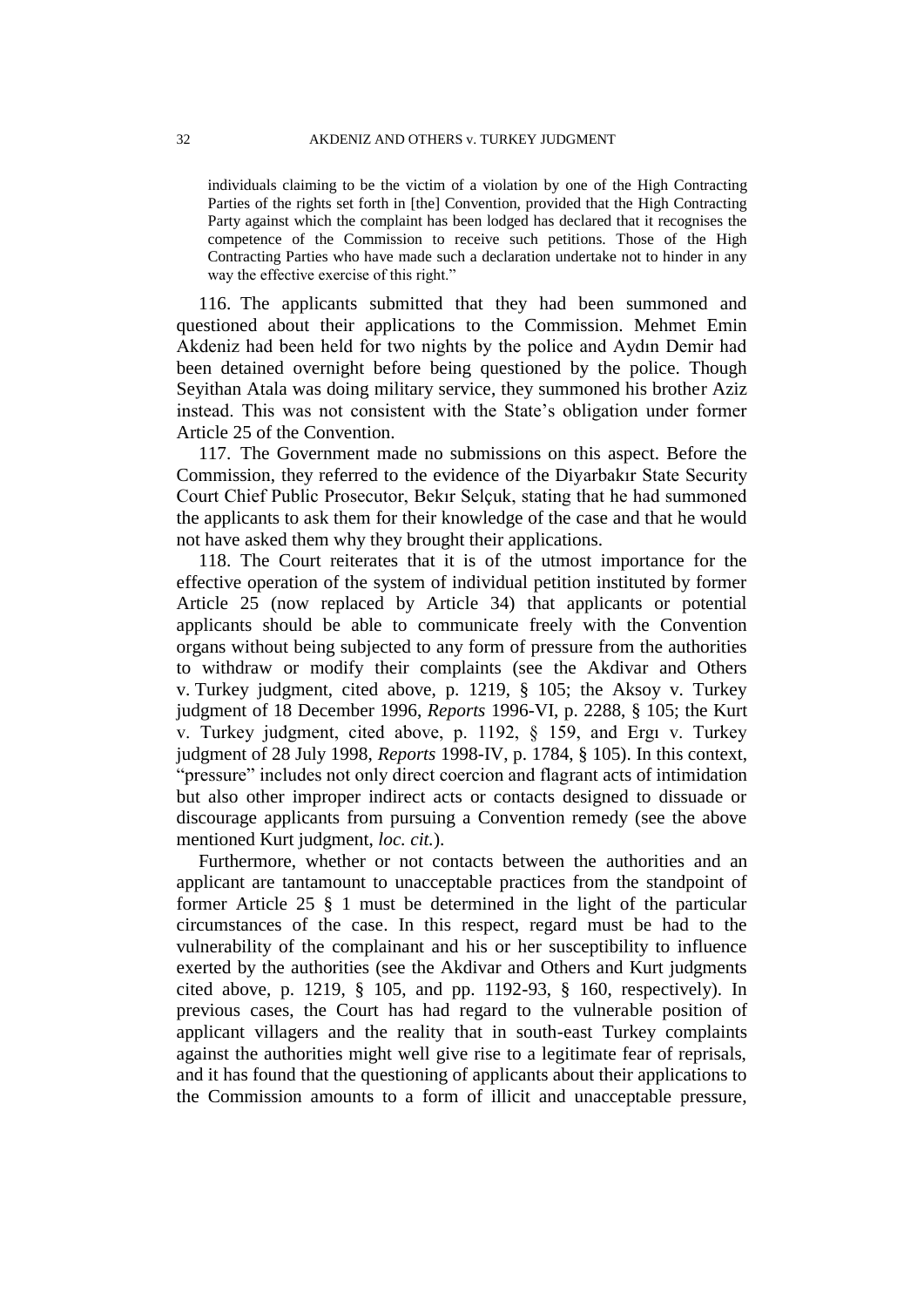which hinders the exercise of the right of individual petition in breach of former Article 25 of the Convention (*ibid*.).

119. In the instant case, it has been found that the applicants were questioned by police and public prosecutors about their applications to the Commission. Though Seyithan Atala was not questioned as he was absent on military service, his brother was summoned in his place. Two of the applicants (Mehmet Emin Akdeniz and Aydın Demir) were held in detention. The applicants were asked why they had introduced their applications and in at least five instances (Aziz Atala, Sabri Tutuş, Kemal Taş, Mehmet Emin Akdeniz and Aydın Demir) shown documents submitted on their behalf to the Convention organs as part of a procedure undertaken to verify the authenticity of their applications.

120. The Court finds that the applicants must have felt intimidated by these contacts with the authorities, which went beyond an investigation of the facts underlying their complaints. This constituted undue interference with their petition to the Convention organs.

121. The respondent State has therefore failed to comply with its obligations under former Article 25 § 1 of the Convention.

### VIII. ALLEGED PRACTICE BY THE AUTHORITIES OF INFRINGING ARTICLES 2, 5 AND 13 OF THE CONVENTION

122. The applicants maintained that there existed an officially tolerated practice of disappearances in south-east Turkey in 1993-1994 contrary to Article 5, a practice of inadequate investigations into disappearances and presumed deaths violating Article 2, and a practice of failing to provide an effective remedy in aggravated breach of Article 13. They referred to other cases concerning events in south-east Turkey in which the Commission and the Court had also found breaches of these provisions.

123. Having regard to its findings under Articles 2, 5 and 13 above, the Court does not find it necessary to determine whether the failings identified in this case are part of a practice adopted by the authorities.

### IX. APPLICATION OF ARTICLE 41 OF THE CONVENTION

#### 124. Article 41 of the Convention provides:

"If the Court finds that there has been a violation of the Convention or the Protocols thereto, and if the internal law of the High Contracting Party concerned allows only partial reparation to be made, the Court shall, if necessary, afford just satisfaction to the injured party."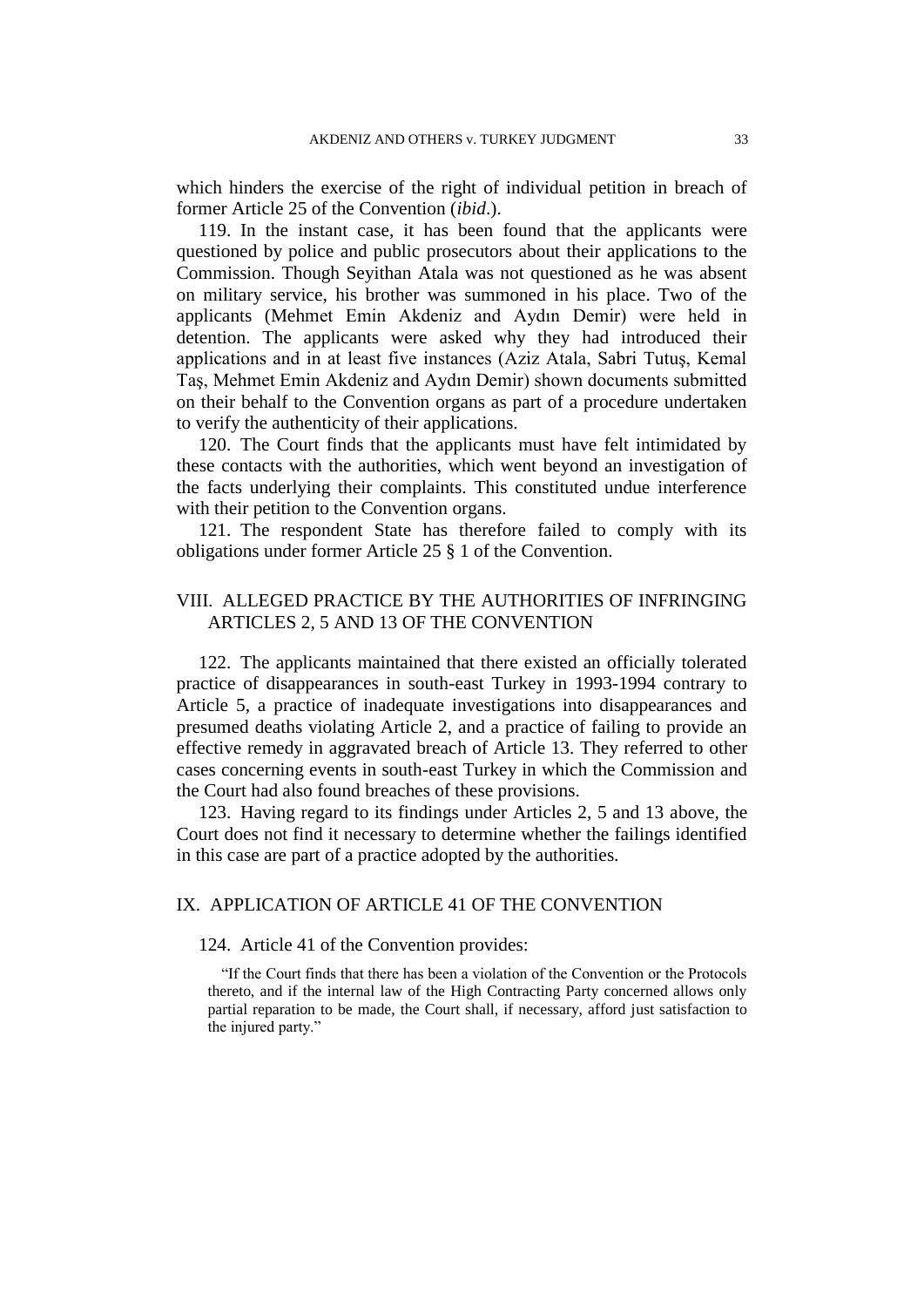#### **A. Pecuniary damage**

125. The applicants claimed damages for pecuniary loss, including costs of travel during the search of their relatives and loss of earnings in respect of their relatives who left dependants and contributed to the running of the family farming activities. Taking into account the average life expectancy in Turkey in that period and attributing current agricultural prices to farm produce, the calculation for loss of income according to actuarial tables resulted in the capitalised sums quoted below.

Mehmet Salih Akdeniz (68 years old at the time of disappearance) left a widow. The family, including 4 male adults, farmed approximately a 100 dönüm of land, on which they produced 2 tonnes of tobacco and sold 150 sheep and goats per year. On the basis of an annual share of 2,936.39 pounds sterling (GBP), this resulted in a figure for loss of income of GBP 12,920.12.

Mehmet Sah Atala (24 years' old at the time of disappearance) left a widow and daughter. His family were farmers, with approximately 850– 900 acres of land, on which they grew approximately two tonnes of tobacco, one ton of nuts and sold 100 sheep and goats per year. As the family, including ten brothers, farmed the land together, a claim was made on the basis of an annual share of GBP 1,147.24 which gave a figure of GBP 24,321.49 reflecting loss of income. A claim was made for GBP 2,720.60, representing the sale of 50 goats, to finance the applicant's travel to Bolu, Muş and Elazığ to search for his brother. This made a total of GBP 27,042.09.

Celil Aydogu (52 years' old) left a widow and eight daughters. He farmed 120 dönüm of land, growing approximately 1.5 tonnes of tobacco, 5 tonnes of wheat and sold 50 sheep and goats per year. On an annual income of GBP 5,954.72, a claim was made for loss of income of GBP 57,760.78.

Nusreddin Yerlikaya (40 years' old) left a widow and nine children. His family, including his brother, were farmers with approximately 150 dönüms of land on which they grew about 1.5 tonnes of tobacco, 4 tonnes of wheat and sold 100 sheep and goats per year. An annual share of GBP 4,206.55 gave a figure for loss of income of GBP 66,547.62.

Bahri Simşek (41 years' old), who left a widow and nine children, the oldest of whom was 10 years old, farmed approximately 150 dönüm of land, on which he grew about 1.5 tonnes of tobacco and wheat and sold 100 sheep and goats per year. On the basis of an annual income of GBP 8,194.57, a claim was made for loss of income of GBP 126,196.38. Additionally, Bahri Simşek was a service veteran of a campaign in Cyprus and receiving a pension at the time of his death. Upon his disappearance, the Government refused to pay the pension to his family, as they could not prove his death. For the period of October 1993 to July 1997 (45 months), taking the 1997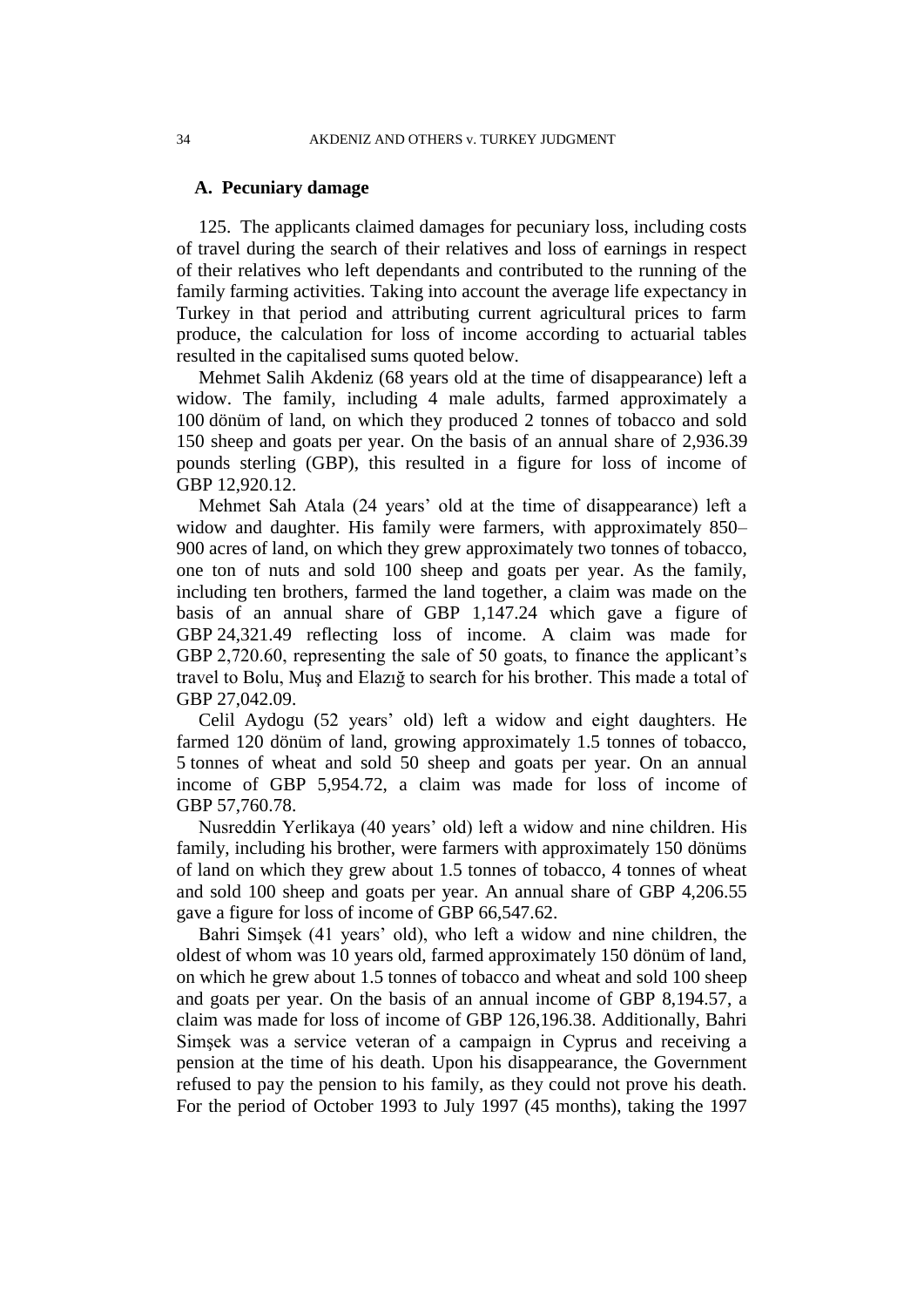rate of TRL 15,750,000 per month (GBP 62.96), a claim was made for GBP 3,205.06, which figure included an adjustment of simple interest of 3.5%. This made a total claim of GBP 129,401.44.

AbdoYamuk (48 years' old) left two widows and children. The family, including four adult males, farmed approximately 200 dönüm of land, on which they raised about 1.5 tonnes of tobacco, 1 tonne of beans and sold 100 sheep and goats per year. On the basis of his share of GBP 2,212.54, a claim was made for loss of income of GBP 26,550.48. A sum of GBP 2,720.60 was claimed in respect of the sale of 50 goats to finance the applicant's travel to Bolu and Elazığ to search for his brother. This made a total claim of GBP 29,271.08.

Hasan Avar (45 years' old) who left a widow and eight children, farmed 150 dönüm of land together with two other adult members of the family, growing about 2 tonnes of tobacco, 3 tonnes of wheat and sold 150 sheep and goats per year, along with dairy products. Taking an annual share of GBP 3,387.09 this gave a claim of loss of income of GBP 45,725.72.

Mehmet Serif Avar (24 years'old) left two widows and six children. He farmed land with his father, producing 1.5 tonnes of tobacco and selling 150 sheep and goats per year. On an annual share of GBP 5,326.47, a claim was made for loss of income of GBP 112,921.16.

Behçet Tutuş (44 years' old) left a widow and seven children. His family, including four adult male members, farmed 350 dönüm of irrigated land, producing 2 tonnes of tobacco, 3 tonnes of wheat and selling about 67 sheep and goats per year. On an annual share of GBP 1,998.11, this gave a claim for loss of income of GBP 27,973.54. The sum of GBP 1,140.21 representing the cash removed from Behçet Tutuş by a soldier in detention was also claimed, making a total of GBP 29,113.75.

Turan Demir (34 years' old) left a widow and three children. His family, including 4 brothers, farmed 500 dönüm of land together, growing about 4 tonnes of tobacco, 1 tonne of beans as well as producing wheat and vegetables, raising cows and selling 100 sheep and goats per year. On an annual share of GBP 3,086.63, a claim for loss of income was made in the sum of GBP 56,176.67.

Ümit Taş (16 years' old) worked, along with two other adult males, on his father's farm of 100 dönüm of land, where they grew approximately 2 tonnes of tobacco, wheat and sold about 80 sheep and goats per year. On the basis of an annual share of GBP 2,440.16, a claim for loss of income amounted to GBP 56,123.68.

126. The Government submitted that the sums claimed were excessive and estimated on fictitious bases. It was unacceptable to put forward claims on rough figures. They considered that the claims for sheep, goats and crops were irrelevant, as there was no allegation of loss of property. They disputed the applicability of the actuarial tables used by the applicants which were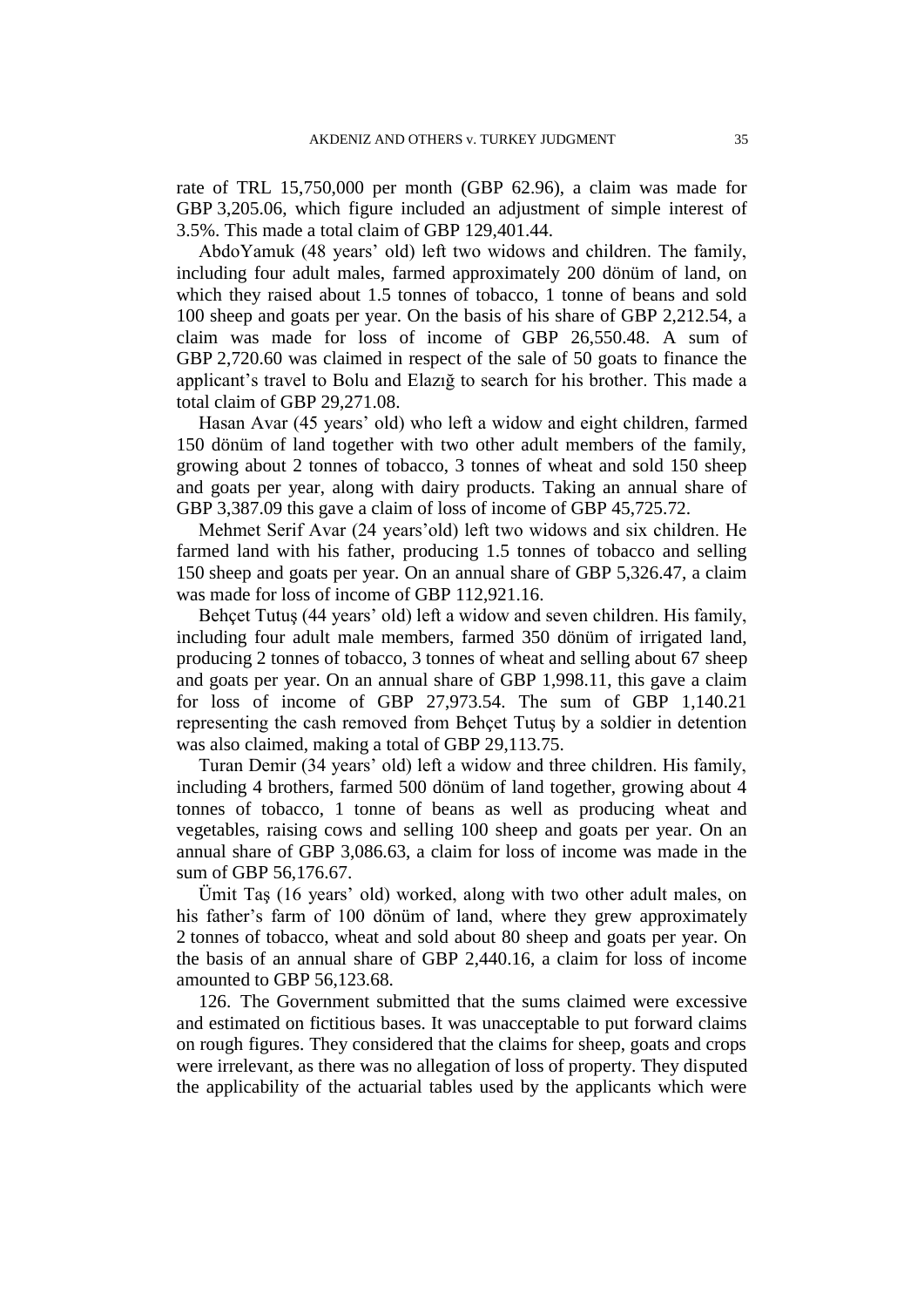designed for use in the United Kingdom. Any claims should be documented properly.

127. As regards the claims for loss of earnings, the Court's case-law establishes that there must be a clear causal connection between the damage claimed by the applicant and the violation of the Convention and that this may, in the appropriate case, include compensation in respect of loss of earnings (see, amongst other authorities, the Barberà, Messegué and Jabardo v. Spain judgment of 13 June 1994 (*Article 50*), Series A no. 285-C, pp. 57- 58, §§ 16-20, and the Cakıcı v. Turkey judgment, cited above, § 127).

128. A precise calculation of the sums necessary to make complete reparation *(restitutio in integrum*) in respect of the pecuniary losses suffered by an applicant may be prevented by the inherently uncertain character of the damage flowing from the violation (Young, James and Webster v. the United Kingdom judgment (*former Article 50*) of 18 October 1982, Series A no. 55, p. 7, § 11). An award may still be made notwithstanding the large number of imponderables involved in the assessment of future losses, though the greater the lapse of time involved the more uncertain the link between the breach and the damage becomes. The question to be decided in such cases is the level of just satisfaction, in respect of either past and future pecuniary loss, which it is necessary to award to an applicant, the matter to be determined by the Court at its discretion, having regard to what is equitable (Sunday Times v. the United Kingdom judgment (*former Article 50*) of 6 November 1989, Series A no. 38, p. 9, § 15; *Lustig-Prean and Beckett v. the United Kingdom* (Article 41), nos. 31417/96 and 32377/96 (Sect. 3), judgment of 25 July 2000, §§ 22-23, to be published in the Court's official reports).

129. The Court has found (paragraph 89 above) that the authorities were liable under Article 2 of the Convention for the deaths of the applicants' missing relatives. In these circumstances, there is a causal link between the violation of Article 2 and the loss by their families of the financial support which they provided for them. While the figures put forward by the applicants relating to the income derived from the farming activities of the missing men have not been supported by any documentation and may be regarded as involving, inevitably, a degree of speculation, the Court notes that the Government have not provided any detailed arguments to contradict the basis of the applicants' calculations. Nor have they suggested any figure which they would regard as reasonable. They have not disputed in addition the claim made in respect of Bahri Simşek's veteran's pension.

130. The Court is satisfied that the applicants' relatives were involved in farming activities prior to their disappearance and death and, save in the case of Ümit Taş who was unmarried and was working with his father, providing financial support to their wives and children. But for their death, it may have been anticipated, with due regard to their respective ages, that they would have continued to provide such support for some time to come.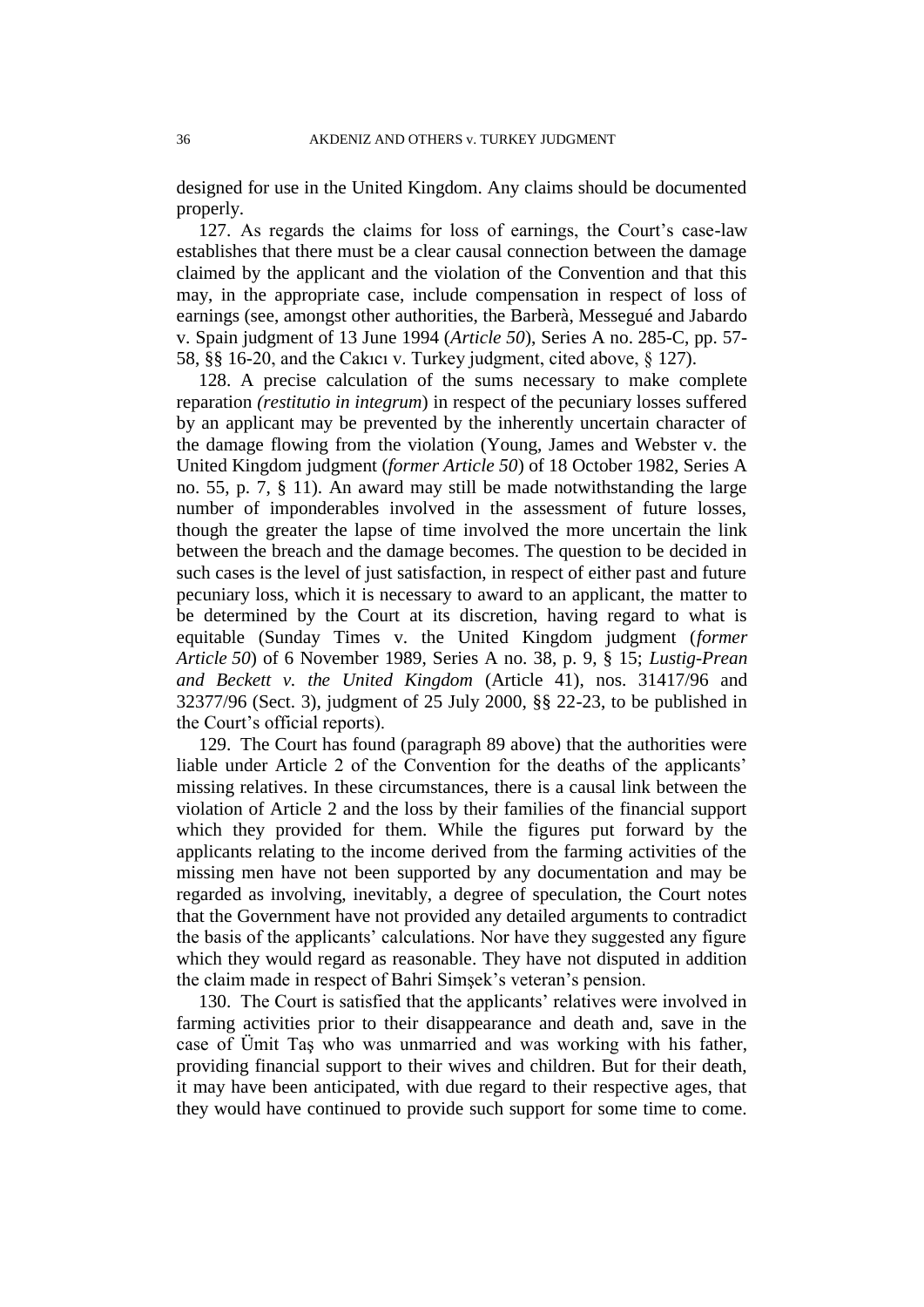It is accordingly appropriate to make an award to the dependants of the missing men to reflect the loss of financial support and in the case of Ümit Taş an award to his father in respect of the loss of his son's assistance on his farm. As regards the claims for the sale of sheep and goats to finance the travelling undertaken in the search of the missing men, the Court notes that it is not explained in detail how the costs were incurred, though it accepts that expenses were incurred in this process. Having regard to awards made in other cases, and basing itself on equitable considerations, the Court awards the following sums:

i. to Mehmet Emin Akdeniz to be held for the widow of his brother Mehmet Salih Akdeniz, GBP 12,000;

ii. to Mehmet Emin Akdeniz to be held for the widow and children of his nephew Celil Aydoğdu, GBP 35,000;

iii. to Seyithan Atala GBP 500 for costs of travel and in respect of loss of income, such sum to be held for the widow and daughter of his brother Mehmet Şah Atala, GBP 20,000;

iv. to Ramazan Yerlikaya to be held for the widow and children of his brother Nusreddin Yerlikaya, GBP 45,000;

v. to Keleş Şimşek to be held for the widow and children of his brother Bahri Şimşek, GBP 80,000 for loss of income and GBP 3,200 for loss of pension;

vi. to Süleyman Yamuk GBP 500 for costs of travel and in respect of loss of income, to be held for the widows and children of his brother Abdo Yamuk, GBP 20,000;

vii. to Sabri Avar to be held for the widow and children of his brother Hasan Avar, GBP 30,000;

viii. to Sabri Avar to be held for the widows and children of his son Mehmet Şerif Avar, GBP 70,000;

ix. to Sabri Tutuş to be held for the widow and children of his father Behçet Tutuş, GBP 20,000 for loss of income and GBP 1,140 for the money removed during detention;

x. to Aydin Demir to be held for the widow and children of his brother Turan Demir, GBP 35,000;

xi. to Kemal Taş GBP 10,000.

These sums are to be converted into Turkish liras at the rate applicable at the date of payment.

### **B. Non-pecuniary damage**

131. Referring to the serious violations suffered by the missing men and their families, the applicants claimed non-pecuniary damage of GBP 40,000 in respect of each of the missing men and GBP 10,000 in their own regard.

132. The Government submitted that the awards made should not unjustly enrich the applicants. The claims were however highly exaggerated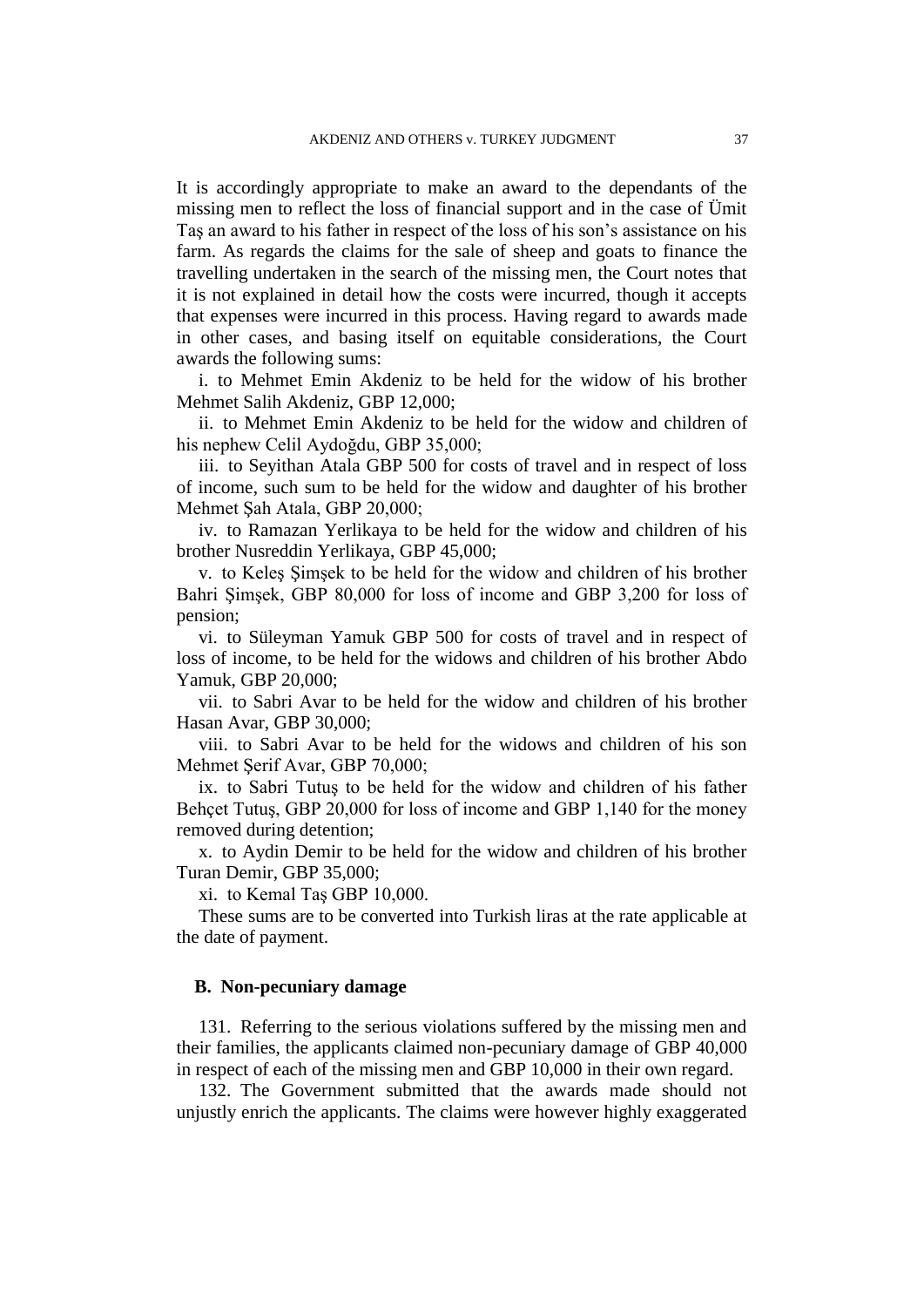and included the illusory element of damages for continuing violations. The sums were also disproportionate in comparison with the awards made by the Court in comparable cases.

133. As regards the claims made for non-pecuniary damage on behalf of the missing eleven men, the Court notes that awards have previously been made to surviving spouses and children and, where appropriate, to applicants who were surviving parents or siblings. It has previously awarded sums as regards the deceased where it was found that there had been arbitrary detention or torture before his disappearance or death, such sums to be held for the person's heirs (see the Kurt v. Turkey judgment, cited above, §§ 174-175, and the Cakıçı v. Turkey judgment, cited above, § 130). The Court notes that there have been findings of violations of Articles 2, 3, 5 and 13 in respect of the detention, ill-treatment and presumed death of the missing men, whose fate after their disappearance remains unknown. Having regard to awards in similar cases, it finds it appropriate in the circumstances of the present case to award GBP 20,000, to be converted into Turkish liras on the date of payment and which amount is to be paid to each applicant and held by them for the widows and children of the missing men, and in the case of Ümit Taş held for his heirs.

134. As regards the applicants themselves, the Court has not found a breach of Article 3 in their regard. However, they undoubtedly suffered damage in respect of the violations found by the Court and may be regarded as injured parties for the purposes of Article 41 (see Çakıcı v. Turkey judgment cited above, § 130, *in fine*). Having regard to the gravity of the violations and to equitable considerations, it awards GBP 2,500 to each applicant.

### **C. Costs and expenses**

135. The applicants claimed legal fees and expenses of GBP 26,688.25. This included GBP 21,683.25 for the professional fees and expenses of their legal representatives in England and GBP 5,005 for the fees and costs of their lawyers in Turkey.

136. The Government submitted, without further explanation, that the claims for legal costs consisted of unnecessary and excessive expenses.

137. The Court notes the complexity of the case, which involved numerous applicants and involved hearing of witnesses in Turkey on two separate occasions. Having regard to the details of the claims submitted by the applicants, the Court awards the sum of GBP 26,600 together with any value-added tax that may be chargeable, less the 17,500 French francs (FRF) received by way of legal aid from the Council of Europe. This sum is to be paid into the sterling bank account in the United Kingdom identified in the applicants' just satisfaction claim.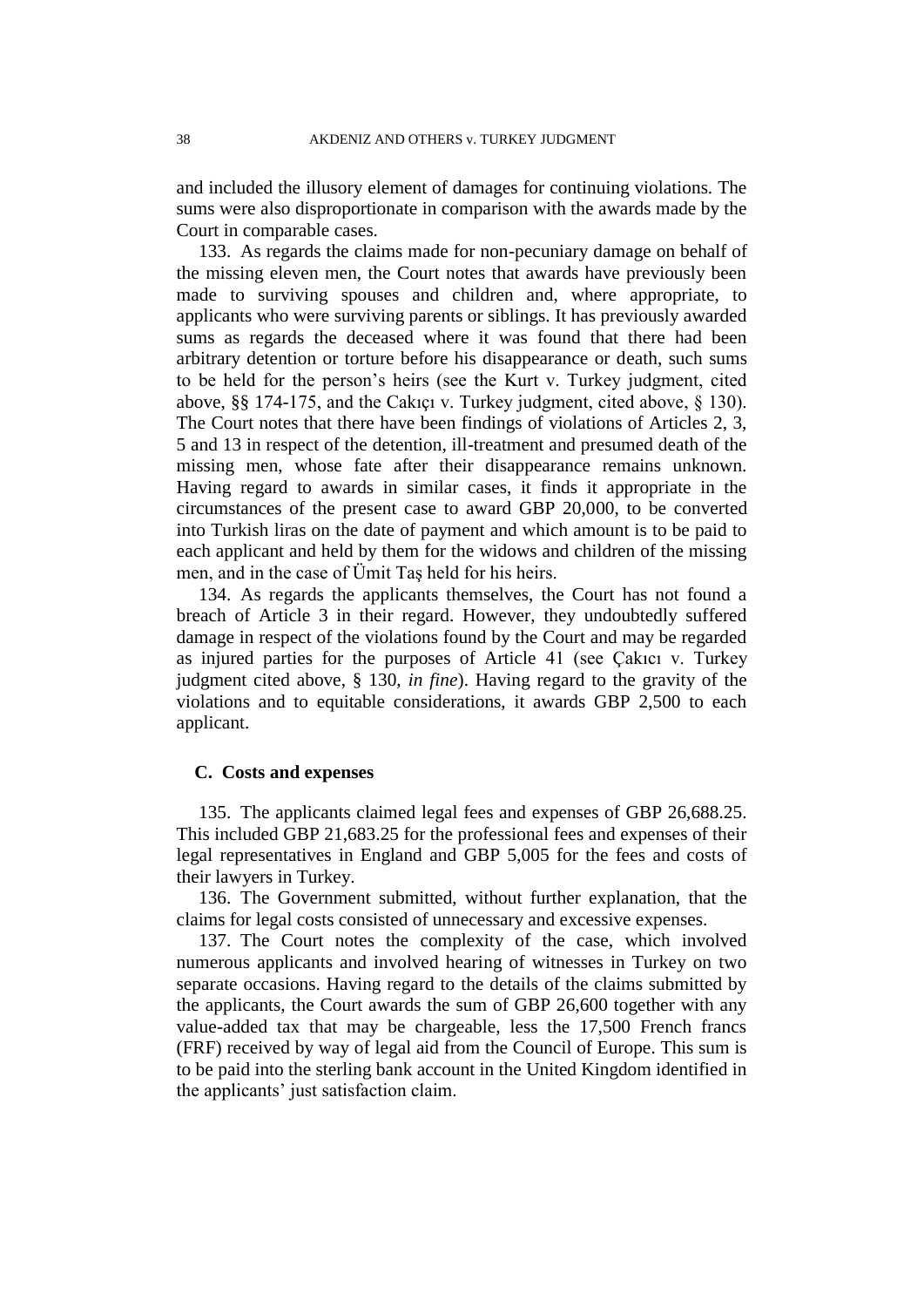#### **D. Default interest**

138. According to the information available to the Court, the statutory rate of interest applicable in the United Kingdom at the date of adoption of the present judgment is 7,5% per annum.

### FOR THESE REASONS, THE COURT

- 1. *Holds* by six votes to one that the Government is liable for the death of the eleven missing relatives of the applicants in violation of Article 2 of the Convention;
- 2. *Holds* by six votes to one that there has been a violation of Article 2 of the Convention on account of the failure of the authorities of the respondent State to conduct an effective investigation into the circumstances of the death of the eleven missing men;
- 3. *Holds* by six votes to one that there has been a violation of Article 3 of the Convention in respect of the eleven missing men;
- 4. *Holds* by six votes to one that there has been no violation of Article 3 of the Convention in respect of the applicants;
- 5. *Holds* unanimously that there has been a violation of Article 5 § 1 of the Convention;
- 6. *Holds* by six votes to one that there has been a violation of Article 13 of the Convention;
- 7. *Holds* by six votes to one that the State has failed to comply with its obligations under former Article 25 of the Convention;
- 8. *Holds* by six votes to one

(a) that the respondent State is to pay for pecuniary damage, within three months, the following sums, to be converted into Turkish liras at the rate applicable at the date of settlement:

(i) to Mehmet Emin Akdeniz to be held for the widow of his brother Mehmet Salih Akdeniz, 12,000 (twelve thousand) pounds sterling; (ii) to Mehmet Emin Akdeniz to be held for the widow and children of his nephew Celil Aydoğdu, 35,000 (thirty five thousand) pounds sterling;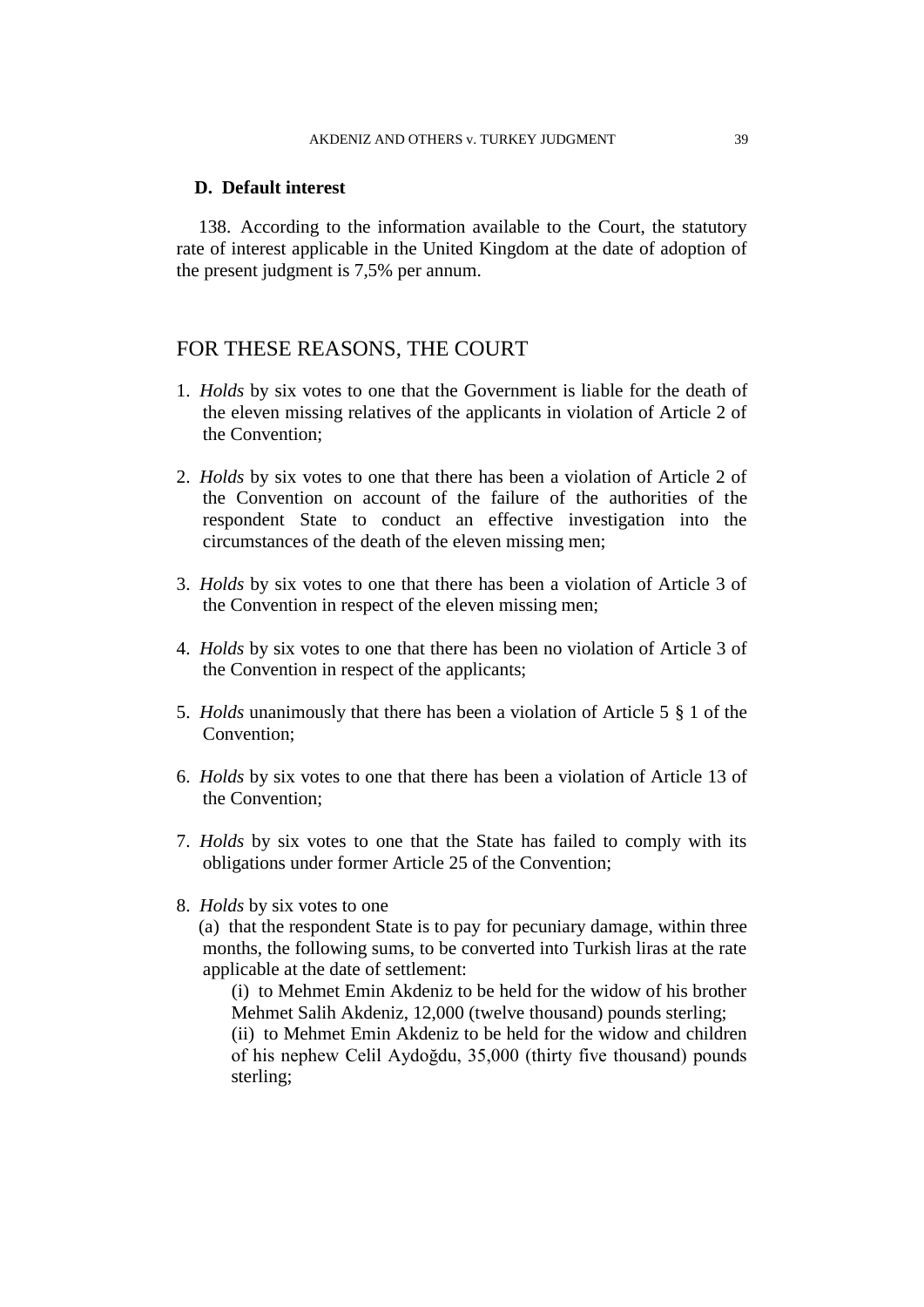(iii) to Seyithan Atala 500 (five hundred) pounds sterling and to be held for the widow and daughter of his brother Mehmet Şah Atala, 20,000 (twenty thousand) pounds sterling;

(iv) to Ramazan Yerlikaya to be held for the widow and children of his brother Nusreddin Yerlikaya, 45,000 (forty five thousand) pounds sterling;

(v) to Keleş Şimşek to be held for the widow and children of his brother Bahri Şimşek, 83,200 (eighty three thousand two hundred) pounds sterling;

(vi) to Süleyman Yamuk 500 (five hundred) pounds sterling and to be held for the widows and children of his brother Abdo Yamuk, 20,000 (twenty thousand) pounds sterling;

(vii) to Sabri Avar to be held for the widow and children of his brother Hasan Avar, 30,000 (thirty thousand) pounds sterling;

(viii) to Sabri Avar to be held for the widows and children of his son Mehmet Şerif Avar, 70,000 (seventy thousand) pounds sterling;

(ix) to Sabri Tutuş to be held for the widow and children of his father Behçet Tutuş, 21,140 (twenty one thousand one hundred and forty) pounds sterling;

(x) to Aydin Demir to be held for the widow and children of his brother Turan Demir, 35,000 (thirty five thousand) pounds sterling;

(xi) to Kemal Taş, 10,000 (ten thousand) pounds sterling;

(b) that simple interest at an annual rate of 7.5% shall be payable from the expiry of the above-mentioned three months until settlement;

#### 9. *Holds* by six votes to one

(a) that the respondent State is to pay each of the applicants, within three months, in respect of compensation for non-pecuniary damage, the following sums, to be converted into Turkish liras at the rate applicable at the date of settlement

(i) 20,000 (twenty thousand) pounds sterling to be held for the heirs of each missing relative;

(ii) 2,500 (two thousand five hundred) pounds sterling;

(b) that simple interest at an annual rate of 7.5% shall be payable from the expiry of the above-mentioned three months until settlement;

#### 10. *Holds* unanimously

(a) that the respondent State is to pay the applicants, within three months, in respect of costs and expenses and into the bank account identified by them in the United Kingdom, 26,600 (twenty six thousand six hundred) pounds sterling, together with any value-added tax that may be chargeable, less 17,500 (seventeen thousand five hundred) French francs to be converted into pounds sterling at the exchange rate applicable at the date of delivery of this judgment;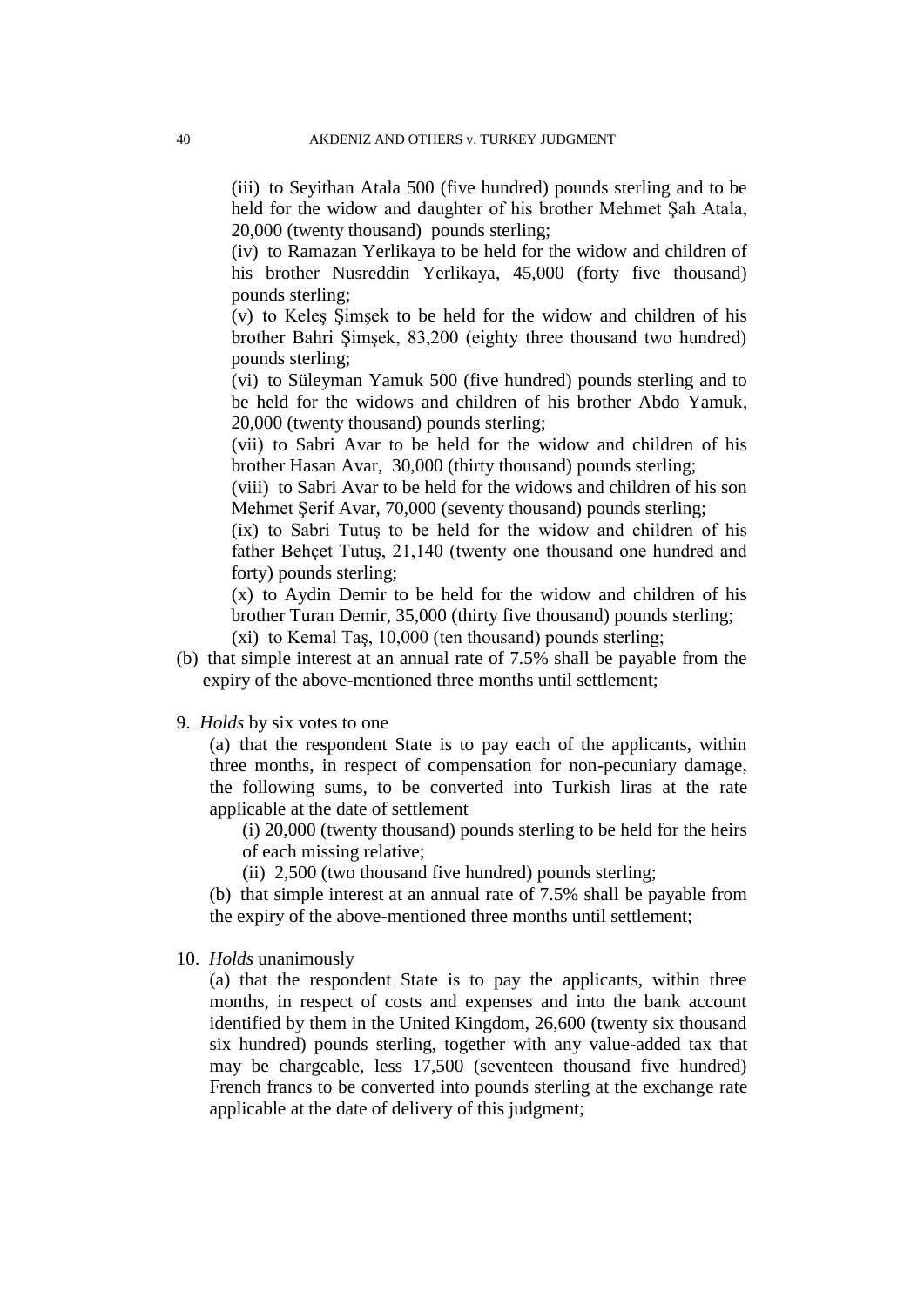(b) that simple interest at an annual rate of 7.5% shall be payable from the expiry of the above-mentioned three months until settlement;

11. *Dismisses* unanimously the remainder of the applicants' claims for just satisfaction.

Done in English, and notified in writing on 31 May 2001, pursuant to Rule 77 §§ 2 and 3 of the Rules of Court.

| Erik Fribergh | András BAKA |
|---------------|-------------|
| Registrar     | President   |

In accordance with Article 45 § 2 of the Convention and Rule 74 § 2 of the Rules of Court, the following partly dissenting opinions are annexed to this judgment:

(a) the partly dissenting opinion of Mr Fischbach;

(b) the partly dissenting opinion of Mr Gölcüklü.

A.B.B. E.F.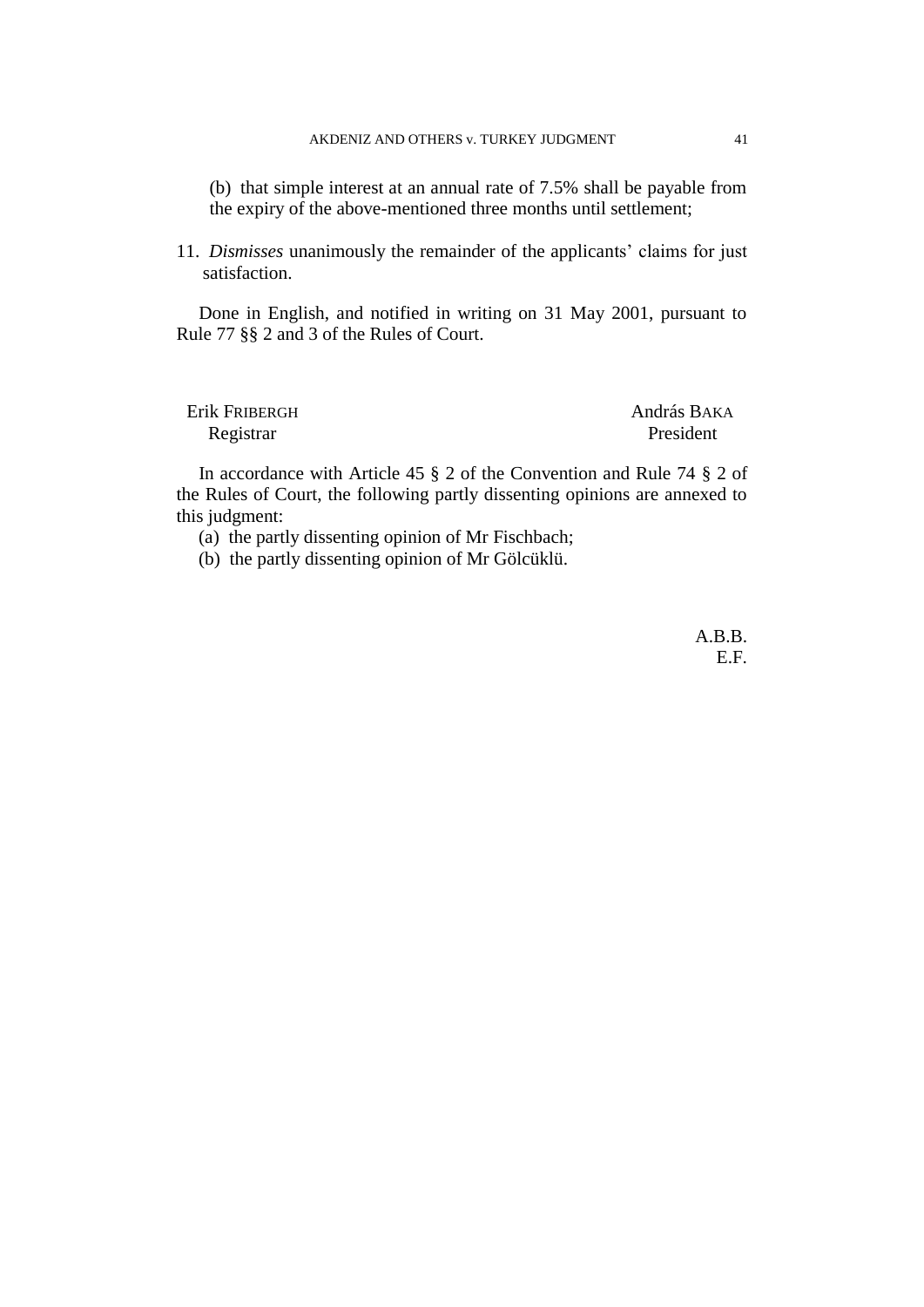### PARTLY DISSENTING OPINION OF JUDGE FISCHBACH

#### *(Translation)*

I voted in favour of finding a violation of Article 3 in respect of the applicants, since I consider that the special conditions held in the Çakıcı v. Turkey judgment of 8 July 1999 to be decisive for the issue of violation of Article 3 were satisfied in the present case.

Although it is true that only one of the applicants was the direct witness of the events in question, it should be noted that a number of applicants were themselves caught up in the military operation, while three of them were detained by the troops. Three other applicants, who were not present in the Alaca district at the material time, immediately took the necessary steps to find out what had happened and what had become of the persons who had disappeared after the end of the operation.

It is also true that in only three cases did the applicant share a parentchild relationship with one of the victims, and that the other applicants were either the brothers of the men who had disappeared or in one case an uncle, but they were nevertheless all in the same situation of expectancy, anxiety and distress, while their repeated enquiries were constantly frustrated by the indifference and insensitivity of the authorities.

That being so, I consider that it would be unreasonable to try to draw distinctions between the applicants in accordance with the closeness of their relationships to the men who disappeared, and to find on that basis a violation in respect of some of the applicants and no violation in respect of the others.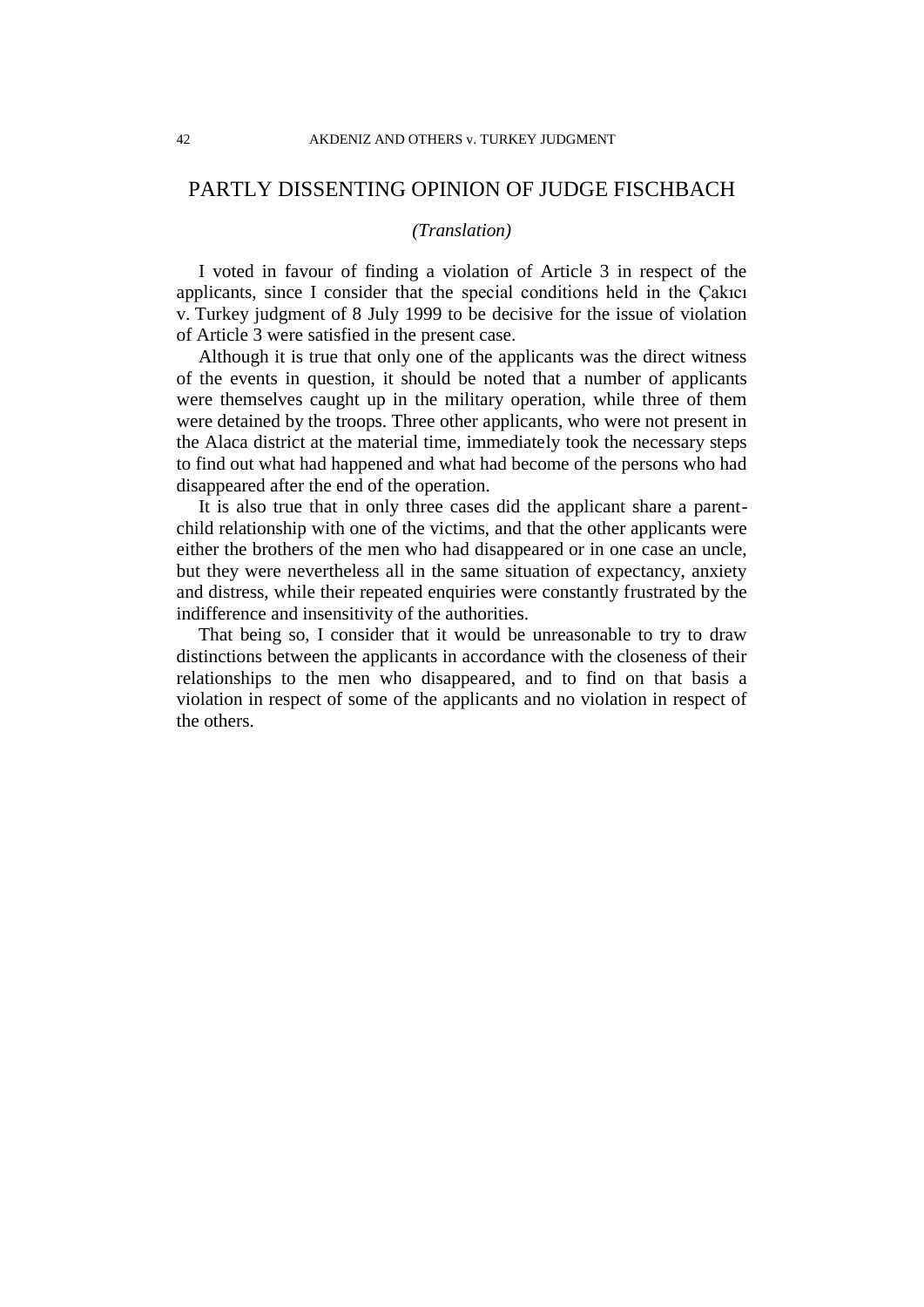### PARTLY DISSENTING OPINION OF JUDGE GÖLCÜKLÜ

#### *(Translation)*

1. In this case I consider that Article 2 is inapplicable and that if the case is to be examined at all it should be under Article 5, in accordance with the case-law of the Court and the Commission in the Kurt v. Turkey case and the Commission's case-law in the Timurtaş v. Turkey case, because the death of the persons considered to have disappeared has not been proved beyond a reasonable doubt, but is merely supposed or presumed. In my opinion, it is wrong to refer to the Çakıcı and Ertak judgments because in those two cases the victims' deaths had been established, whereas in the present case it is known only that the applicants' relatives were arrested and the eleven persons concerned are still listed as missing.

For further details, I refer to my dissenting opinion on this point in the Timurtaş v. Turkey case, *mutatis mutandis*.

2. In the judgment the Court found a violation of Article 3 on the ground that the victims had been ill-treated while detained. In the file I could find no documentary evidence of this other than the applicants' allegations. The Court said: "The evidence showed that they suffered not only from the cold but from fear and anguish as to what might happen to them" (paragraph 98). Are not fear and anguish of that kind the common lot of every prisoner? And can this be considered treatment falling within the scope of Article 3?

As regards the discomfort and inconvenience the victims may have suffered, it should be pointed out that members of the security forces have to live in conditions which are almost as harsh in that part of the country.

3. Under Article 13 no separate issue arises because the Court found a violation of Article 2 in its procedural aspect, so that the same facts are at issue. The Court has held in four recent judgments (*Hugh Jordan v. the United Kingdom*, no. 24746/94 (Sect. 3), 4 May 2001, §§ 164 and 165; *Kelly and Others v. the United Kingdom*, no. 28883/95 (Sect. 3), 4 May 2001, §§ 158 and 159; *McKerr v. the United Kingdom*, no. 30054/96 (Sect. 3), 4.5.2001, §§ 175 and 176; and *Shanagan v. the United Kingdom*, no. 37715/97 (Sect. 3), 4 May 2001, §§ 139 and 140):

"As regards the applicant's complaints concerning the investigation into the death carried out by the authorities, these have been examined above under the procedural aspect of Article 2... The Court finds that no separate issue arises in the present case.

The Court concludes that there has been no violation of Article 13 of the Convention."

4. I consider that there has been no violation of Article 3 as regards the applicants, in accordance with the Court's case-law.

5. As to application of Article 41, there is no evidence in the file capable of justifying the Court's award of a sum for pecuniary damage, other than